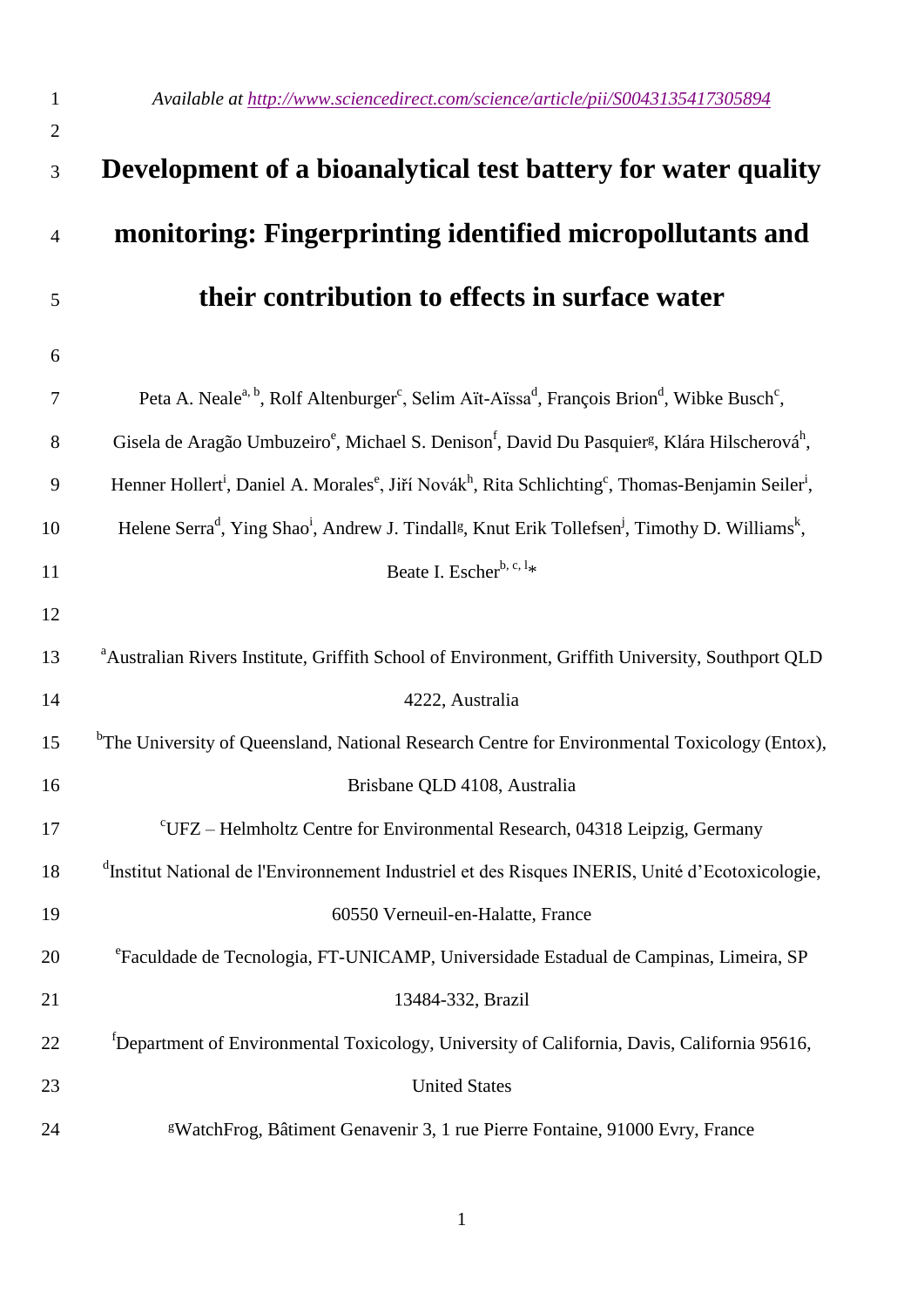| 1              | <sup>h</sup> Masaryk University, Research Centre for Toxic Compounds in the Environment (RECETOX), |
|----------------|----------------------------------------------------------------------------------------------------|
| $\overline{2}$ | Kamenice 753/5, 62500 Brno, Czech Republic                                                         |
| 3              | <sup>1</sup> Department of Ecosystem Analysis, Institute for Environmental Research, RWTH Aachen   |
| $\overline{4}$ | University, 52074 Aachen, Germany                                                                  |
| 5              | <sup>J</sup> Norwegian Institute for Water Research NIVA, Gaustadalléen 21, N-0349 Oslo, Norway    |
| 6              | <sup>k</sup> School of Biosciences, The University of Birmingham, Birmingham B15 2TT, UK           |
| 7              | Eberhard Karls University Tübingen, Environmental Toxicology, Center for Applied Geosciences,      |
| 8              | 72074 Tübingen, Germany                                                                            |
| 9              |                                                                                                    |
| 10             |                                                                                                    |

\*corresponding author: beate.escher@ufz.de; Ph: +49 341 235 1244

#### **Abstract**

 Surface waters can contain a diverse range of organic pollutants, including pesticides, pharmaceuticals and industrial compounds. While bioassays have been used for water quality monitoring, there is limited knowledge regarding the effects of individual micropollutants and their relationship to the overall mixture effect in water samples. In this study, a battery of *in vitro*  bioassays based on human and fish cell lines and whole organism assays using bacteria, algae, daphnids and fish embryos was assembled for use in water quality monitoring. The selection of bioassays was guided by the principles of adverse outcome pathways in order to cover relevant steps in toxicity pathways known to be triggered by environmental water samples. The effects of 34 water pollutants, which were selected based on hazard quotients, available environmental quality standards and mode of action information, were fingerprinted in the bioassay test battery. There was a relatively good agreement between the experimental results and available literature effect data. The majority of the chemicals were active in the assays indicative of apical effects, while fewer chemicals had a response in the specific reporter gene assays, but these effects were typically triggered at lower concentrations. The single chemical effect data were used to improve published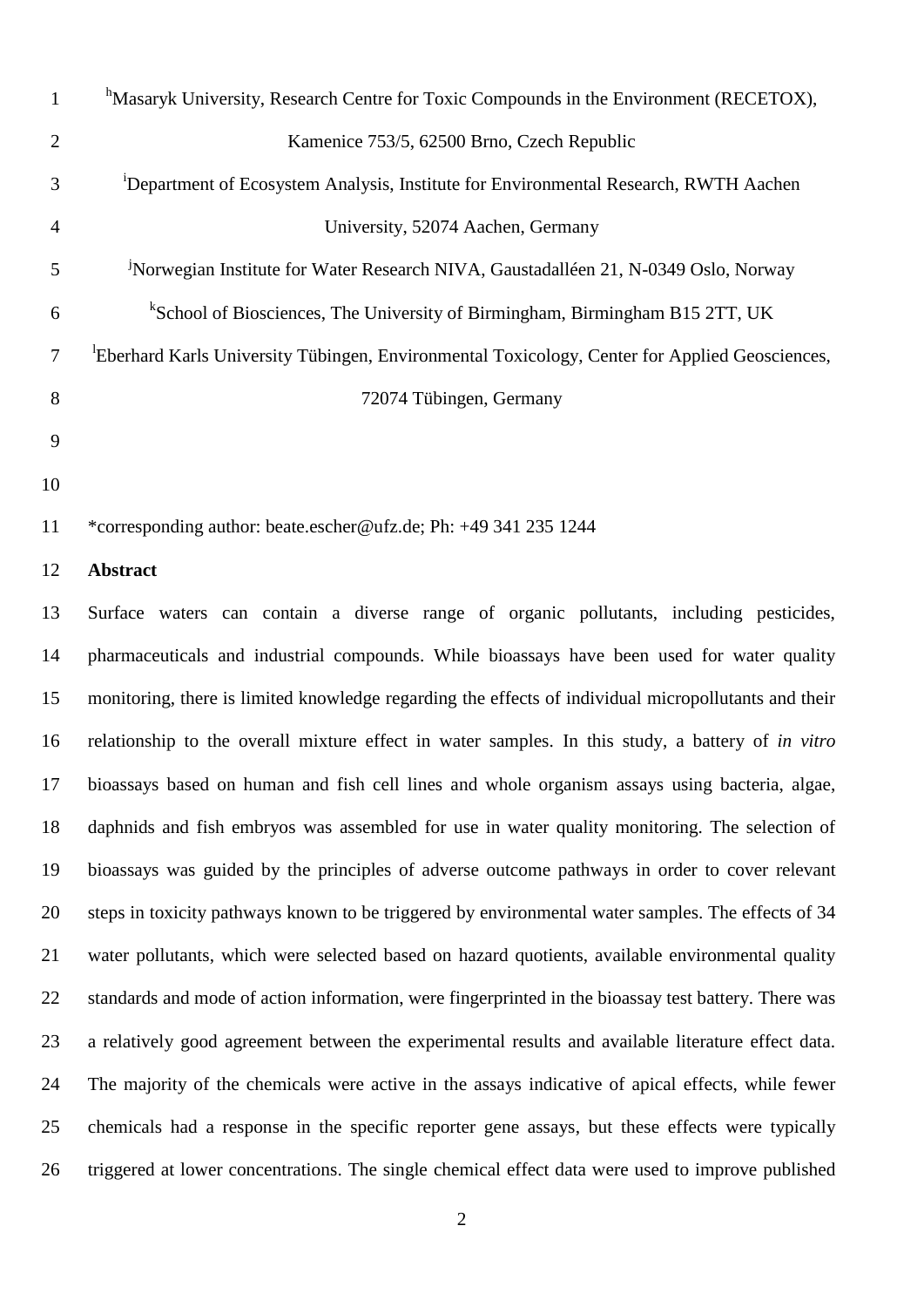mixture toxicity modeling of water samples from the Danube River. While there was a slight increase in the fraction of the bioanalytical equivalents explained for the Danube River samples, for some endpoints less than 1% of the observed effect could be explained by the studied chemicals. The new mixture models essentially confirmed previous findings from many studies monitoring water quality using both chemical analysis and bioanalytical tools. In short, our results indicate that many more chemicals contribute to the biological effect than those that are typically quantified by chemical monitoring programs or those regulated by environmental quality standards. This study not only demonstrates the utility of fingerprinting single chemicals for an improved understanding of the biological effect of pollutants, but also highlights the need to apply bioassays for water quality monitoring in order to prevent underestimation of the overall biological effect.

**Keyword:** *In vitro;* cell-based bioassay, fish embryo toxicity test; ToxCast; mixture toxicity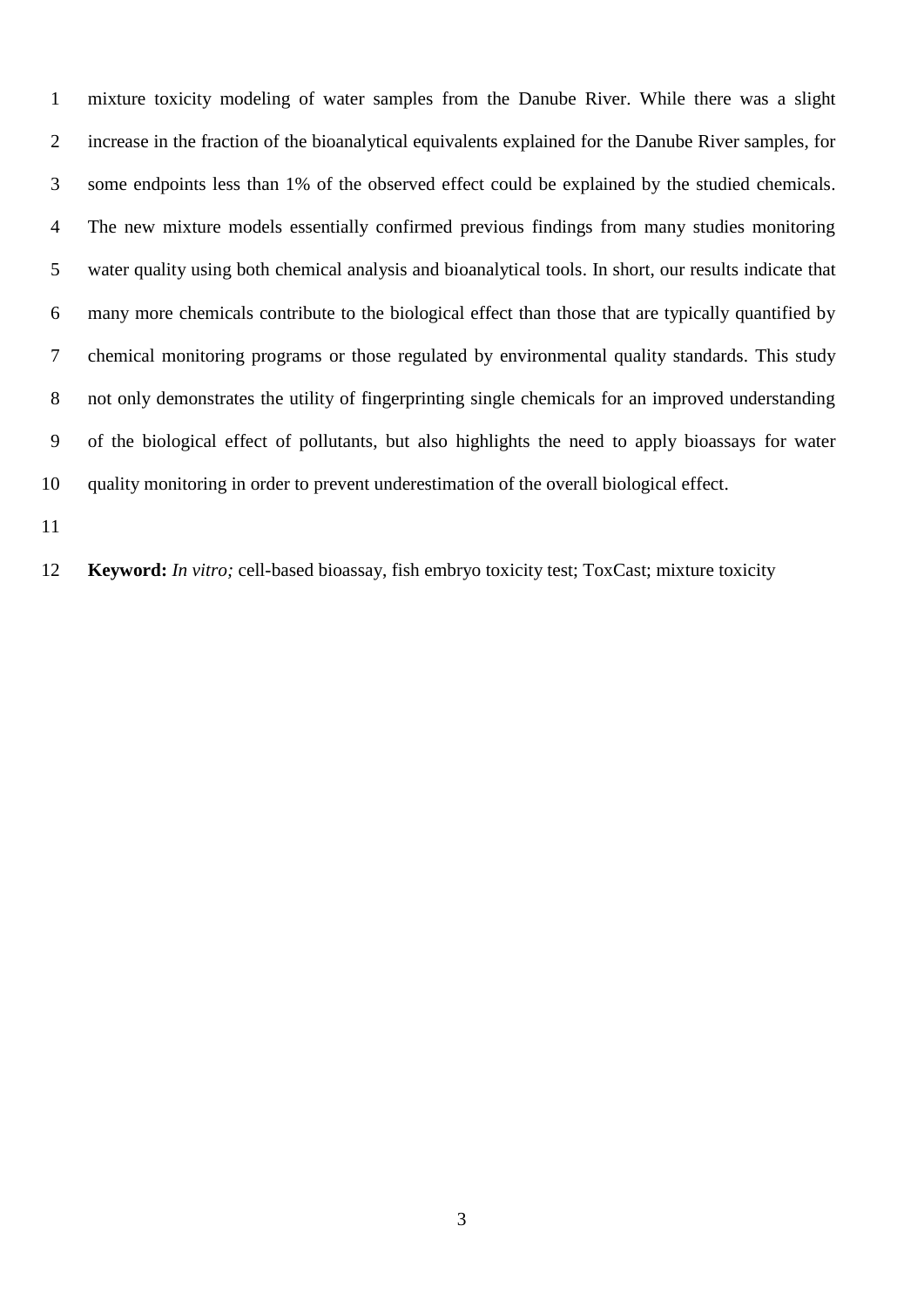#### **1. Introduction**

 Chemical pollution in rivers has been identified as a major threat to ecosystem and public health (Malaj et al. 2014, Vörösmarty et al. 2010). Busch et al. (2016) identified 426 different chemicals present in European rivers, including the Danube and Rhine. While the huge number of chemicals present in surface waters indicates that targeted chemical analysis alone is unsuitable for understanding the overall chemical burden, it is still the main approach used for water quality monitoring, e.g., in the European Union Water Framework Directive (WFD) (European Commission 2011, 2012).

 A diverse set of *in vivo, in vitro* and ecological indicators were proposed as monitoring tools within the WFD (Wernersson et al. 2015). *In vivo* bioassays have a long tradition of application in effluent assessment and water quality monitoring studies (Escher and Leusch 2012). In contrast, *in vitro* cellular bioassays have mainly been applied to assess technical water treatment processes, such as sewage treatment (Prasse et al. 2015), advanced water treatment (Leusch and Snyder 2015) and drinking water treatment (Neale et al. 2012). In most applications, *in vitro* bioassays are not being used as a direct link to the ecological health of aquatic organisms, but rather as a complementary analytical tool to detect and quantify chemicals via their effects within environmental mixtures. The EU Project SOLUTIONS proposes to connect both approaches and employ bioassays for water quality monitoring whilst linking them to chemical assessment (Altenburger et al. 2015). Cell-based bioassays have also been proposed as part of the first tier screening step of a new conceptual framework for monitoring water contaminants in California (Maruya et al. 2016).

 Programs such as the United States Environmental Protection Agency (US EPA) Toxicity Forecaster (ToxCast) and Toxicity Testing in the 21st Century (Tox21) have screened a large number of chemicals in more than a thousand *in vitro* assays (US EPA 2015). These programs focus on human health assessment (Tice et al. 2013), with less attention on effects relevant to environmental risk assessment. More recently, Schroeder et al. (2016) proposed the application of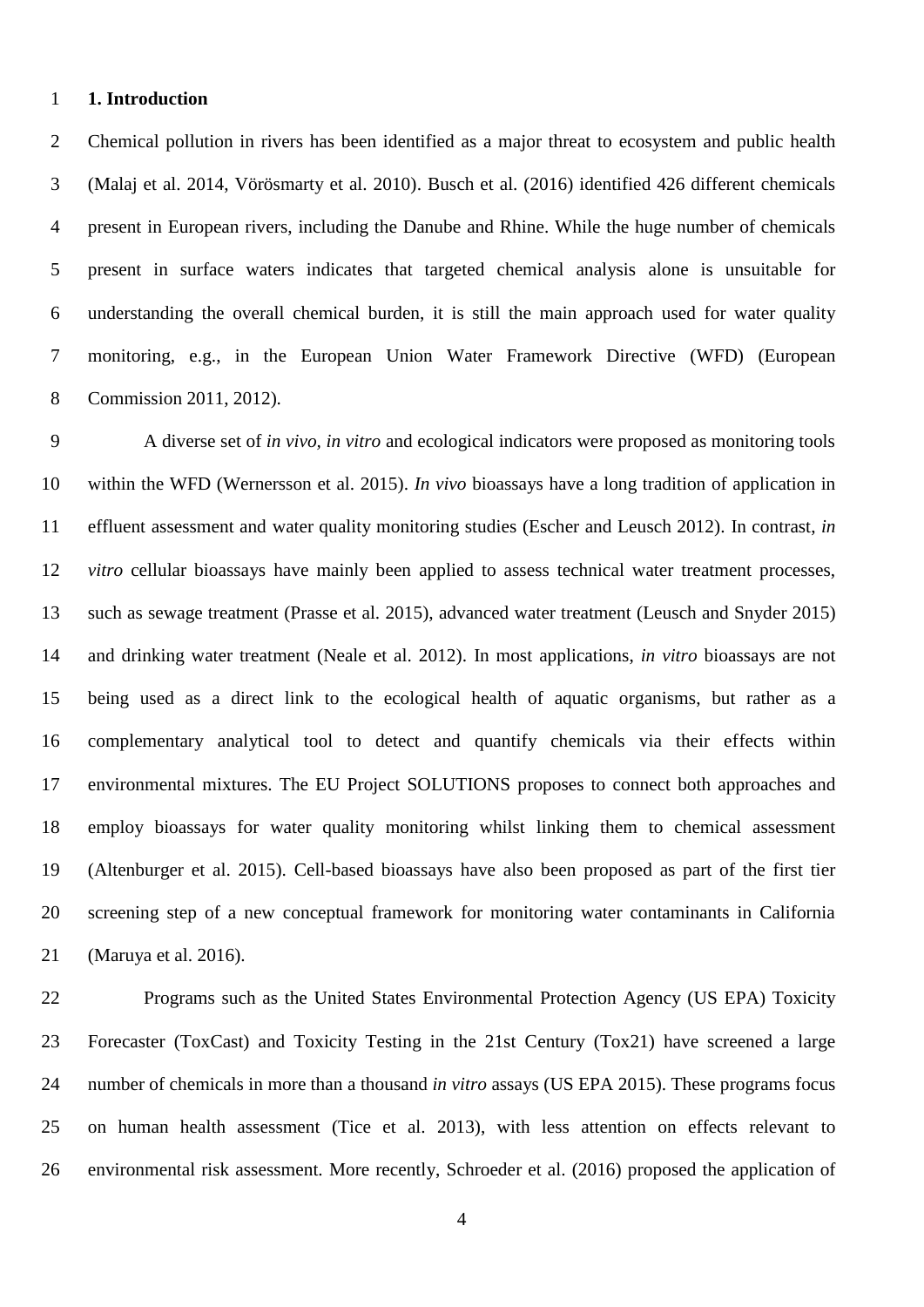the high-throughput screening tools used in ToxCast and Tox21 for environmental surveillance and water quality monitoring initiatives.

 Consequently, the goal of the current study was to assemble a battery of bioassays that covers both the expected effects and safeguards against overlooking others with unidentified modes of action. Cell-based assays based on different steps of cellular toxicity pathways were applied, as well as whole organism assays indicative of both apical and specific effects. Cellular effects are key parts of adverse outcome pathways (Ankley et al. 2010), with the studied bioassays covering induction of xenobiotic metabolism, receptor-mediated effects, reactive modes of action, induction of adaptive stress response pathways and cell viability. Assays using bacteria (*Aliivibrio fischeri* and *Salmonella typhimurium*), algae (*Chlamydomonas reinhardtii*), crustaceans (*Daphnia magna*), fish (embryonic *Danio rerio* and *Oryzias latipes*) and amphibians (embryonic *Xenopus laevis*) were applied, while cellular responses were evaluated using cultured fish cells (*Danio rerio*), as well as mammalian cells (human and rat cell lines), allowing comparison with the existing US EPA ToxCast database (US EPA 2015). Effect data from peer-reviewed literature and the US EPA ToxCast database were collected and compared with our experimental effect data. *In vitro* and whole organism specific effects were compared to determine if the studied pollutants acted as baseline toxicants, meaning they would result in non-specific effects, or would produce specific effects in the whole organism assays. The generated effects data were finally applied to improve mixture toxicity modeling for environmental water samples.

# **2. Assembling a bioanalytical test battery for surface water quality monitoring**

 Ideally, a bioanalytical test battery for water quality monitoring should be motivated by effects found typically in water and include assays covering a wide range of environmentally relevant modes of action and different stages of cellular toxicity pathways, as well as low-complexity whole- organism effects (Figure 1). To narrow down the large number of available bioassays to a smaller list of indicator bioassays, a balance must be struck between the desire to cover all possible effects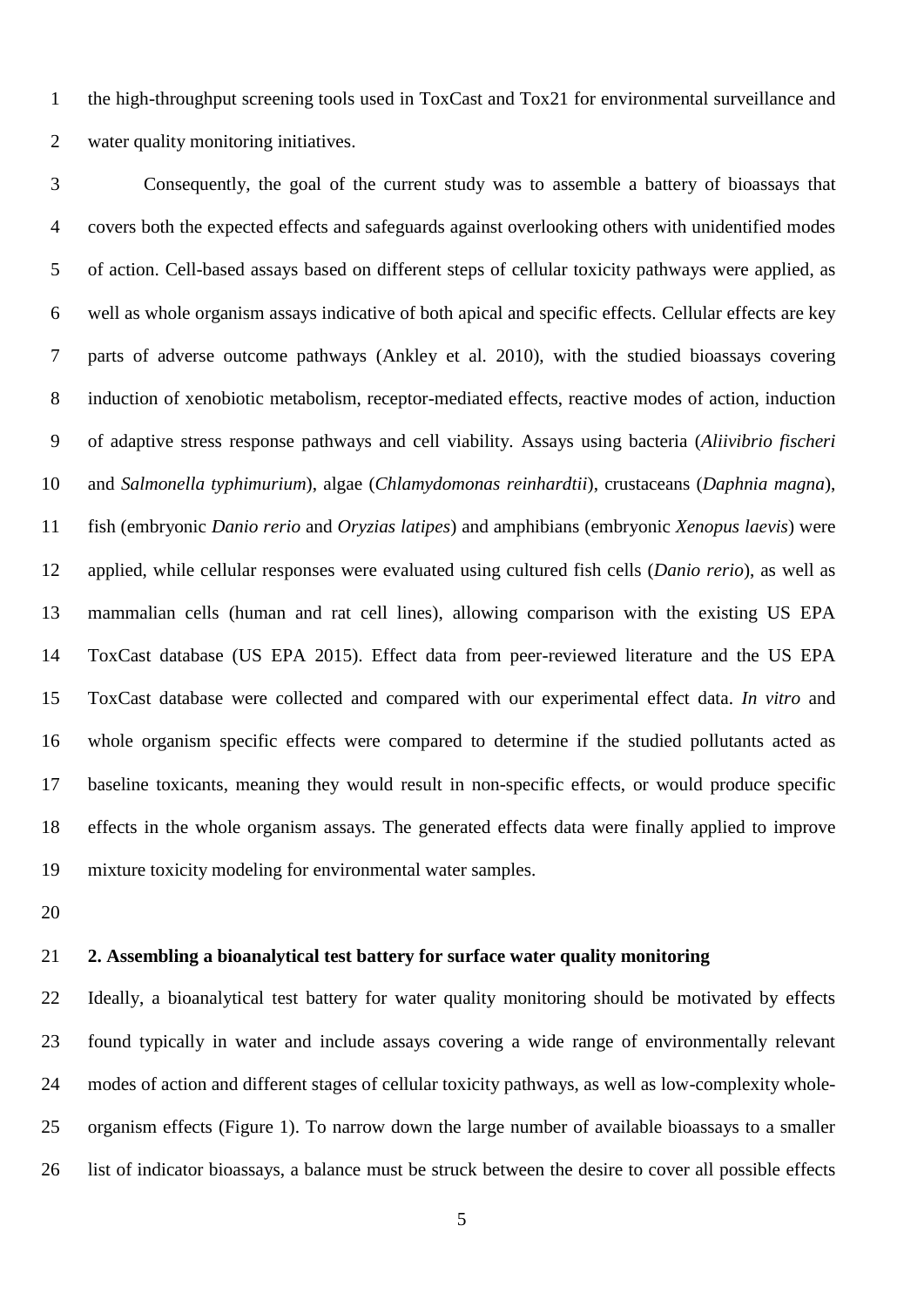and practicability issues. Broad coverage of modes of action, inclusion of the contributions from all chemicals and relevance for ecological health through the alignment of the bioassays to relevant steps of adverse outcome pathways are desirable (Schroeder et al. 2016), as well as a focus on effects that have been previously observed in water samples (Escher et al. 2014). Practicability, assay robustness, applicability for less specialized laboratories and the possibility to run the assays in a high-throughput mode for low-volume tests were further considered (Escher and Leusch 2012). Reducing the sample volume requirements for each test is also important as it facilitates routine monitoring by decreasing the total volume required at each sampling location.

 A large screening study using more than a hundred individual *in vitro* bioassays as well as a multifactorial assay that quantifies the activation of 25 nuclear receptors and 45 transcription factors demonstrated that the estrogen receptor (ER), and to a lesser degree the glucocorticoid receptor (GR), were amongst the most responsive hormonal nuclear receptors in wastewater and surface water testing (Escher et al. 2014). Therefore, ER reporter gene assays were a prominent component of the test battery in this study and we included assays using human and fish cell lines. Furthermore, surface water samples have also been shown to inhibit the androgen receptor (AR) (Escher et al. 2014, Jálová et al. 2013). Given the high relevance of hormone receptors, we added three transgenic assays that have been developed in recent years to assess hormone-mediated effects in early life- stage organisms (Brion et al. 2012, Fini et al. 2007, Spirhanzlova et al. 2016). Nuclear receptors triggering the activation of metabolism and other biological effects such as the aryl hydrocarbon receptor (AhR), the pregnane X receptor (PXR) and the peroxisome- proliferator-activated receptor (PPARγ) were even more prominently activated by water sample extracts (Escher et al. 2014) and play a prominent role in the proposed test battery.

 We also included reporter gene assays for activation of adaptive stress responses in the present study (Table 1, Figure 1). Adaptive stress responses are key events (Simmons et al. 2009) and very recent work has elucidated the key event relationships of the toxicologically relevant Nrf2- and p53- mediated adaptive stress responses in response to reference chemicals (Hiemstra et al.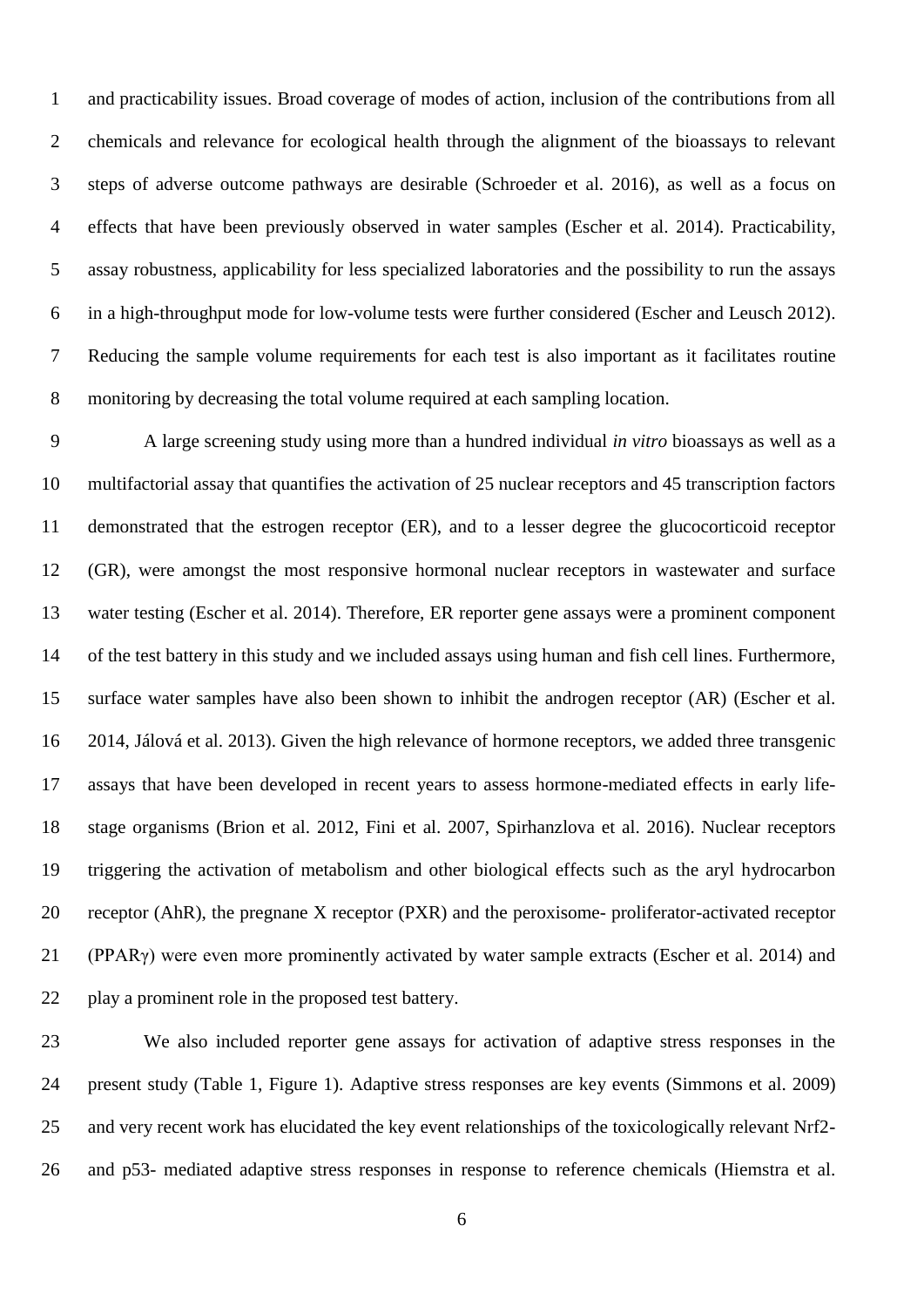2017, Wink et al. 2014, Wink et al. 2017). Nrf2, which activates the oxidative stress response, was most responsive in water samples in a large number of studies (Escher et al. 2012, Escher et al. 2014, Escher et al. 2015b, König et al. 2017, Neale et al. 2015, Neale et al. 2017), while p53 activity was only occasionally detected in water samples (e.g., Yeh et al. 2014). A recent study using the Attagene battery as part of the ToxCast high-throughput screening assays identified this same transcription factor Nrf2 as being relevant for surface water quality monitoring and also identified the hypoxia pathway as relevant (Schroeder et al. 2016). A reporter gene assay for hypoxia was not included in the present effort but will be added to the test battery in the near future.

 Mutagenicity, a reactive mode of action, is another important endpoint of ecological and human health relevance. With the exception of the p53 transcription factor assay, which is often masked by cytotoxicity when applied to surface water samples (e.g., Neale et al. 2017), available reporter gene assays are not suitable for detecting DNA damage. Instead, we included two protocols of the classic Ames assay in the present study (Table 1, Figure 1). The Ames assay detects gene mutations and has been widely used for environmental and wastewater assessment (Claxton et al. 2010, Reifferscheid et al. 2012, Umbuzeiro et al. 2016).

 Whole organism assays indicative of apical effects, such as algal growth inhibition, *Daphnia* immobilization and fish embryo toxicity (FET), are more widely used for water quality assessment than cellular assays to date and can provide information about effects on mortality, growth, development and reproduction (Di Paolo et al. 2016, Wernersson et al. 2015). They are comprehensive as they cover the effects from multiple toxicity pathways leading to the same apical endpoint. Consequently, whole organism assays integrate the mixture effects of all chemicals that are present in a sample, depending on their effect potency. Therefore, they constitute an important complement to the specific bioassays. In this study we have included the Microtox test, a rapid assay based on bioluminescence inhibition of bacteria that has been demonstrated to be a useful pre- screening tool for water samples (Tang et al. 2013), the algal growth inhibition test, the immobilization test with *Daphnia magna* and the fish embryo toxicity test with *Danio rerio* as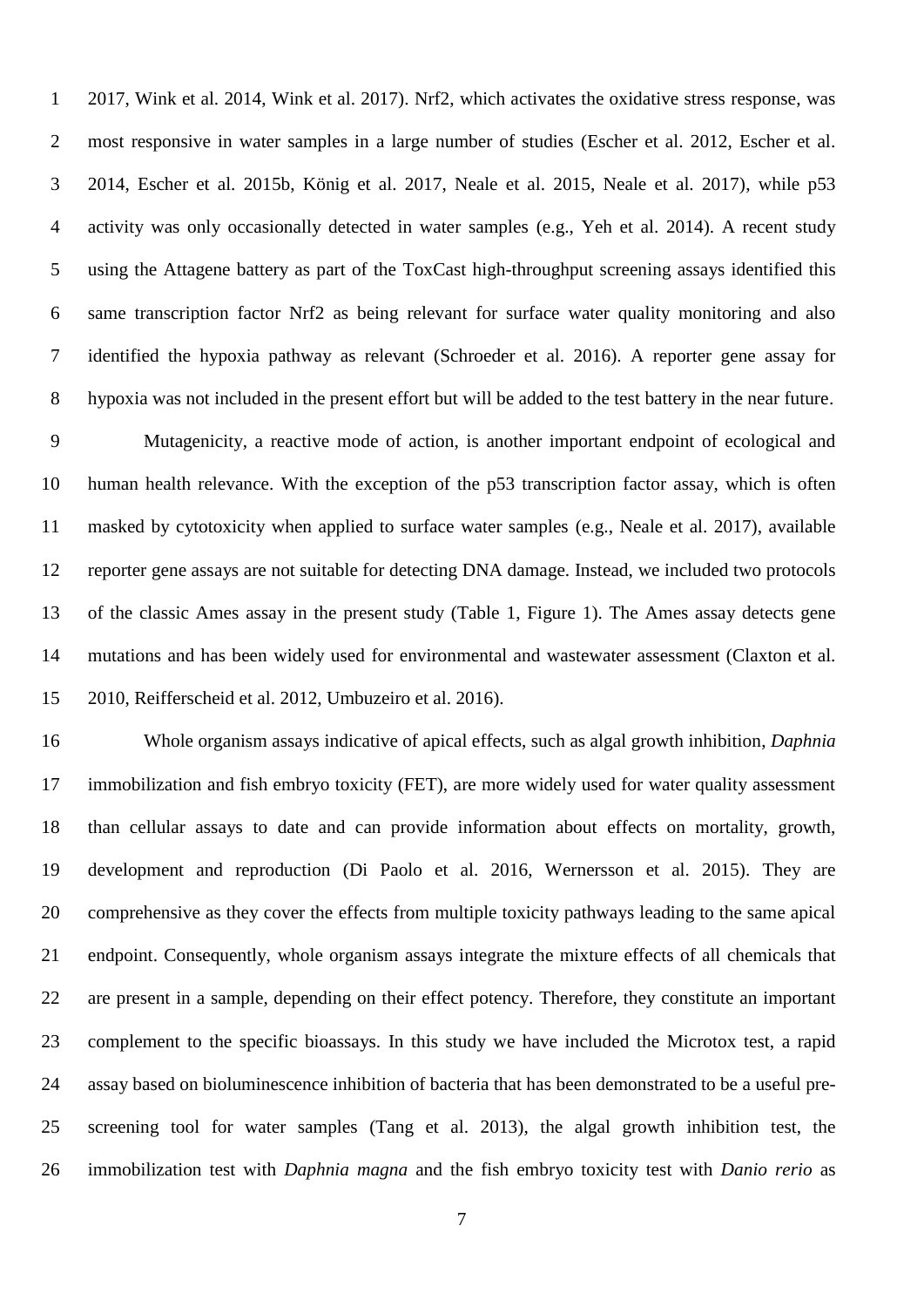typical representatives of apical endpoints and whole organism tests that are still legally considered to be *in vitro* test systems (Table 1, Figure 1). This latter aspect is not only an important consideration for animal ethics but also because only *in vitro* assays can be scaled up to high- throughput. In fact, several of the applied bioassays are already running on robotic systems in 384 well (cell-based assays) or 96 well (FET, algae) format, though they can also be run in a low-throughput mode, making the panel of indicator bioassays very versatile.

 The panel of bioassays selected here is one possible example of a test battery design, but the reasoning provided above should be considered when designing any fit-for-purpose monitoring test battery. For example, the number of bioassays may be reduced for routine monitoring applications, whereas evaluation of highly impacted sites may require expansion of the number of bioassays to cover unusual responses triggered in whole organism endpoints. As specific and selective reporter gene assays will not capture all relevant modes of action, it is important to complement these endpoints with whole organism assays indicative of apical effects and to ensure that the bioassay battery covers different events/steps in selected toxicity pathways (Figure 1).

#### **3. Materials and methods**

#### *3.1 Chemical selection*

 A total of 34 water pollutants were selected for the current study (Table 2). Thirty-two of the chemicals were selected from the list of 214 chemicals identified as relevant river pollutants by 20 Busch et al. (2016) due to their presence in European river systems and hazard quotients  $> 10^{-4}$ . The 21 hazard quotients were calculated based on the  $95<sup>th</sup>$  percentile measured environmental concentration 22 and measured or predicted algal, daphnid and fish 5<sup>th</sup> percentile acute effect concentration data. Further details are available in Busch et al. (2016). In addition, the pharmaceutical flutamide and the fungicide picoxystrobin were also included to represent a potent anti-androgen and a respiration inhibitor, respectively. Picoxystrobin, which inhibits respiration by blocking electron transport, was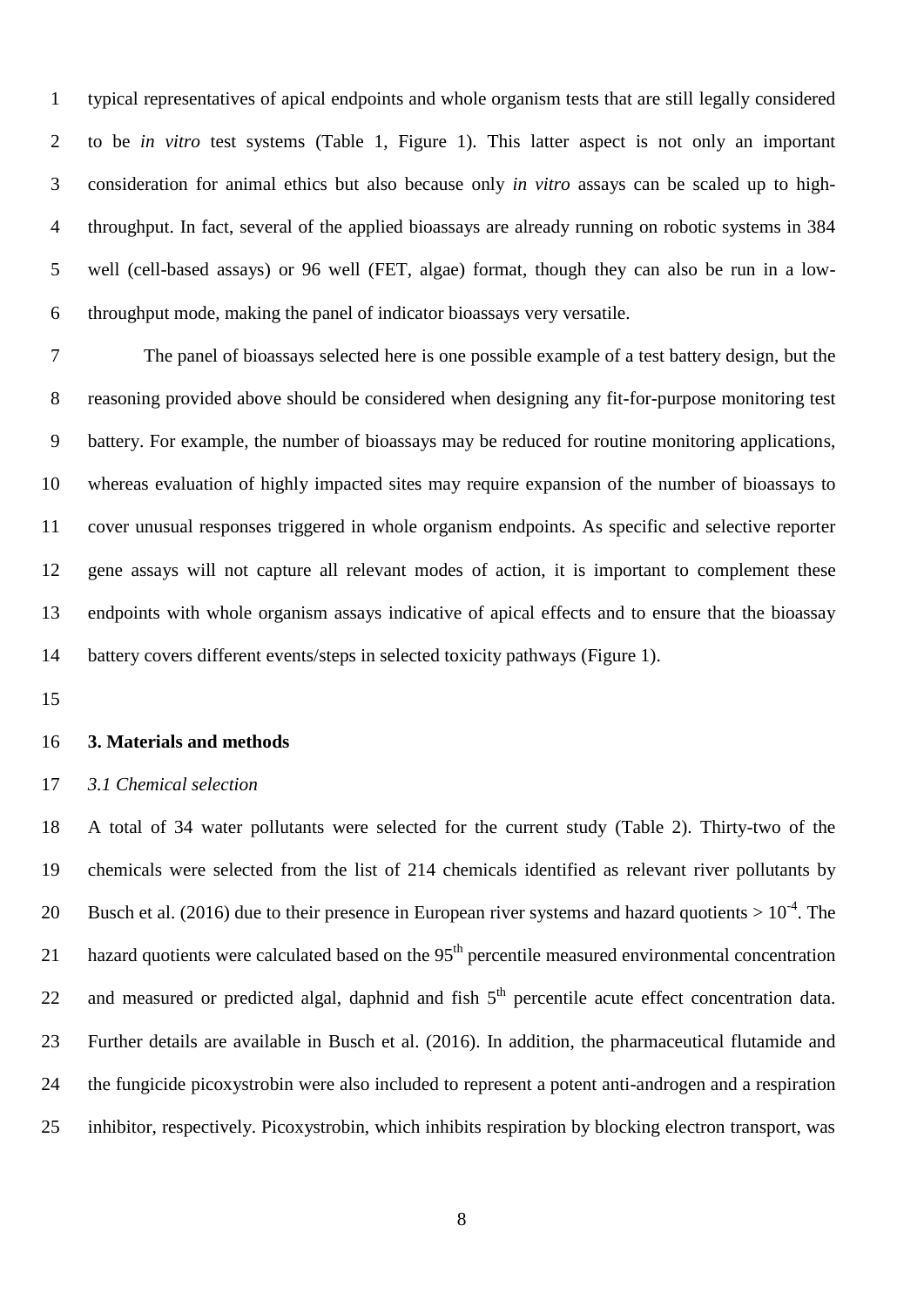added to complement the pesticide dinoseb, which also inhibits respiration but via uncoupling i.e., by protonophoric shuttle mechanisms.

 The studied chemicals included pharmaceuticals, pesticides and industrial compounds, and the selection process was based on scoring (a) their rank in the hazard quotient list, (b) the availability of an environmental quality standard (EQS) from the WFD or at least a published proposed EQS, (c) a unique mode of action that is not covered by a higher ranked chemical, (d) diversity of chemical use groups, (e) a specific mode of action that is covered by the test battery, (f) a specific mode of action expected to lead to enhanced toxicity in the whole organism bioassays and 9 (g) lack of rapid biodegradation based on BIOWIN<sup>TM</sup> (US EPA 2008). The final scores for prioritization are given in Table S1 of the Supplementary Information.

 A minimum score of three points was required to qualify a chemical for experimental analysis and preference was given to chemicals ranked in the top 100 of Busch et al. (2016). An exception was hexadecylpyridinium, which had a score of two, but was still included as it was the 14 only surface active antiseptic compound and was ranked  $2<sup>nd</sup>$  in Busch et al. (2016) based on its hazard quotient. The non-steroidal anti-androgenic compound flutamide only had a score of 2 16 because no information about its degradability was available in BIOWIN<sup>TM</sup>. All other compounds, with the exception of hexadecylpyridinium, were not readily biodegradable according to  $BIOWIN<sup>TM</sup>$ , which meets the expectation that more recalcitrant chemicals will be found in surface water. The antibiotic sulfamethoxazole was the only antibiotic selected despite its low rank in Busch et al. (2016) because no other sulfonamides were ranked higher and they are an important antibiotic group. Apart from these exceptions, all other chemicals were selected based on their high score. If chemicals with a similar structure and function had an equal score, the chemical ranked higher in Busch et al. (2016) was included.

*3.2 Data mining*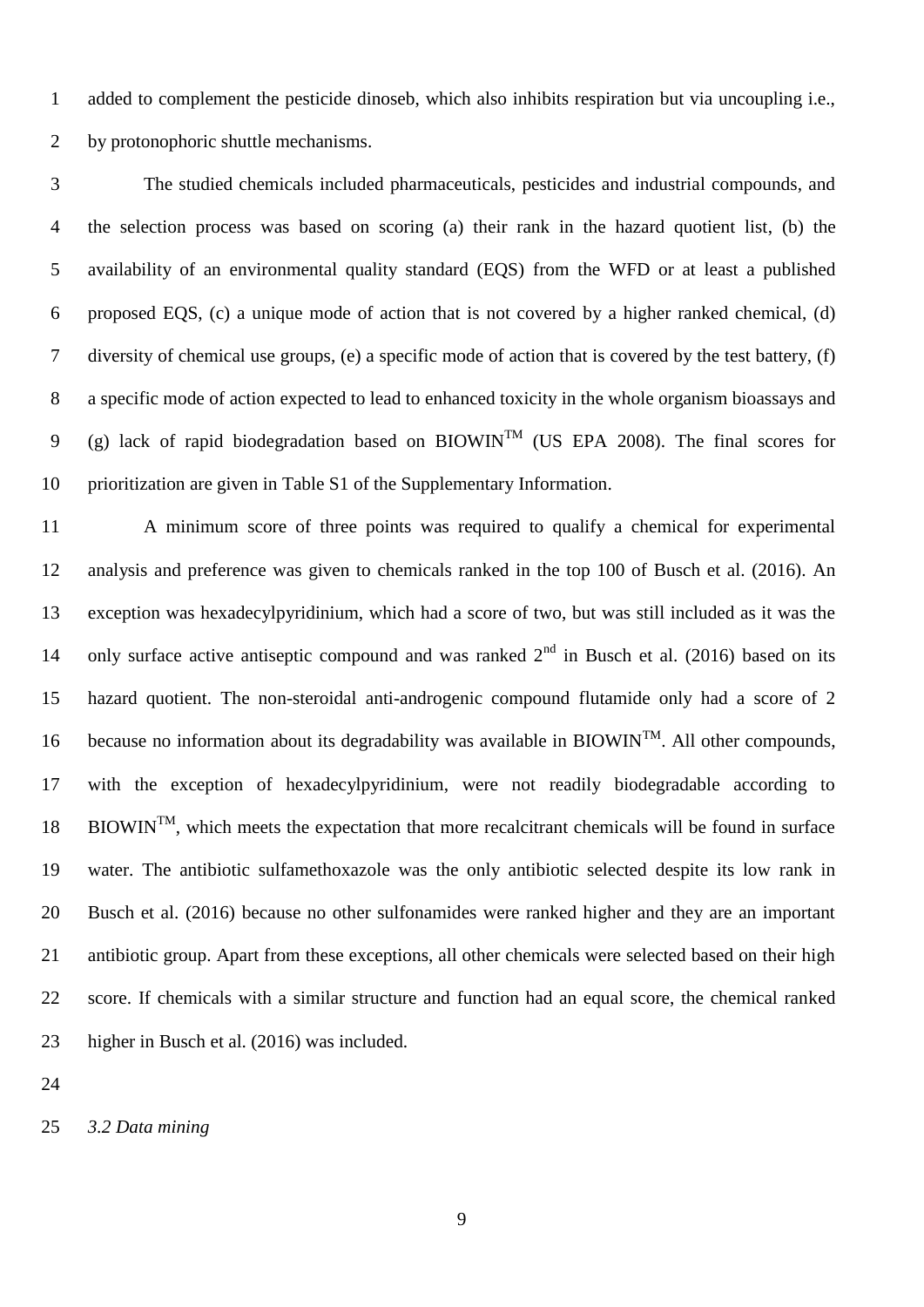Effect data for the 34 selected chemicals were collected from either the peer reviewed literature or the US EPA ToxCast database (US EPA 2015) for the studied bioassays. The effect data were categorized based on data availability and quality (Figure S1). A chemical was considered active if it had a response in the studied assay, while a chemical was considered inactive if it was tested in a studied assay and had no effect (or was inactive up to cytotoxic concentrations). When experimental data were unavailable for the studied assay, but available in another assay covering the same mode of action, chemicals were assigned the class of likely active or likely inactive, based on whether they produced an effect or not. If no experimental data were available, but the mode of action of the studied chemical and bioassays theoretically matched, the chemicals were assigned as potentially active or potentially inactive. Chemicals were considered as 'inactive' if they were only active in the whole organism assays indicative of apical effects at effect concentrations (EC) greater than 1 mM. The 1 mM cut-off was based on the highest tested chemical concentration in many assays in the ToxCast database. In some cases, no information could be found and the chemical was designated as 'no information available'.

#### *3.3 Bioanalysis*

 Bioassays applied in this study are listed in Table 1. A summary of experimental conditions, test media and quality controls are provided in Table S2. Detailed standard operating procedures of the bioassays, also detailing whether cytotoxicity controls were performed, are presented in the SI. All chemicals were run with at least two independent replicates in each assay, with each chemical assessed over a range of concentrations. Concentration-effect curves for each assay's positive reference compound are shown in Figure S2. The assays were run by eight different laboratories and it should be noted that not all 34 selected chemicals were run in all assays, but the average coverage was 71% with the exact numbers tested given in Table 1 and the percentage tested given in Table S2. The coverage depended on the capacity of each laboratory and prior knowledge of the mechanism of action. For example, the algae growth inhibition assay focused on chemicals with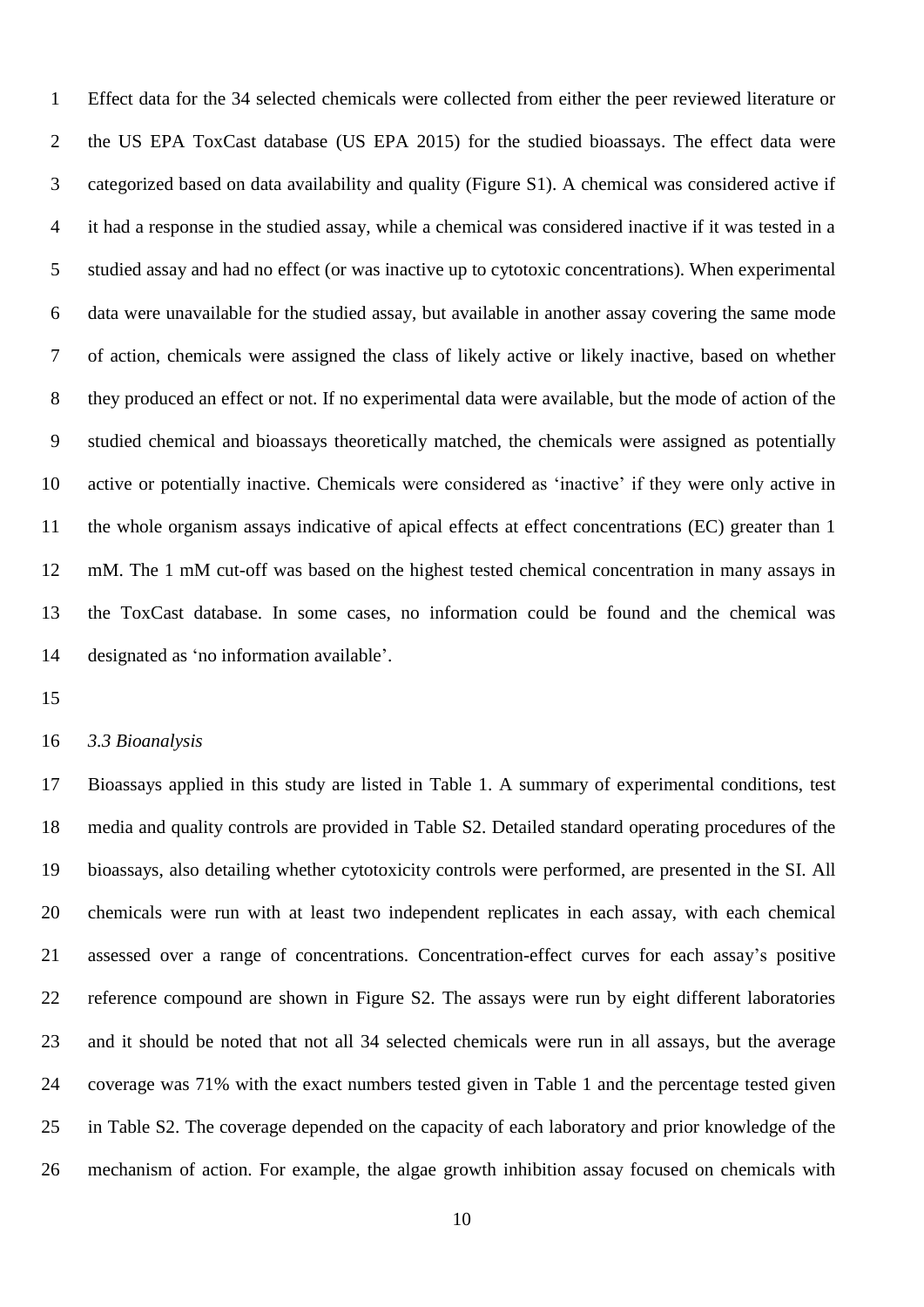known effects on photosynthesis or other modes of action likely to lead to substantial toxicity, with only 50% of the chemicals tested, while the Microtox assay was applied to all 34 chemicals. The chemical concentration ranges studied in the different assays are provided in Table S3, with the maximum tested concentrations selected based on the physicochemical properties of the studied chemicals including solubility.

# *3.4 Data evaluation*

 EC values were derived from concentration-effect curves, with different models applied depending on the assay type. All EC values are expressed in molar units. The data evaluation, which aimed to be as simple and standardized as possible across the entire panel of bioassays, was developed in a previous study (Escher et al. 2014). Briefly, for assays where a maximum effect could be reached, such as induction of xenobiotic metabolism, hormone-mediated effects and apical effects, the experimental % effect was calculated using Equation 1, where signalsample is the signal of the tested 14 chemical, signal<sub>control</sub> is the signal of the solvent control and signal<sub>max</sub> is the maximum response of the positive reference compound in the assay. Signal refers to measured luminescence or fluorescence and is specific for each assay. Details are given in the SOPs of the assays in the SI.

%effect=
$$
\frac{\text{signal}_{\text{sample}} - \text{signal}_{\text{control}}}{\text{signal}_{\text{max}} - \text{signal}_{\text{control}}}
$$
100%

(1)

 Both linear and log-sigmoidal concentration-effect curves were applied to determine EC values for % effect data and only linear concentration-effect curves were applied to induction ratio (IR) effect data.

 Sigmoidal log concentration-effect curves (Equation 2) were applied for the reference compounds in the reporter gene assays and for all chemicals in the bioassays indicative of apical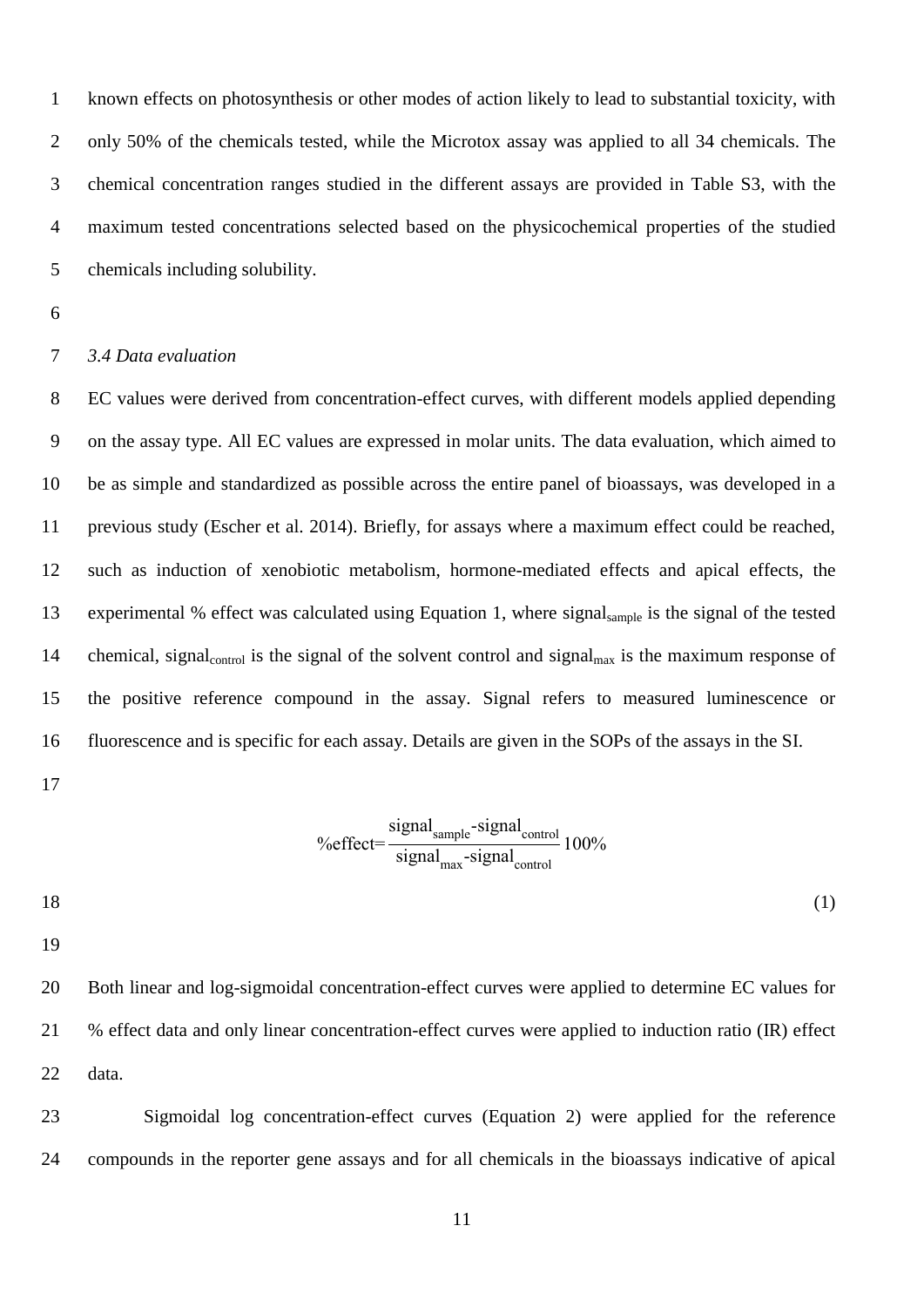1 effects. The concentration causing 50% effect  $(EC_{50})$  was derived from the fit applied to the 2 experimental data using Equation 2, where the slope and the  $EC_{50}$  value were the adjustable parameters.

<sup>9</sup> of feet=
$$
\frac{100\%}{1+10^{\text{slope}(\text{logEC}_{50}-\text{log concentration})}}
$$

 $5^{(2)}$ 

 Log-logistic concentration-effect curves are linear with respect to linear concentrations up to an effect level of approximately 40% (Escher et al. 2014). Linear concentration-effect curves 9 (Equation 3) were applied to determine the concentration causing 10% effect ( $EC_{10}$ ) (Equation 4) in the induction of xenobiotic metabolism, hormone-mediated effects and Ames fluctuation test assays because many of the tested compounds did not reach 50% effect in these assays and because in some cases cytotoxicity can mask the specific effect at high concentrations in reporter gene assays. Cytotoxicity was measured in parallel to induction for many cell-based reporter gene assays and concentrations that caused more than 10% cytotoxicity were excluded from the data evaluation in the reporter gene assays because they would produce false positive ("cytotoxicity burst" (Judson et al. 2016)) or false negative results (masking of effect by cytotoxicity).

#### $%$  effect = concentration x slope

| 18 |                                | (3) |
|----|--------------------------------|-----|
| 19 |                                |     |
| 20 |                                |     |
|    | $EC_{10} = \frac{10\%}{slope}$ |     |
| 21 |                                | (4) |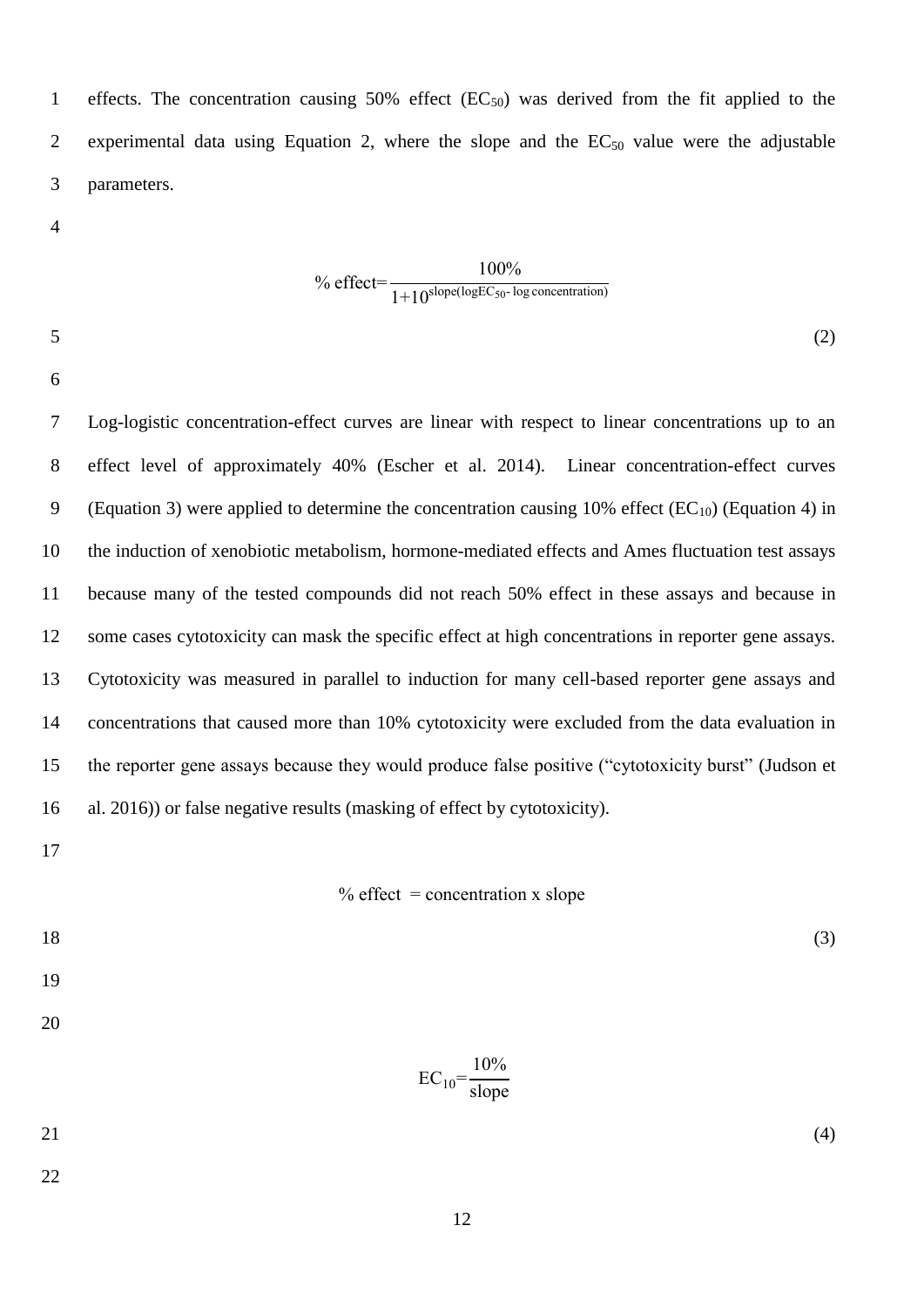EC values derived from both linear and log-sigmoidal curves are shown in Figure S3 for the AhR CALUX, HG5LN-hPXR, anti-MDA-kb2 and MELN assays, with both approaches yielding similar EC values. Linear concentration-effect curves are a necessity when cytotoxicity occurs at higher concentrations, but are also advantageous for the calculation of bioanalytical equivalent concentrations (BEQ), which requires in principle parallel log-sigmoidal concentration-effect curves, but this is not a restriction for linear concentration-effect curves as was discussed in more detail in Neale et al. (2015).

 For those assays where a maximum effect could not be defined, such as the adaptive stress response (AREc32) and Ames microplate agar assays, an IR was calculated using Equation 5. The 11 concentration causing an induction ratio of 1.5  $(EC_{IR1.5})$  was determined for linear concentration-effect curves (Equation 6) up to an IR of 5 using Equation 7.

$$
IR = \frac{\text{signal}_{\text{sample}}}{\text{signal}_{\text{control}}}
$$
\n
$$
IR = 1 + \text{concentration} \times \text{slope}
$$
\n
$$
EC_{IR1.5} = \frac{0.5}{\text{slope}}
$$
\n
$$
19
$$
\n
$$
20
$$
\n
$$
(7)
$$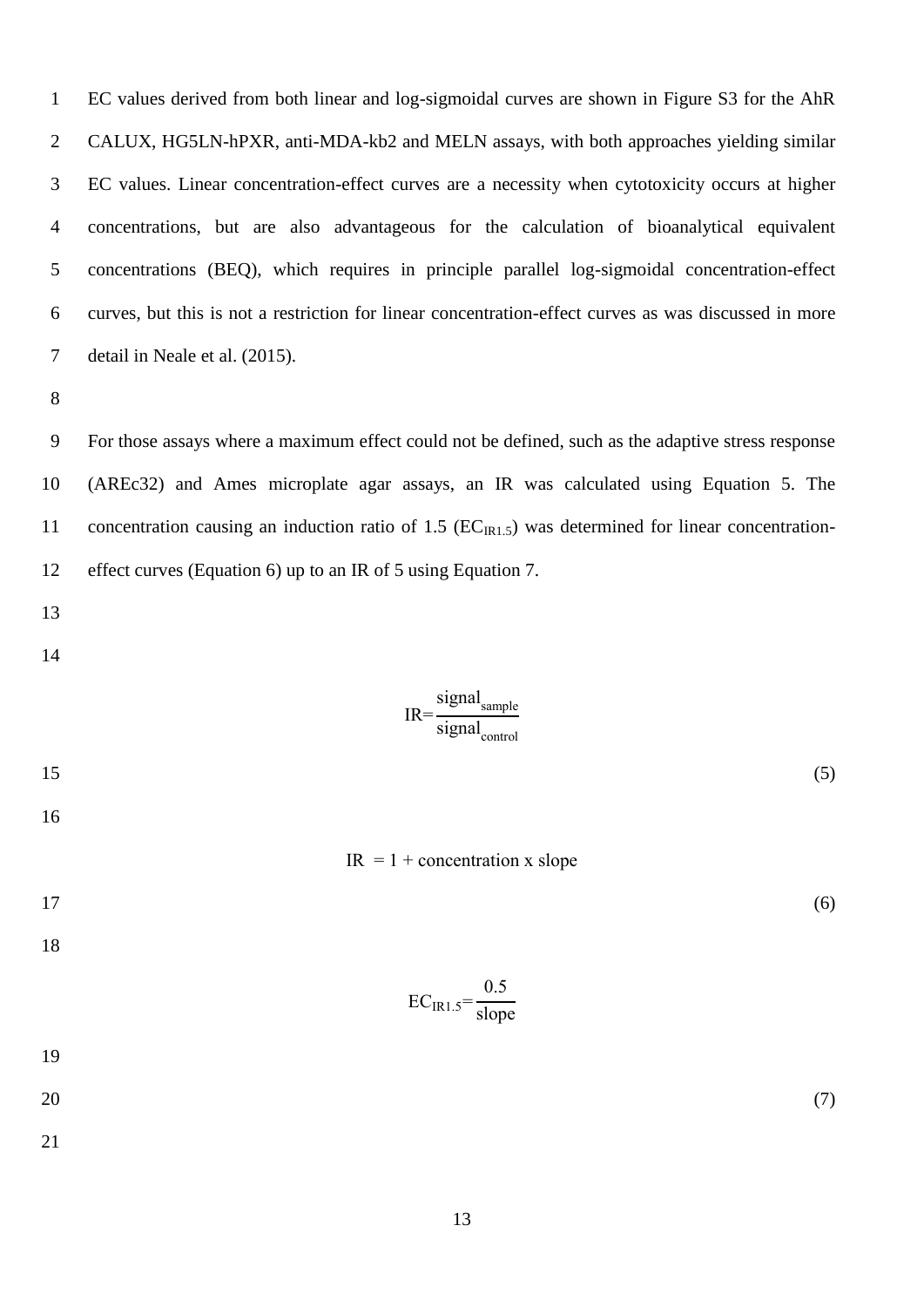The MDA-kb2 assay was also conducted in antagonist mode (anti-MDA-kb2) and a suppression 2 ratio (SR) was calculated for anti-MDA-kb2 using Equation 8, where signal<sub>agonist</sub> is the response of the agonist, which is typically the highest signal in the assay. A linear concentration-effect curve 4 analogous to Equation 3 was used to derive the effect concentration causing a SR of 0.2 ( $EC<sub>SR0.2</sub>$ ) (Equation 9).

 $SR=1-\frac{\text{signal}_{\text{sample}}-\text{signal}_{\text{control}}}{\text{parallel}}$ 

$$
SC_{\rm{SRO},2} = \frac{0.2}{\rm{slope}}
$$
 (8)

$$
8 \tag{9}
$$

 The described data evaluation methods could not be applied to the ChgH-GFP (spiked mode only) or the THbZip-GFP (XETA) assays. Therefore, analysis of variance (ANOVA) or nonparametric testing was applied to assess whether the signal of the sample was statistically different from the control using either Dunnett's multiple comparison test (assuming Gaussian distribution) or Dunn's multiple comparison test (assuming non-Gaussian distribution). The lowest observable effect concentration (LOEC) was reported.

# *3.5 Quantitative Structure- Activity Relationship*

19 Experimental  $EC_{50}$  values for chemicals in assays indicative of apical effects (Microtox, algal 20 growth inhibition, *Daphnia* immobilization test and FET assay) were compared with predicted  $EC_{50}$  values using QSARs for baseline toxicity from the literature. The aim of this analysis was to determine if a chemical had a specific or non-specific effect in the whole organism assay.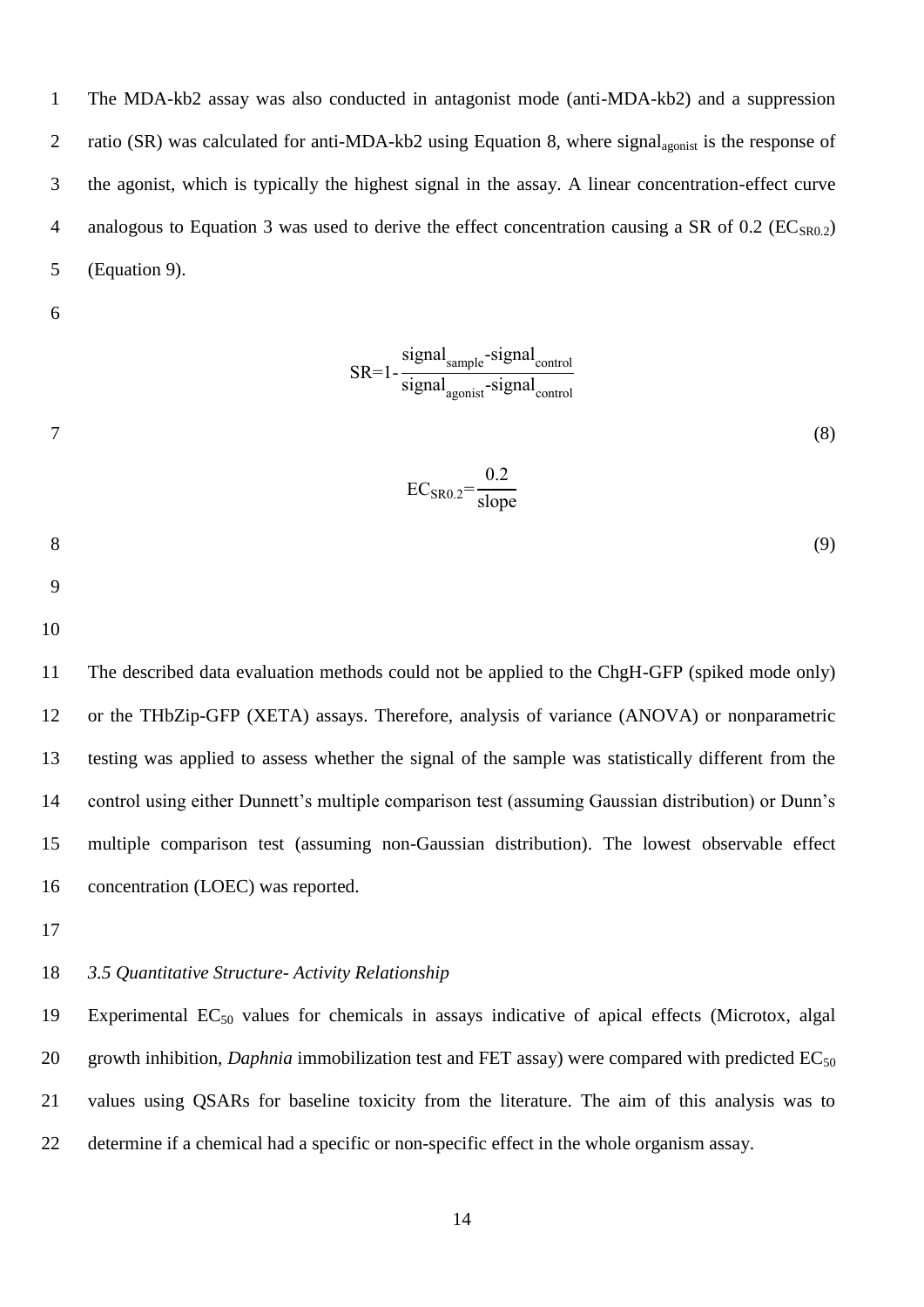1 The liposome water partition constant K<sub>lipw</sub> was used in the QSAR instead of the octanol-2 water partition constant  $K_{ow}$  to account for speciation and diversity of the chemicals as  $K_{\text{lipw}}$  are 3 applicable for polar and nonpolar baseline toxicants (Escher and Schwarzenbach 2002). For 4 ionizable compounds, the K<sub>lipw</sub> was replaced by the ionization-corrected liposome-water 5 distribution ratio ( $D_{\text{lipw}}$ ) with  $D_{\text{lipw}}$  for the studied chemicals provided in Table S4. The Microtox 6 QSAR was developed by Escher et al. (2017) (Equation 10), the algal growth inhibition (Equation 7 11) and *Daphnia* immobilization test (Equation 12) were rescaled from K<sub>ow</sub> according to Escher and 8 Schwarzenbach (2002). The algal growth inhibition QSAR was based on *Chlorella vulgaris*, but the 9 experimental data were derived for *Chlamydomonas reinhardtii*. The FET QSAR was developed by 10 Klüver et al. (2016) (Equation 13).

11

$$
\log\left(\frac{1}{\text{EC}_{50}}\right)
$$
(Microtox) (M) = 0.75·logD<sub>lipw</sub> + 0.97  
12 (10)

$$
\log\left(\frac{1}{\text{EC}_{50}}\right)
$$
 (algal growth inhibition) (M) =0.91·logD<sub>lipw</sub>+0.63 (11)

$$
\log\left(\frac{1}{\text{EC}_{50}}\right) \text{ (Daphnia immobilization test) (M) = 0.77 \cdot \log D_{\text{lipw}} + 1.89
$$

 $14$  (12)

log ( 1  $\frac{1}{\text{EC}_{50}}$  (FET) (M) =0.99⋅logD<sub>lipw</sub> + 0.78  $15$  (13)

16

17 The toxic ratio (TR<sub>i</sub>) was derived using Equation 14 from Verhaar et al. (1992), with a chemical 18 with a TR of >0.1 to <10 considered a baseline toxicant, while a chemical with a TR>10 was 19 considered to have a specific effect in the assay.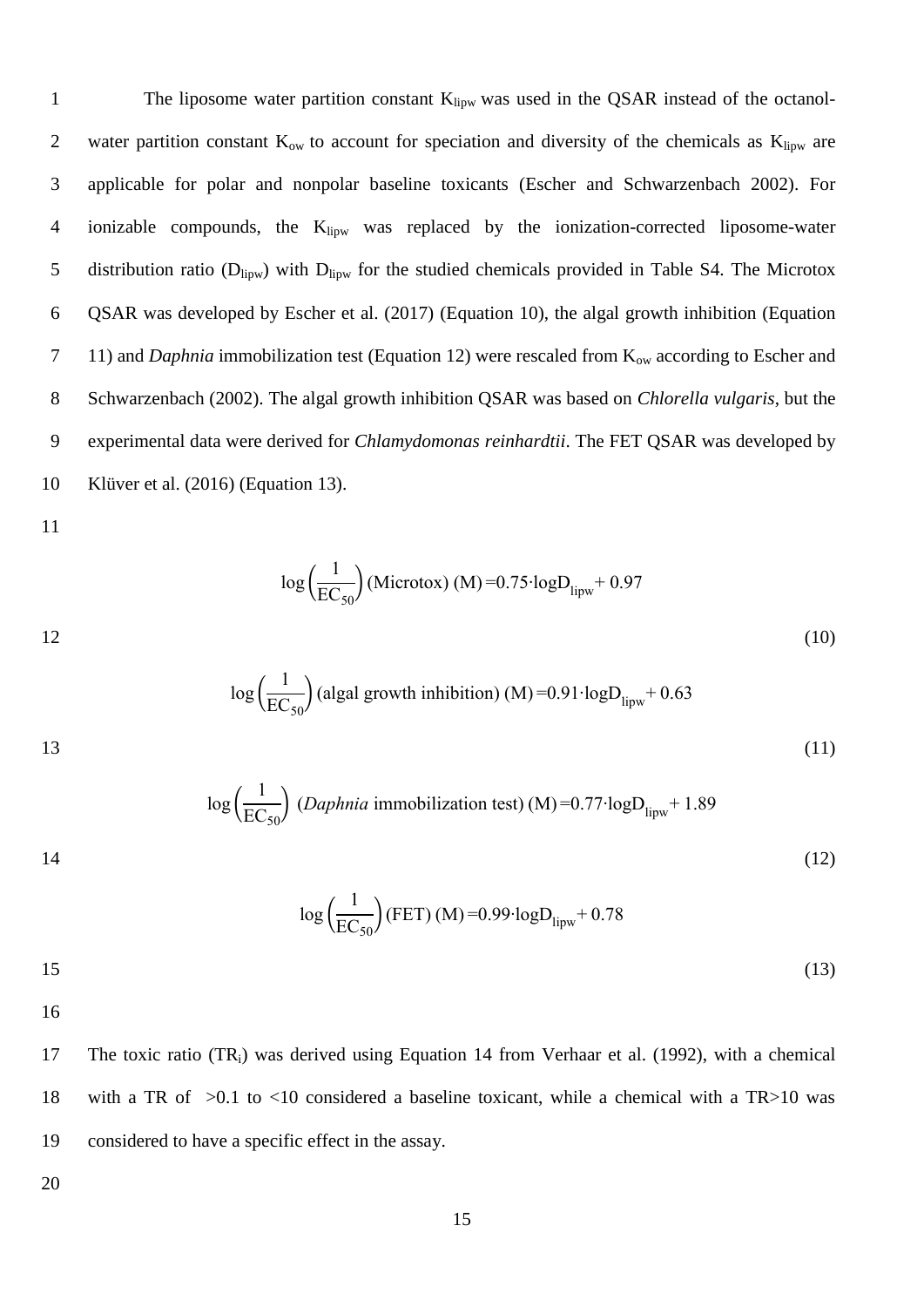$$
TR_i = \frac{EC_{50\text{-baseline QSAR},i}}{EC_{50\text{-experimental},i}}
$$

 $1 \t(14)$ 

# 2 *3.6. Mixture toxicity modeling*

3 To compare different chemicals in one bioassay and as a basis for mixture toxicity modeling (Neale 4 et al. 2015), the relative effect potency (REP<sub>i</sub>) was calculated from the effect concentration of the 5 reference compound divided by the effect concentration of compound i (Equation 15). The  $\text{REP}_i$  can 6 be defined for any effect concentration  $EC_x$  for any matching effect level x but it is only 7 independent of effect level for linear concentration-effect curves (Neale et al. 2015) or if the slopes 8 of the sigmoidal log-concentration-effect curves are similar for the reference compound and the 9 compound of interest, i (Villeneuve et al. 2000).

10

$$
REP_i = \frac{EC_x \text{ (ref)}}{EC_x \text{ (i)}}
$$
  
11 (15)

12

13 In mixture toxicity modeling we compare the bioanalytical equivalent concentrations from 14 bioassays (BEQ<sub>bio</sub>, Equation 16) with the bioanalytical equivalent concentrations from chemical 15 analysis (BEQ<sub>chem</sub>, Equation 17) for environmental samples using the detected concentration of an 16 individual chemical  $(C_i)$  and its REP<sub>i</sub> (Neale et al. 2015).

17

$$
BEQ_{bio} = \frac{EC_x (ref)}{EC_x (sample)}
$$

 $18$  (16)

$$
BEQ_{chem} = \sum_{i=1}^{n} REP_i \cdot C_i
$$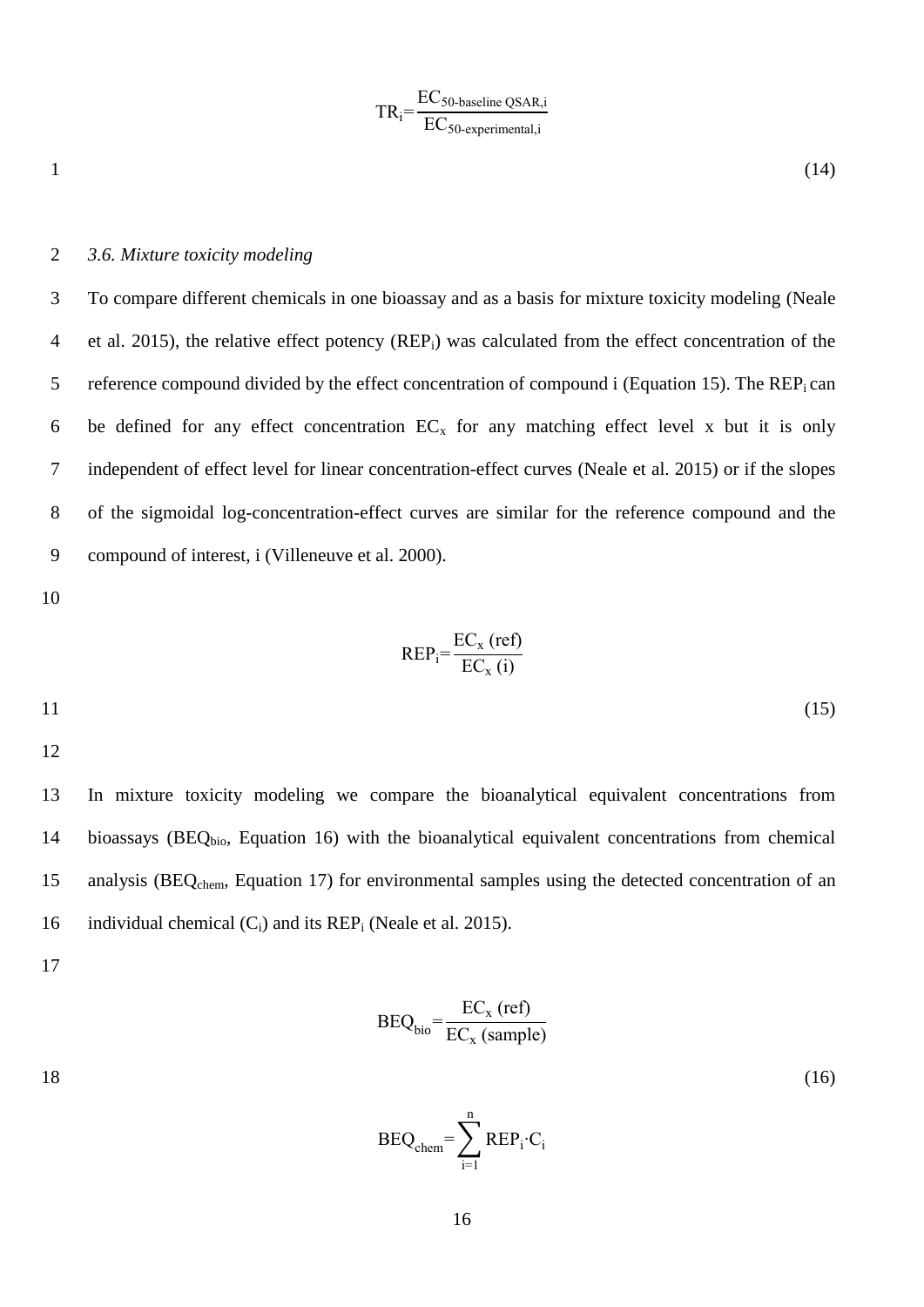# **4. Results**

#### *4.1 Availability of effect data in literature*

 A variable picture of available effect data emerged for the 34 selected chemicals in the 20 studied assays (Figure S4, Table S5). Several of the studied compounds, including fipronil, carbendazim, bisphenol A, propiconazole, triclocarban, chlorophene, benzo(a)pyrene, benzo(b)fluoranthene and genistein, were expected to be active, likely active or potentially active in more than 50% of the studied assays. In contrast, no information was available regarding the effect of telmisartan, hexadecylpyridinium, clofibric acid and mefenamic acid in 50% or more of the selected assays. Data availability tended to be more comprehensive for the conventional ecotoxicology tests, such as the *Daphnia* immobilization test and the FET assay, while there was no information available regarding the effect for 50% or more of these relevant water contaminants for the HG5LN-hPXR, ZELH-zfERalpha, ZELH-zfERbeta2 and Cyp19a1b-GFP assays. The US EPA ToxCast database proved to be a valuable tool, with effect or likely effect data available for 33 of the 34 studied chemicals for the AhR CALUX, PPARγ-bla, MDA-kb2 and AREc32 assays. Overall, the data mining exercise highlights the lack of effect data for many of the detected water pollutants, emphasizing the importance of fingerprinting their biological effects.

# *4.2 Experimental effect data*

 The experimental EC values for the studied chemicals are reported in Table 3, with a summary of the active and inactive chemicals shown in Figure 2A and all concentration-effect curves provided in Figures S5 to S27. Twenty-four of the representative chemicals were run in 10 or more assays, with bisphenol A (70%), diazinon (55%), cyprodinil (50%) and triphenylphosphate (50%) active in 50% or more of the applied assays. In contrast, hexadecylpyridinium (20%), 2,4- dichlorophenoxyacetic acid (18%), telmisartan (15%) and triclocarban (17%) were active in 20% or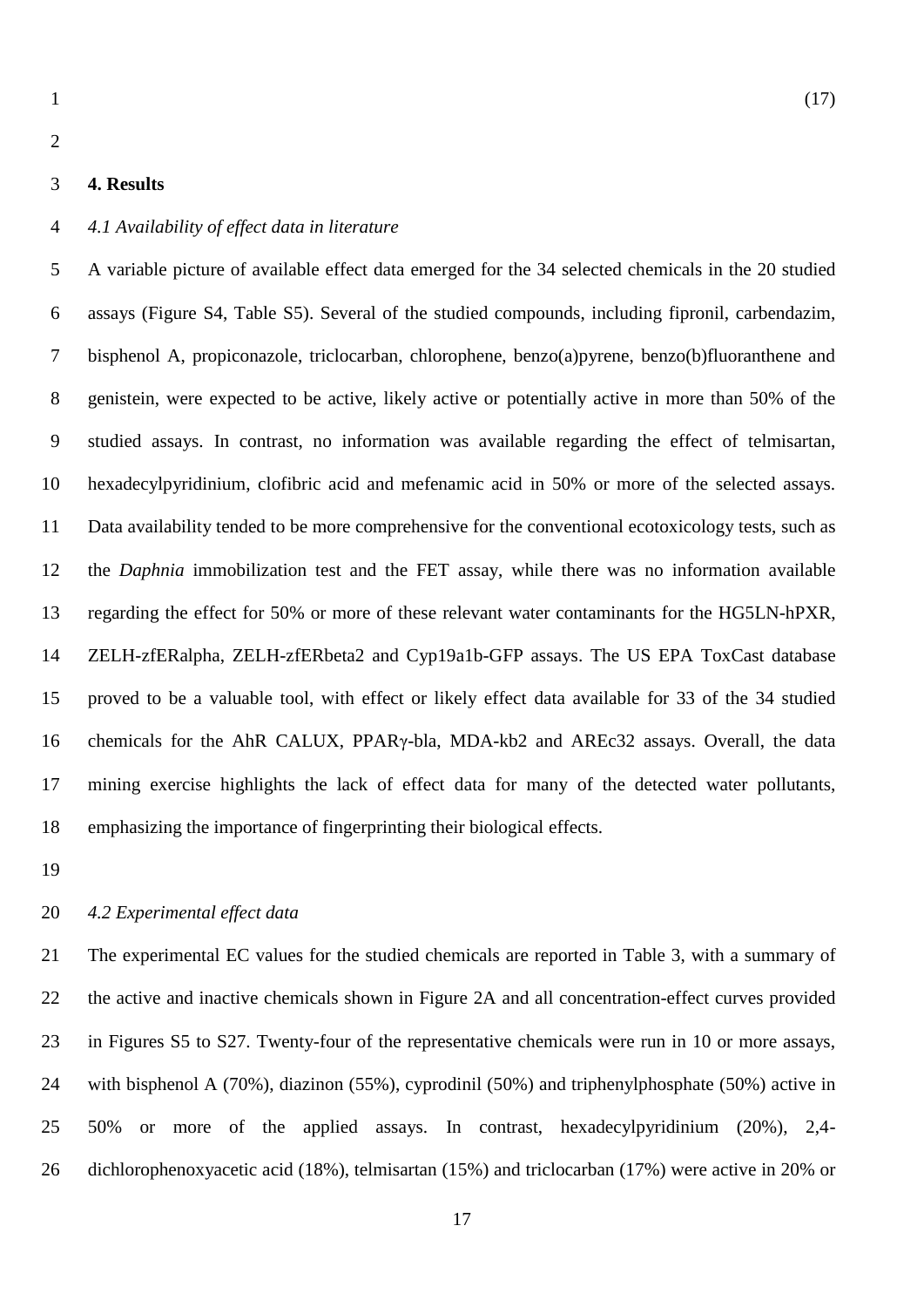less of the studied assays, while carbendazim was only active in the FET assay, despite being 2 predicted to be active, likely active or potentially active in 50% of the assays and ranked at  $16<sup>th</sup>$  in the list of potentially bioactive chemicals by Busch et al. (2016). The comparison between the experimental data and expected activity based on the data mining exercise is shown in Figure 2B. While only a qualitative assessment was possible, between 39% and 100% of the experimental effect data matched the expected activity, with over 60% similarity observed for most assays (Table S6). The observed effects of the chemicals for each assay class are described below.

### 4.2.1 Induction of xenobiotic metabolism

 Assays indicative of activation of AhR (AhR CALUX (ID 1)), activation of PXR (HG5LN-hPXR (ID 2)) and binding to PPARγ (PPARγ-bla (ID 3)) were applied in the current study. Seven of the 18 tested chemicals were active in the AhR CALUX assay, while 20 of the 34 chemicals were active in the HG5LN-hPXR assay, which fits with previous findings by Martin et al. (2010) that many environmental chemicals can activate AhR and PXR. In contrast, only 4 out of the 18 tested chemicals were active in the PPARγ-bla assay, with the pharmaceutical telmisartan the only active compound that matched with the available effect data from the US EPA ToxCast database (US EPA 2015).

# 4.2.2 Hormone receptor-mediated effects

 *In vitro* assays indicative of activation and inhibition of AR (MDA-kb2 (ID 4), anti-MDA-kb2 (ID 5)), activation of ER (MELN (ID 6), ZELH-zfERalpha (ID 7), ZELH-zfERbeta2 (ID 8)) and 22 activation of GR (GR CALUX (ID 9)) were included in the test battery. Twenty-four compounds were run in the MDA-kb2 assay, with only three chemicals, benzo(a)pyrene, benzo(b)fluoranthene and genistein, inducing more than 10% effect in the assay. The MDA-kb2 assay contains both AR and GR (Wilson et al. 2002), and the active samples were also analyzed in the presence of the AR antagonist flutamide, which suppressed the response, confirming that the three chemicals were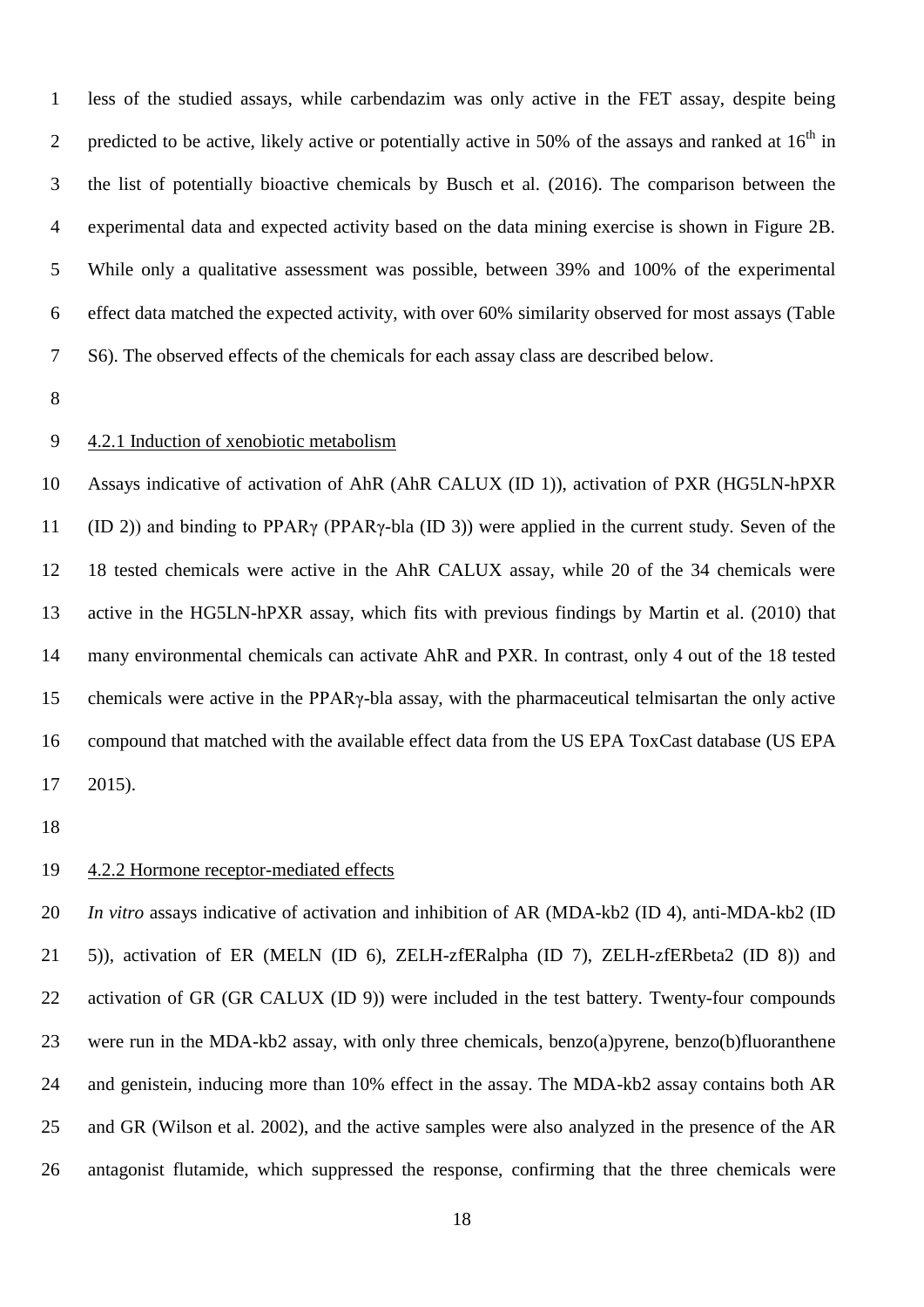indeed AR agonists (Figure S9). In contrast, 12 of the 25 tested chemicals were active in the anti- MDA-kb2 assay, with seven of these active chemicals also reported to be active in the US EPA ToxCast database (US EPA 2015). Between 2 to 9 of the 34 tested chemicals were active in the activation of ER assays, with the human based MELN assay proving more responsive than the zebrafish based ZELH-zfERalpha and ZELH-zfERbeta2 assays. In contrast, none of the 20 tested chemicals had a response in the GR CALUX assay, despite the fact that some of the studied compounds were predicted by QSARs to be potentially active based on their chemical mode of action. The fact that none of the tested chemicals were active fits with previous findings by Leusch et al. (2014), who found that the majority of tested environmental chemicals were inactive in the GR CALUX assay.

 In addition to the cell-based assays, embryonic fish and tadpole-stage amphibian assays were applied to assess whether the representative chemicals can interfere with the endocrine system in whole organisms. Among the 26 tested compounds, several, including hexadecylpyridinium, diclofenac, chlorpyrifos and chlorophene, caused 100% mortality of transgenic zebrafish Cyp19a1b-GFP embryos (ID 10), while bisphenol A and genistein induced aromatase in a concentration-dependent manner in the developing brain. The concentrations inducing 100% mortality were lower than in the FET assays (ID 19 and 20), which may be related to the longer exposure duration in the cyp19a1b-GFP assay (96 h) compared to the FET assays (48 h). The ChgH-GFP assay (ID 11) provided information about estrogenic signaling in medaka embryos (unspiked mode), as well as anti-estrogenic signaling and aromatase activity when co-exposed to testosterone (spiked mode) (Spirhanzlova et al. 2016), while the THbZIP-GFP (XETA) assay (ID 12) detected chemicals that act as thyroid agonists in tadpoles (unspiked mode), as well as chemicals that interfere with thyroid receptors and thyroid hormone transport and metabolism when exposed to thyroid hormone triiodothyronine (spiked mode) (Fini et al. 2007). Of the 24 tested 25 chemicals,  $EC_{10}$  values could only be derived for 3 chemicals, bisphenol A, triphenylphosphate and chlorophene, in unspiked mode in the ChgH-GFP assay, while 17 of the tested chemicals were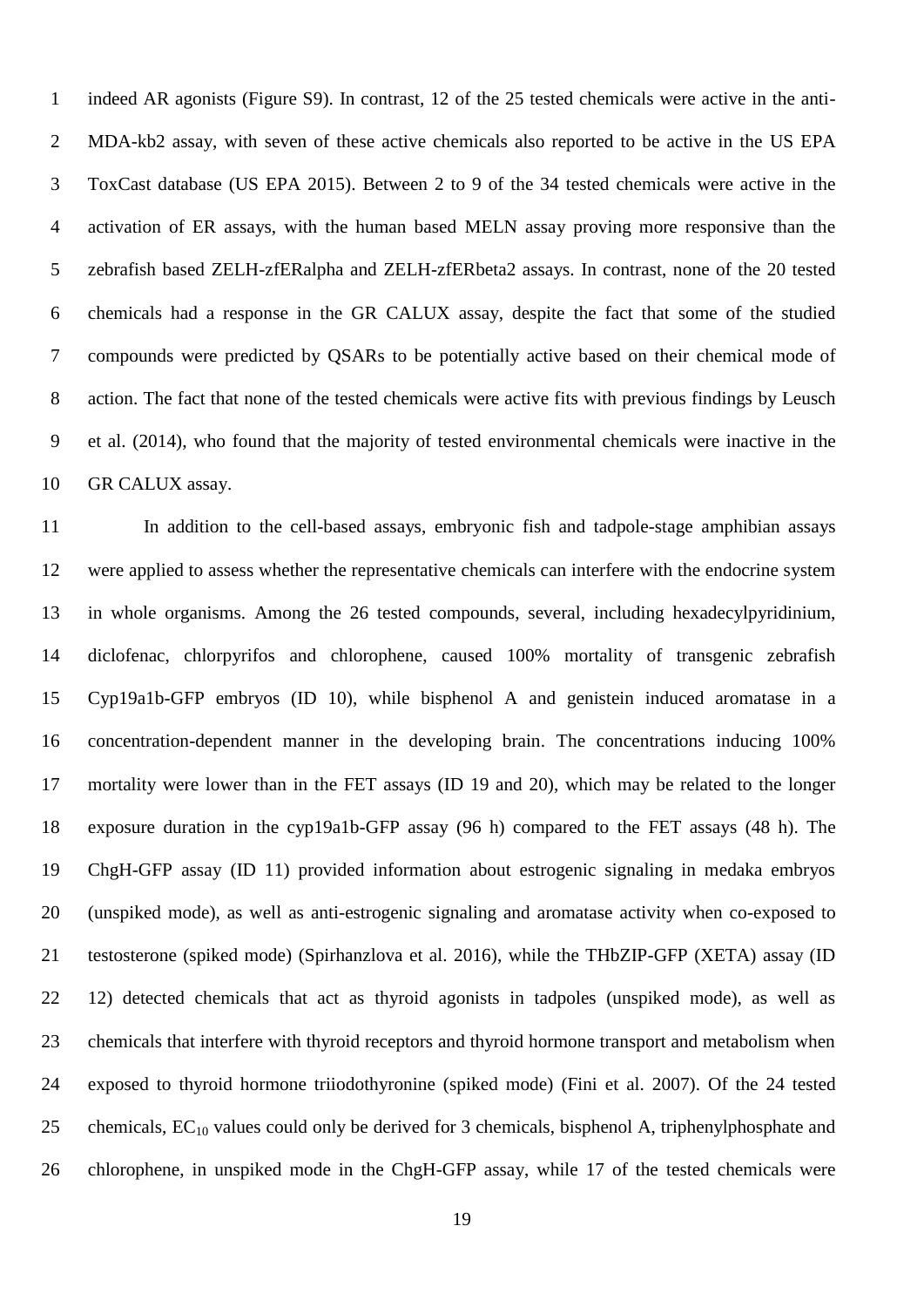active in spiked mode. In contrast, 7 and 5 of the 20 tested chemicals were active in spiked and unspiked mode, respectively, in the THbZIP-GFP (XETA) assay.

#### 4.2.3 Reactive modes of action

 Two bacterial assays, the Ames fluctuation test (ID 13) and Ames microplate agar (ID 14) assays, were applied to assess mutagenicity in 22 and 12 tested chemicals, respectively. In both assays, benzo(a)pyrene was the only active chemical, despite a large number of the tested chemicals predicted to be potentially active based on mode of action analyses.

#### 4.2.4 Adaptive stress response pathway

 Induction of the oxidative stress response was assessed using the AREc32 assay (ID 15), with 9 of the 18 tested chemicals active in the assay. All active chemicals were predicted to be likely active based on the ARE GeneBLAzer assay in the ToxCast database (US EPA 2015), with cytotoxicity masking induction for four of the chemicals (fipronil, diclofenac, carbendazim and perfluoroctanoic acid) predicted to be likely active.

#### 4.2.5 Apical effects in whole organisms

 Between 47 to 88% of the tested chemicals were active in the whole organism assays indicative of apical effects. Diclofenac, bisphenol A, chlorophene and triclosan all caused an effect in bacteria, algae, crustaceans and embryonic fish (Table 3). Furthermore, 4-nonylphenol, cyprodinil, diazinon, diuron, propiconazole and triphenylphosphate also produced a response in all apical assays, with the exception of the Microtox assay (ID 16), which has a solubility cutoff for baseline toxicants with high melting points as described in more detail by Escher et al. (2017). Benzo(b)fluoranthene had no effect in any of the assays up to the highest tested concentration, while effects were only 25 observed for metoprolol at concentrations above  $1\times10^{-3}$  M in the algae growth inhibition (ID 17) and *Daphnia* immobilization (ID 18) assays. Fipronil, triclocarban and benzo(a)pyrene only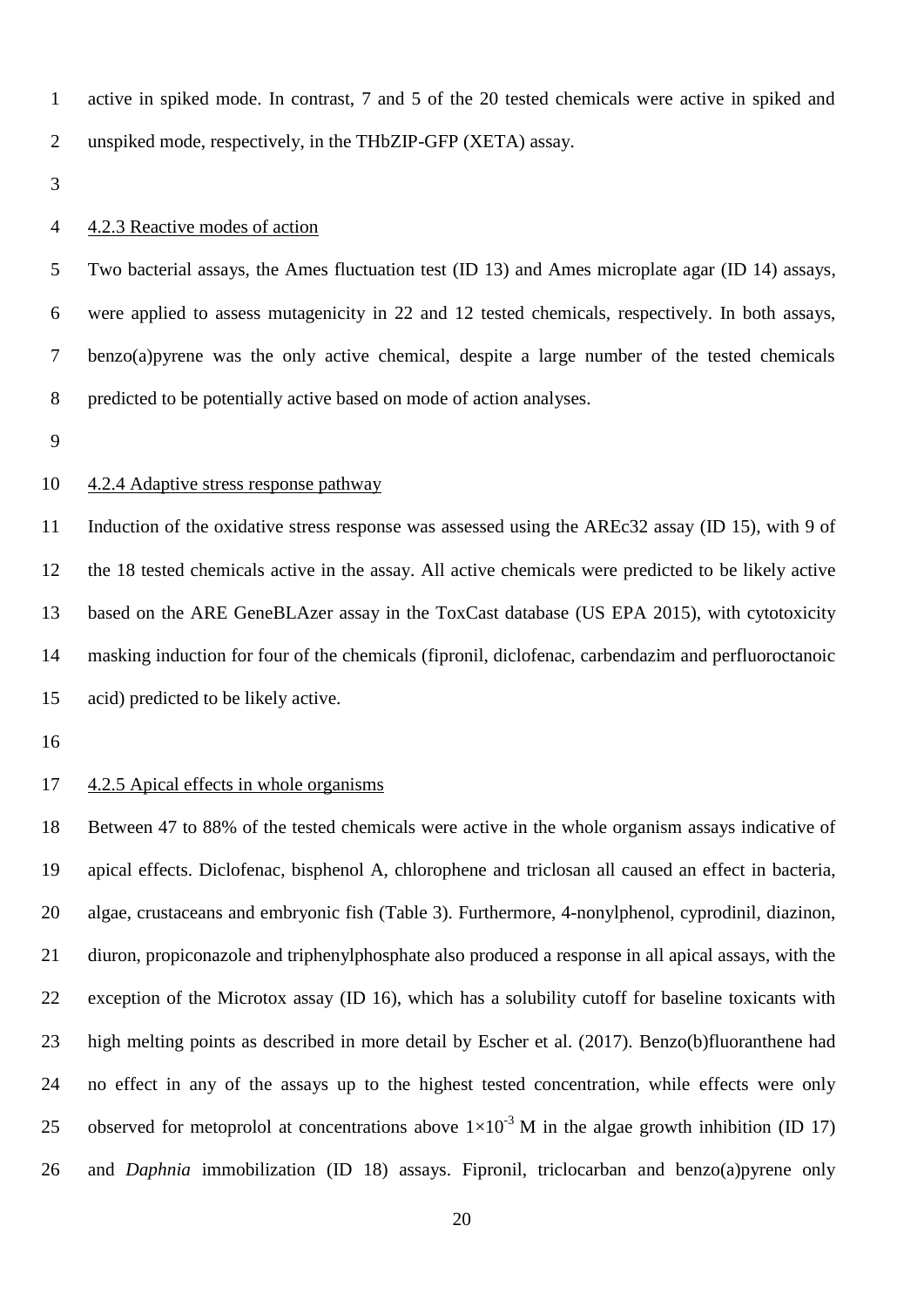produced a positive response in the *Daphnia* immobilization assay, with no observed effect at the highest concentrations tested in the other apical assays.

#### **5. Discussion**

# *5.1 Suitability of the bioassay test battery to detect representative pollutants*

 The majority of assays indicative of induction of xenobiotic metabolism, adaptive stress responses and apical effects in whole organisms were able to detect a large number of studied chemicals compared to assays indicative of hormone receptor-mediated effects or reactive modes of action. In many cases, the same chemical was active in a number of assays, but at different concentrations (Figure 2A). For example, consistent with mechanistic considerations, the endocrine-active chemical bisphenol A induced an effect at lower concentrations in the MELN, anti-MDA-kb2 and Cyp19a1b-GFP assays compared to the AREc32 assay and apical endpoints. While some modes of action, such as endocrine disruption, were well covered by assays indicative of specific effects, other modes of action were covered indirectly by the whole organism assays indicative of apical effects. This suggests that a single bioassay cannot be representative for all effects but the applied bioassay battery was generally suitable to detect the effect of the selected pollutants.

 The discrepancy between expected and observed activity in the same bioassay (Figure 2B) could be attributed to several factors including the quality of the expected activity data and solubility issues. For example, the experimental results from the GR CALUX assay had the lowest correspondence with the expected activity, but many of the chemicals expected to be potentially active were based on a theoretical match with mode of action from QSAR predictions, rather than being based on experimental data. Furthermore, many of the studied pollutants showed less effect than predicted in the Microtox assay due to the solubility cutoff for chemicals with high melting points, which is discussed in more detail in Escher et al. (2017) and which might also apply for other bioassays.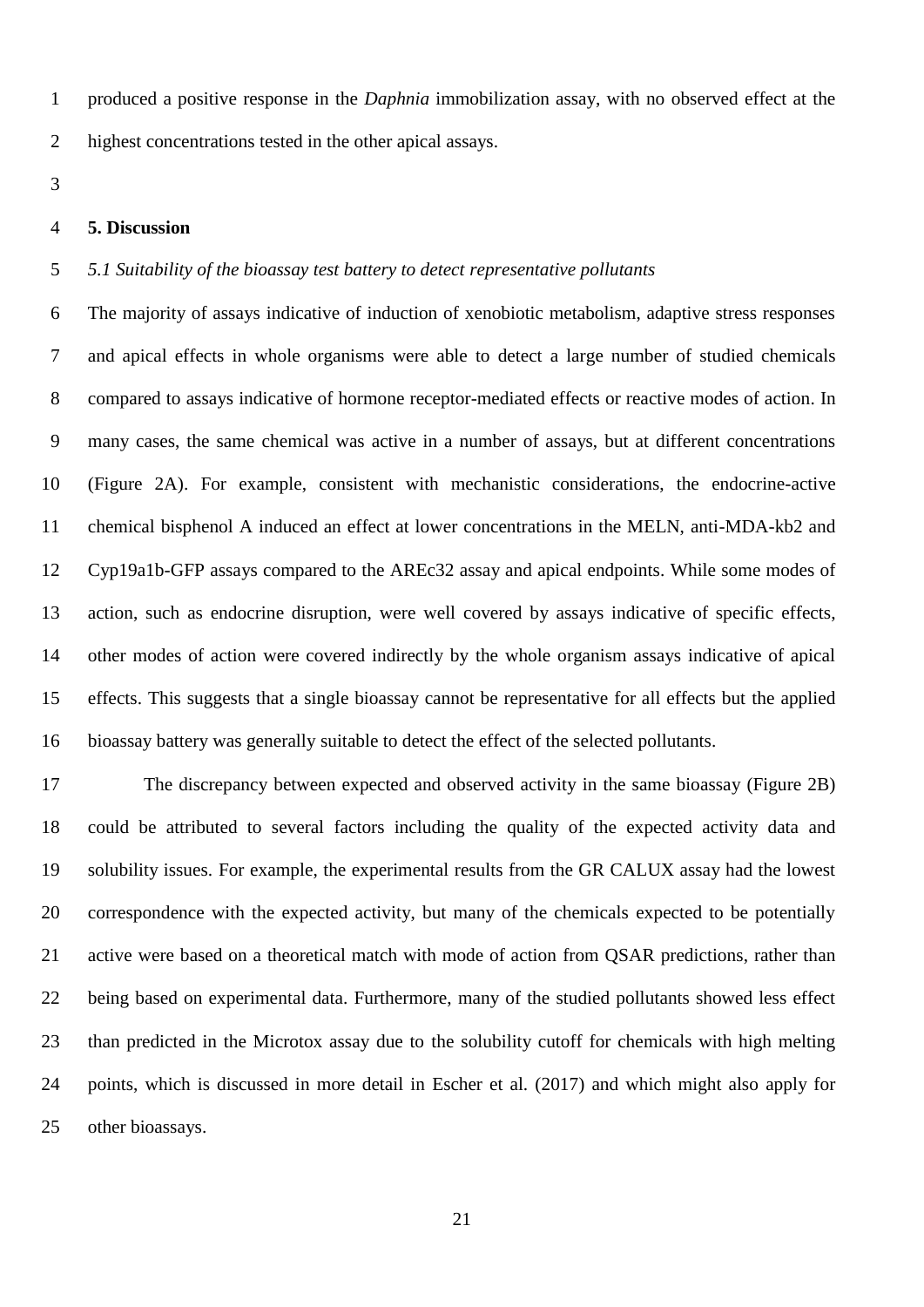Bioassays are typically applied to enriched water samples, with solid-phase extraction commonly used. In order to assess whether the studied assays were suitable for detecting the individual compounds from the list of studied water contaminants at environmentally relevant concentrations, occurrence data were compared with the EC values. Busch et al. (2016) reported the 5 95<sup>th</sup> percentile of all measured environmental concentrations (MEC95) from six studies on European rivers, with the maximum MEC95 reprinted in Table S7. Based on the MEC95 values the MELN assay could potentially detect bisphenol A and genistein in water samples after 17 and 15- fold enrichment, respectively, while the *Daphnia* immobilization assay could detect chlorpyrifos and diazinon in water samples after 17 and 3-fold enrichment, respectively (Table S7). A larger number of assays, including AhR CALUX, HG5LN-hPXR, PPARγ-bla, Anti-MDA-kb2, ZELH- zfERalpha and ZELH-zfERbeta2, are potentially able to detect more of the studied chemicals with up to 500-fold enrichment. However, it is important to note that in environmental samples, bioassays will not detect single compounds, but rather mixtures of compounds. Therefore, it does not mean that a particular bioassay is unsuitable for water quality monitoring if a single chemical is not detected. It is rather likely that none of the known pollutants cause an effect alone, but instead it is the mixture effect that will be detected by the assay. This is termed a "something from nothing" effect (Silva et al. 2002), which has been demonstrated numerous times in defined mixture experiments where chemicals mixed at concentrations below their observable effect level show an effect in combination.

# *5.2 Comparing cellular effects with whole organism specific effects*

 Three *in vitro* assays indicative of activation of ER in a human cell line (MELN) and zebrafish cell lines (ZELH-zfERalpha and ZELH-zfERbeta2) and two whole organism assays indicative of ER- regulated effects in early life-stage fish (Cyp19a1b-GFP (zebrafish) and ChgH-GFP (medaka) were applied in the current study, allowing a comparison of estrogenic effects between different cell lines and different organisms. While 9 of the tested chemicals (diazinon, bisphenol A,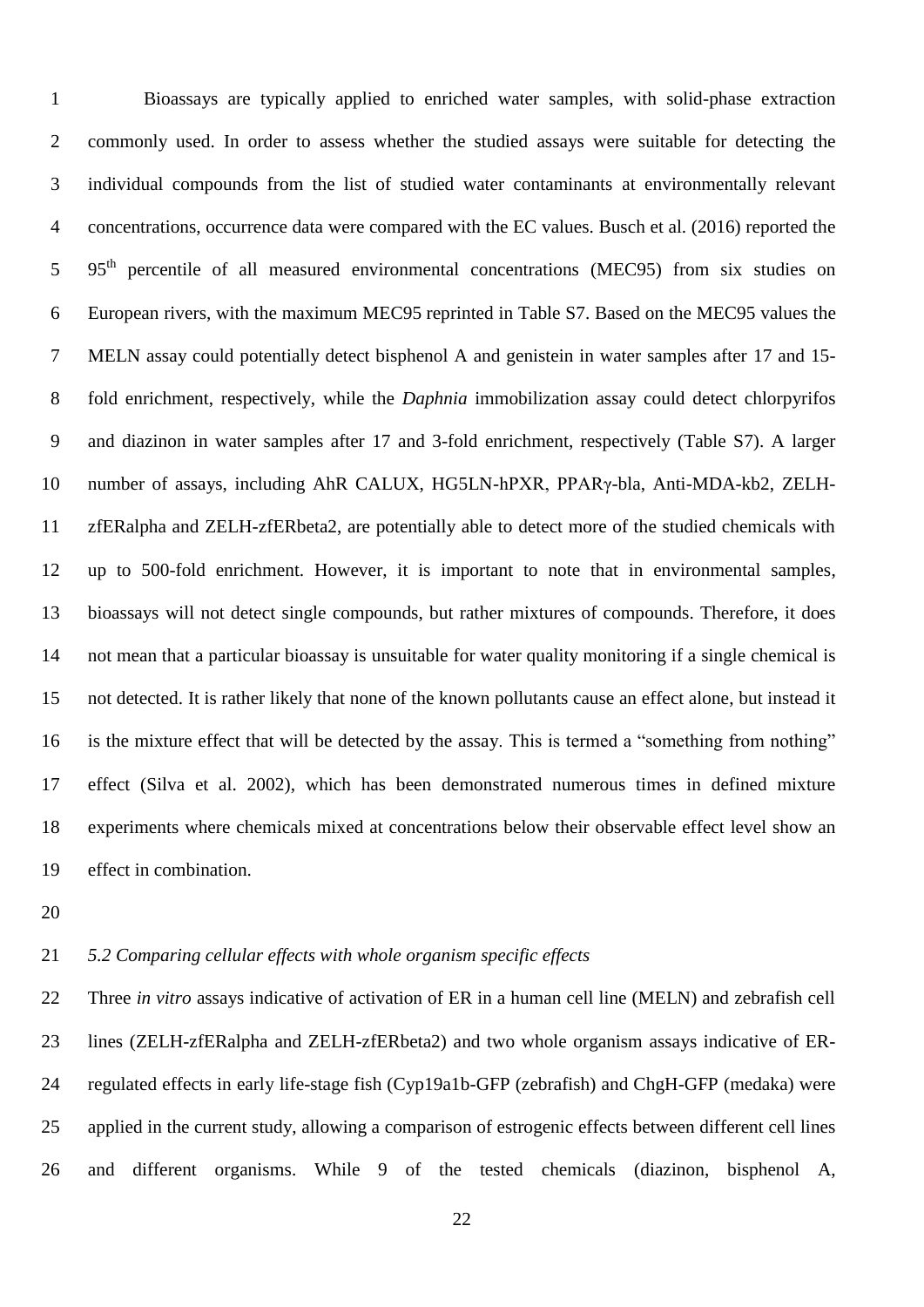triphenylphosphate, 4-nonylphenol, chlorpyrifos, benzo(a)pyrene, benzo(b)fluoranthene, terbutylazine and genistein) were active in the MELN assay, only two, bisphenol A and genistein, had a response in the ZELH-zfERalpha and ZELH-zfERbeta2 assays. This could be due to either species-specific differences in sensitivity or selectivity, as has previously been observed in environmental samples for the studied assays (Sonavane et al. 2016), and/or due to the higher metabolic capacity of the hepatic zebrafish cell line, which may potentially lead to more biotransformation of the test compounds than the MELN assay, which is based on a breast cancer cell line (Le Fol et al. 2015). At the organism level, the Cyp19a1b-GFP assay results were very consistent with the ZELH-zfERalpha and ZELH-zfERbeta2 assays, with bisphenol A and genistein able to induce the expression of ER-regulated aromatase in the developing brain. Other bisphenol compounds have also been shown to induce estrogenic responses in the studied zebrafish *in vitro* and whole organism assays (Le Fol et al. 2017). This emphasizes the relevance of applying fish- specific *in vitro* assays, as well as early life-stage organism assays, for environmental risk assessment.

 The ChgH-GFP assay using medaka embryos also responded to bisphenol A, but genistein, which was active in all other estrogenic assays, did not induce a response in the ChgH-GFP assay. This has also been observed in a previous study and was attributed to the lower sensitivity of medaka to genistein, with reverse transcriptase-polymerase chain reaction (RT-PCR) indicating no change in choriogenin H or vitellogenin transcription in the presence of genistein (Scholz et al. 20 2005). In addition to bisphenol A,  $EC_{10}$  values could be determined for triphenylphosphate and chlorophene in unspiked mode, with triphenylphosphate also active in the MELN assay. The observed differences between the zebrafish and medaka assays may be due to differences in species sensitivity to (xeno)-estrogens. It is noteworthy that both transgenic models presented differences in 24 sensitivity to the reference compound  $17\alpha$ -ethinylestradiol (Figure S2) and to some xenoestrogens (e.g. bisphenol A and genistein) (Figures S14 and S15), thus highlighting the different intrinsic sensitivities in the estrogenic response. The exposure duration (96 h for the Cyp19a1b-GFP assay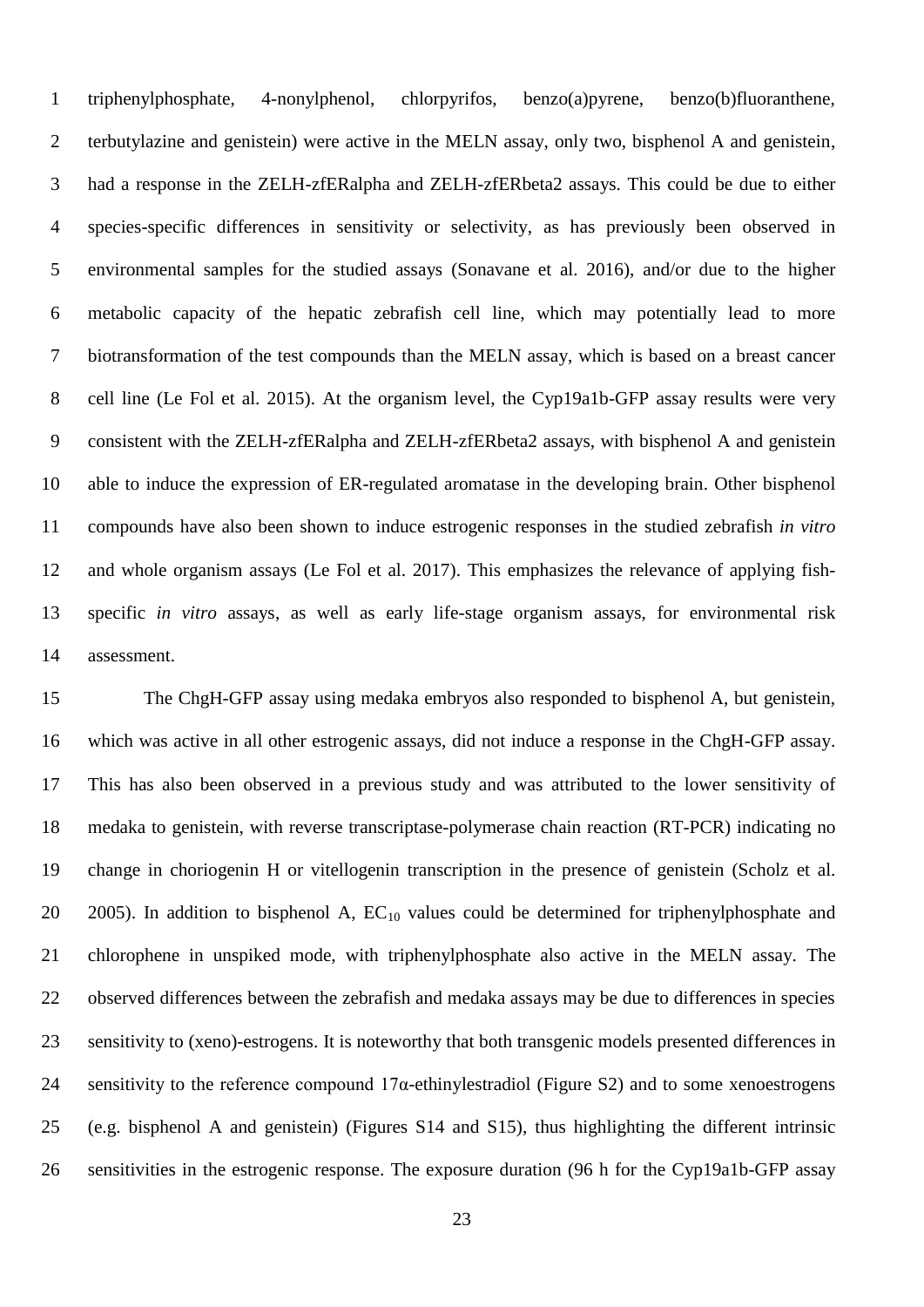and 24 h for the ChgH-GFP assay), the tissue context (brain versus liver) and the metabolic capacity of the models may account for these differences. The variability in responsiveness and sensitivity of the many different estrogenicity assays is well known (Kunz et al. 2017) and can be used to investigate the exact toxic mechanisms and to differentiate true effects from assay interferences (Browne et al. 2015, Judson et al. 2015). In turn this does not mean that for water quality monitoring that many different assays indicative of the one endpoint should be used or that one assay should be favored over others. However, when undertaking mixture toxicity modeling or when deriving effect-based trigger values, one should use data from the same bioassay as the BEQ value will be specific for each assay (Escher et al. 2015a).

 *5.3 Are the representative compounds acting specifically or as baseline toxicants on the apical endpoints?*

 The majority of tested chemicals were active in the whole organism assays indicative of apical effects given these endpoints cover effects of multiple toxicity pathways. To determine whether the 15 tested chemicals were baseline toxicants in the studied assays  $(0.1 < TR < 10)$  or if they had a 16 specific mode of action (TR >10), the derived  $EC_{50}$  values were compared with  $EC_{50}$  values predicted by baseline toxicity QSARs (Figure 3), with the TR calculated using Equation 14 (Table S8).

19 The majority of studied chemicals acted as baseline toxicants (01 < TR < 10) for the 30-min bioluminescence inhibition assay with *A. fischeri* (Microtox assay, Figure 3A). The exceptions were 1,2-benzisothiazolinone, which had a TR of 488, and dinoseb, which had a TR of 22. 1,2- Benzisothiazolinone is a biocide and soft electrophile, while the pesticide dinoseb is a potent uncoupler, meaning that it can interfere with cellular energy transduction (Escher et al. 1996), and both can have a specific effect on bacteria, as supported by the higher TR. The antibiotic sulfamethoxazole had a TR of 4.8, thus was not considered as having a specific effect, which was also observed by Tang et al. (2013), although antibiotics are often specifically acting in bacteria.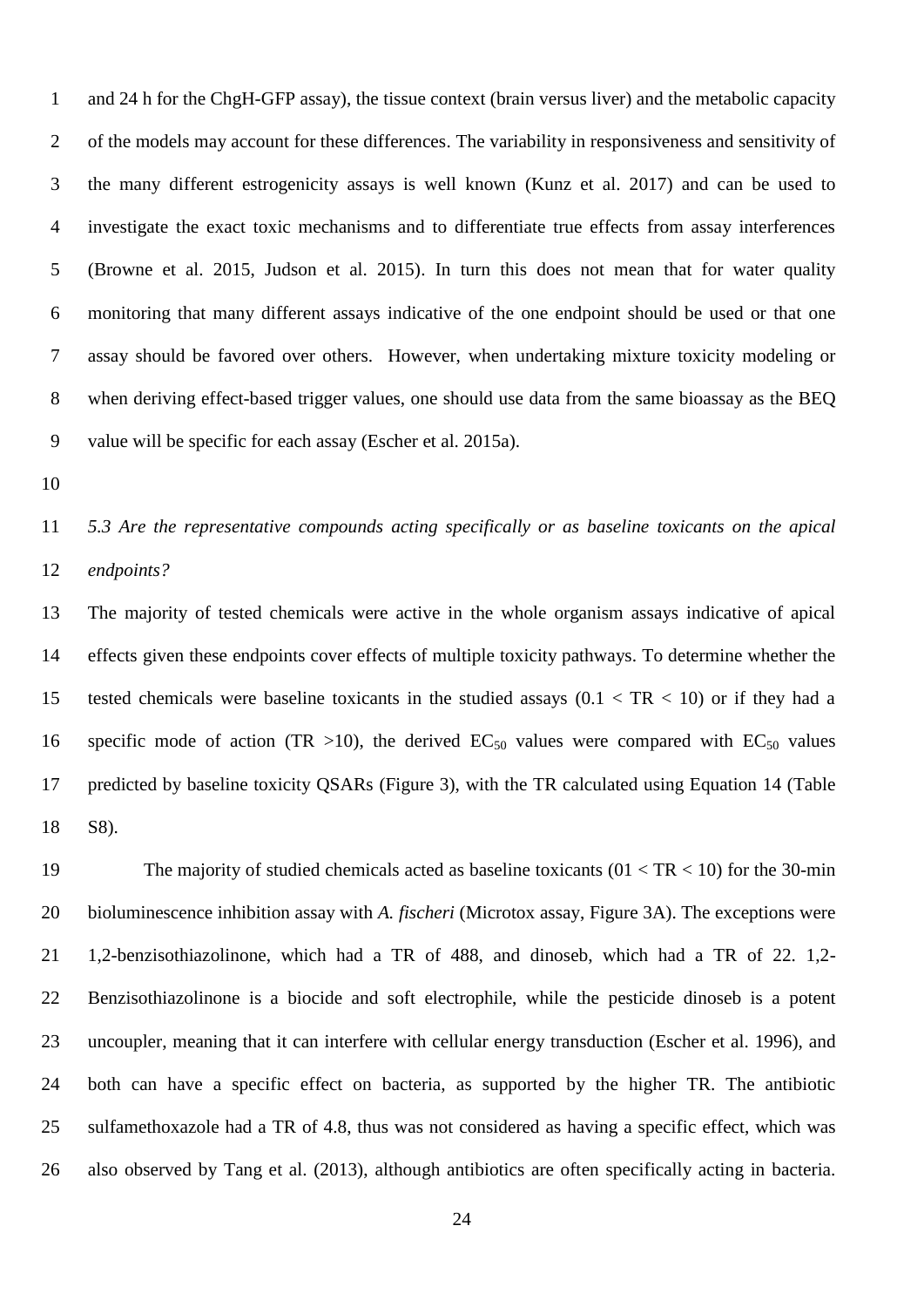This may be due to the 30 min exposure duration, with previous studies showing that antibiotics often only have a specific effect on bacteria after longer exposure durations when growth becomes important (Backhaus et al. 1997).

 Despite being based on a different algal species, the experimental data for *Chlamydomonas reinhardtii* fit well with the *Chlorella vulgaris* baseline toxicity QSAR predictions (Figure 3B). The one chemical expected to be acting specifically was the photosystem II inhibitor diuron, which had a TR of 852, which confirms earlier studies identifying diuron to be specifically acting on growth in green algae (Neuwoehner et al. 2008).

9 Five chemicals, chlorpyrifos, diazinon, fipronil, cyprodinil and triclocarban, had a  $TR > 10$  in the *Daphnia* immobilization assay (Figure 3C). The most potent chemicals, chlorpyrifos (TR=123818) and diazinon (TR=96043), are both neuroactive chemicals that inhibit acetylcholinesterase (AChE), with previous studies showing that daphnids are particularly sensitive to the AChE inhibitors (Vaal et al. 2000).

14 Many chemicals act as baseline toxicants in the FET assay (Ellison et al. 2016, Klüver et al. 2016), with the majority of pollutants in our test set showing baseline toxicity*.* Three compounds, carbendazim, 1,2-benzisothiazolinone and mefenamic acid, had a TR > 10 in the FET assay (Figure 3D). The fungicide carbendazim had a TR of 1775 and has previously been shown to have a specific effect in the FET assay (Schmidt et al. 2016). In contrast, the TR was less than 0.1 for 4- 19 nonylphenol, which may be due to its hydrophobicity. The  $EC_{50}$  values of some of the more hydrophobic compounds, including 4-nonylphenol and triphenylphosphate, were lower in the FET assay conducted in glass vials than the FET assay run in 96 well polystyrene plates, despite both assays using a 48 h exposure period. Chemical sorption to the plastic may have reduced the bioavailable chemical concentration in the 96 well plate assay. This limitation could potentially be overcome through passive dosing, which has been recently applied to the FET assay using silicone O-rings (Vergauwen et al. 2015), though this approach has yet to be scaled down to the 96 well format.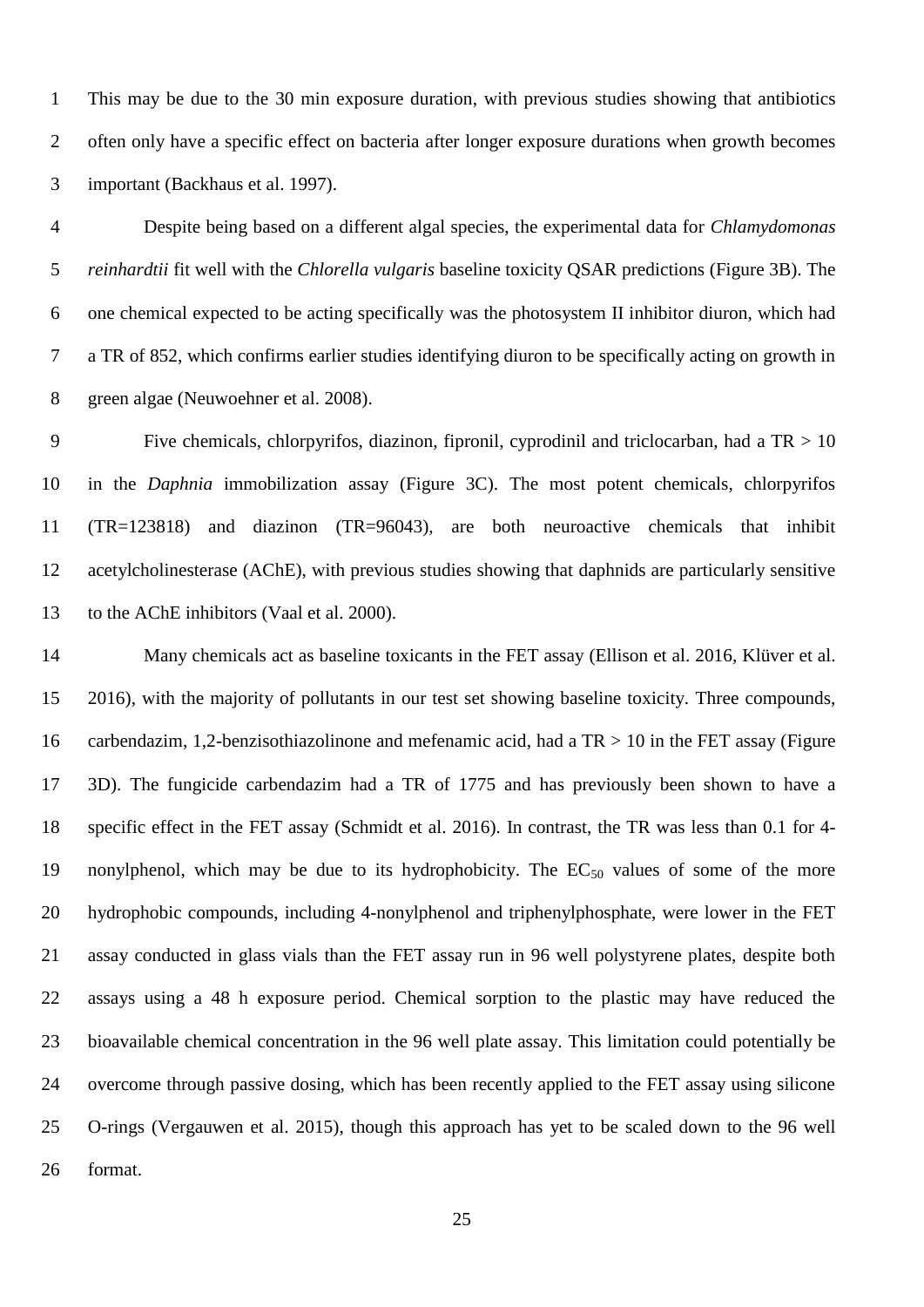#### *5.4 Application of the fingerprinting data for mixture toxicity modeling*

 Recent work has focused on trying to understand mixture effects of known and analyzed chemicals compared to the overall risk of known mixtures in wastewater treatment plant effluent and surface water and it appears that a small number of chemicals determine the overall risk (Backhaus and Karlsson 2014, Munz et al. 2017). In case studies on water treatment and surface water, some industrial compounds, including benzothiazoles and fragrance chemicals, may be present at high concentrations, but they were often less potent than other chemicals and consequently contributed little to the observed biological effects (Tang et al. 2014). In another study, pesticides present at lower concentrations than pharmaceuticals were found to be the drivers of toxicity in aquatic organisms (Munz et al. 2017).

 Another approach is to additionally quantify the contribution of detected chemicals to the observed effect in a bioassay. This helps to not only apportion the toxicity to the various known constituents of the mixture, but also to estimate the contribution of unknown chemicals in the mixture effect of the entire water sample. This approach is termed iceberg modeling, because it allows a quantification of the unknown chemicals contribution to the effect of the mixture without having to identify them. Both modeling approaches for mixture effects can be combined as we have demonstrated in previous studies (Neale et al. 2015, Neale et al. 2017, Tang et al. 2013, Tang et al. 2014) but this approach is limited by the lack of effect data for commonly detected chemicals. As a result, it is often unclear whether the detected chemicals are active, and potentially contributing to the effect, or inactive in the applied assays. This knowledge gap can be overcome by fingerprinting the effects of relevant chemicals in bioassays. Consequently, the generated effect data from the current study can be applied for improved mixture toxicity modeling.

 If the majority of chemicals in mixtures are acting in a concentration additive manner, which has been confirmed for most reporter gene assays and is also supported by the design principle of a 26 reporter gene assay that is based on a single mode of action, BEQ values from bioanalysis (BEQ $_{\text{bio}}$ ,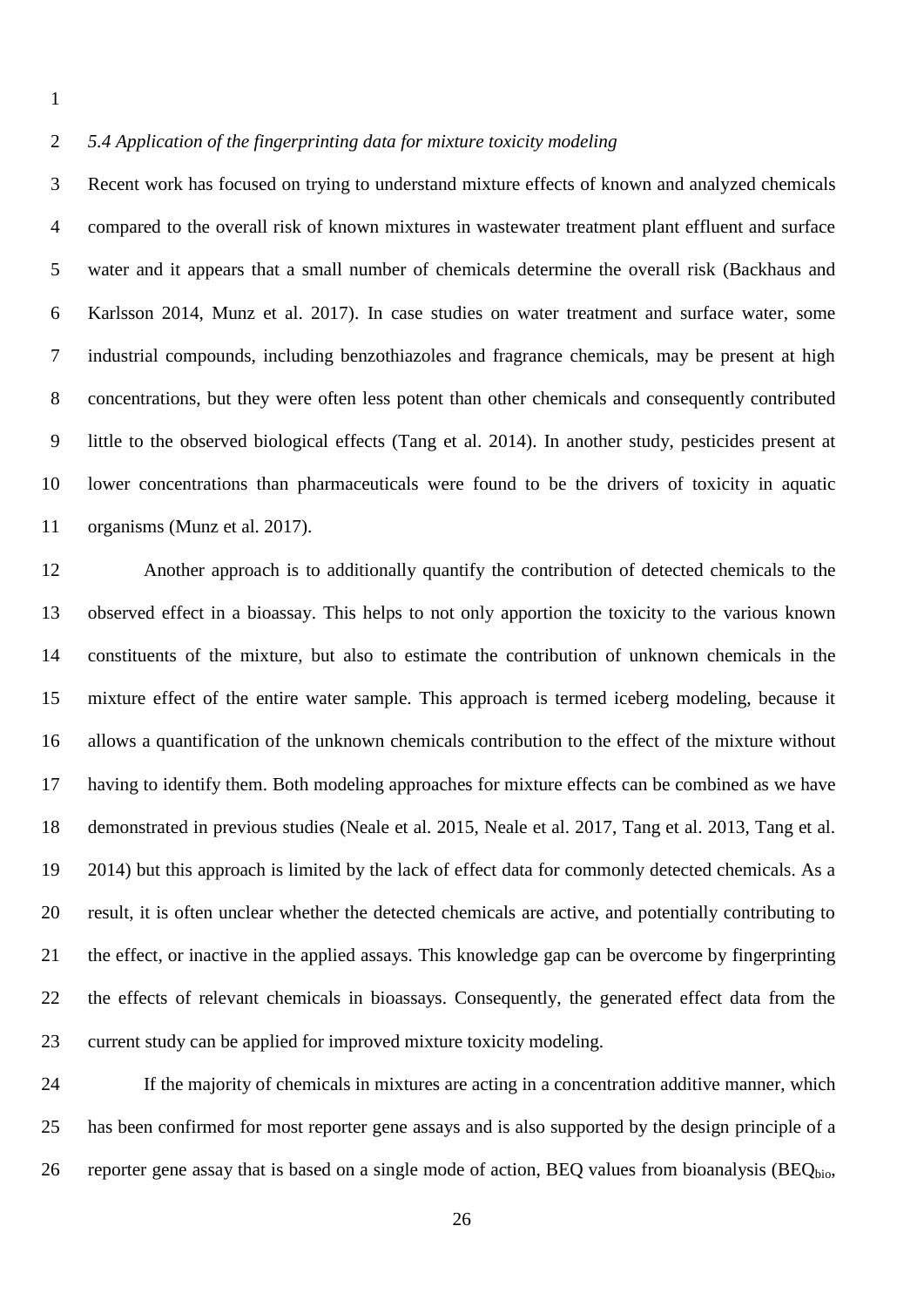1 Equation 16) can be compared to BEQ values from chemical analysis (BEQ<sub>chem</sub>, Equation 17) (Neale et al. 2015). This approach has been applied to a range of water types, using initially estrogenicity assays (Aerni et al. 2004, Leusch et al. 2010, Murk et al. 2002) but later other reporter gene assays, such as those that detect additional hormonal effects (König et al. 2017), PXR and AhR activity (Creusot et al. 2010) or adaptive stress responses (Escher et al. 2013, Tang et al. 2014).

 It is more daring to apply the iceberg-modeling concept to apical endpoints in whole organism tests because, as demonstrated in Section 5.3, single chemicals can have very high TR, which would mean that diverse modes of action are involved and that the mixture model of concentration addition would not necessarily apply. However, in those studies simulating environmental mixtures using the Microtox assay, water pollutants were typically well described by the mixture toxicity model of concentration addition (Escher et al. 2017, Tang et al. 2013), therefore the iceberg-modeling approach should also be feasible for this endpoint. Likewise for the investigated water pollutants, the TRs in the FET assays were fairly low, which means that potential specific effects were not of high potency; therefore, it can be expected that deviations from the model of concentration addition would not be substantial.

 In contrast, for algae and daphnia, some of the water pollutants that were tested here had high TRs and therefore the assumption of concentration addition can be challenged. In practice, we observed that concentration addition was a robust tool for algal toxicity when considering typical water pollutants at concentrations encountered in environmental water samples (Tang et al. 2013), but this remains to be confirmed for daphnids. Ongoing experiments with defined mixtures of the water pollutants presented here, carried out within the framework of the EU project SOLUTIONS (*www.solutions-project.eu*) will hopefully shed more light on these questions.

 Using the EC values fingerprinted in the current study, mixture toxicity modeling of Danube River samples previously presented in Neale et al. (2015) was revised for the HG5LN-hPXR,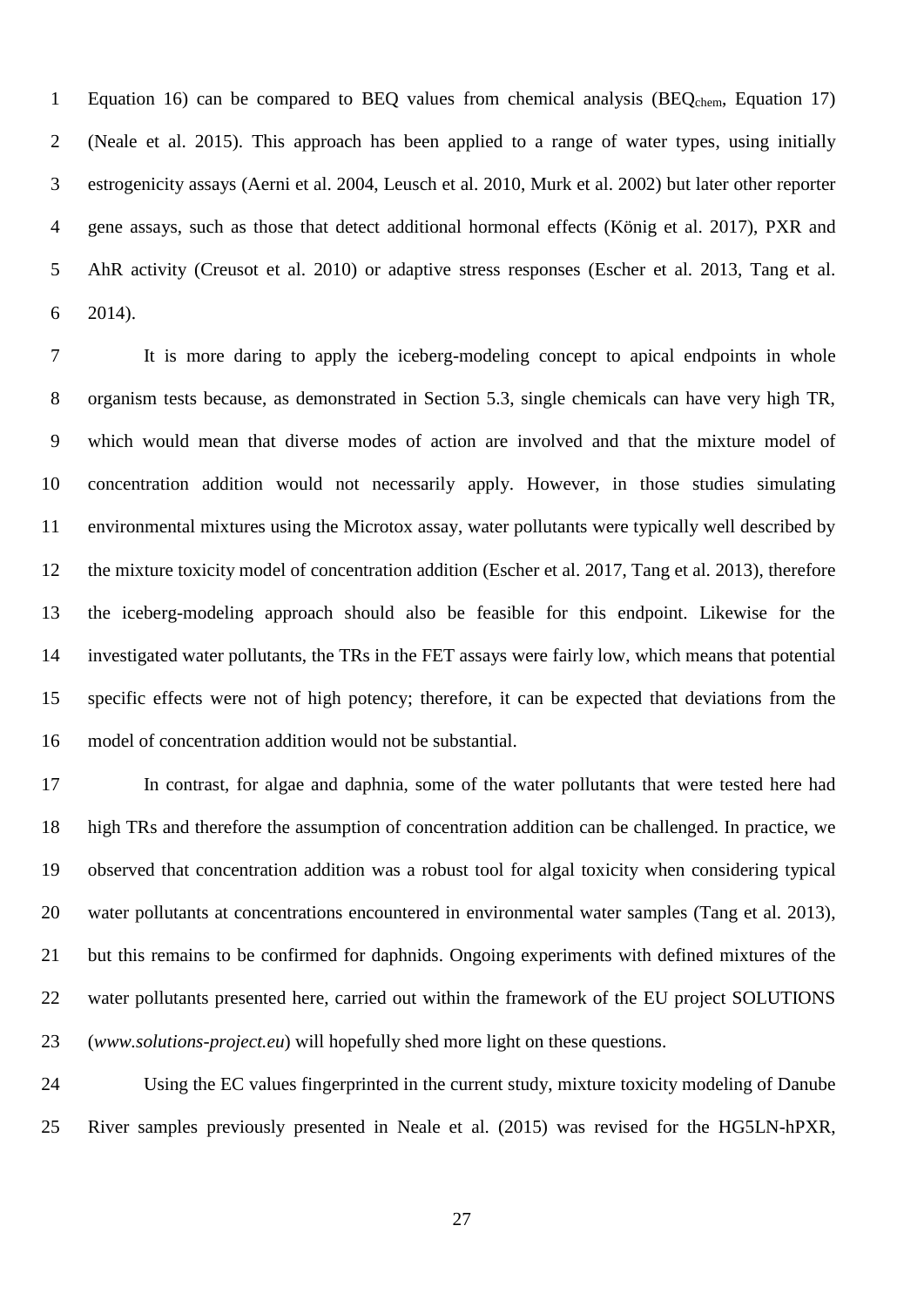MELN and FET assays. The revised REP<sup>i</sup> values are shown in Table S9, while the REP<sup>i</sup> values used previously can be found in Table 3 of Neale et al. (2015).

 The percentage of effect explained by individual detected chemicals for both existing and revised mixture toxicity modeling is shown in Figure 4. EC values in the HG5LN-hPXR assay are now available for 17 of the detected chemicals, but even with the additional chemicals, only 0.2% of PXR activation can be explained. Previously, there was no information about the effect of genistein in the HG5LN-hPXR assay, but using the new effect data genistein was found to contribute to over half of the explained effect in some of the samples. A similar picture emerges for the FET assay; although EC values are now available for 19 chemicals, they account for less than 0.4% of the observed effect. Since a large number of chemicals can produce a response in both of these assays, the low fraction of effect that can be explained is not surprising, even with EC values for up to 19 chemicals. In contrast, much of the observed effect in the MELN assay at some sites can already be explained, with the new EC values having a negligible effect as diazinon and terbutylazine are weakly active in the assay. It should be noted that the contribution of some of the detected chemicals changed with the revised EC values, with some chemicals found to be more or less potent than the previously published. For example, estrone was found to be more potent in the MELN assay than previously reported by Pillon et al. (2005). This exercise highlights the importance of applying effect-based tools for water quality assessment as targeted chemical analysis alone often provides a limited view of the chemical burden.

# **6. Conclusions**

 A battery of bioassays covering different modes of action was assembled in the current study to detect the effects of representative water pollutants. It is important to stress that the exact type of bioassay is not essential but a diverse panel of bioassays that includes apical endpoints is essential, as well as specific bioassays indicative of crucial steps in toxicity pathways relevant for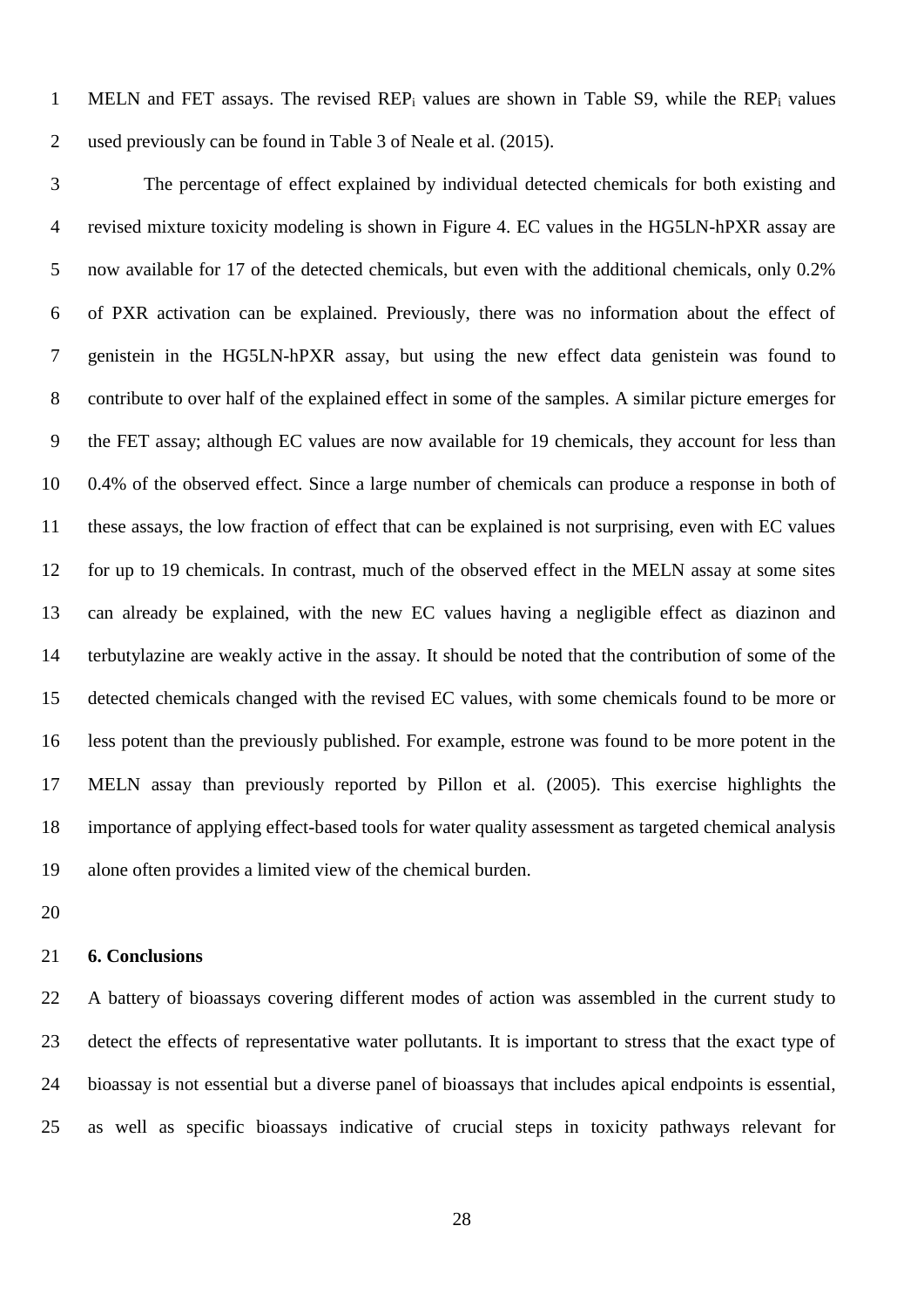micropollutants occurring in surface water. This is why the selection of bioassays was also guided by what types of effects were detected in the surface water samples.

 All studied chemicals were active in at least one of the applied assays, with the industrial compound bisphenol A active in 70% of the studied assays. As expected, more chemicals were active in the assays indicative of apical effects, but the concentrations at which some chemicals induced an effect were much lower in assays that were based on a specific pathway/mechanism. For example, genistein and bisphenol A were more responsive in the ER mediated assays compared to the whole organism assays. These patterns illustrate how important it is to combine bioassays with apical endpoints and specific pathway endpoints to comprehensively capture the hazard potential of micropollutants in surface water.

 There was reasonable agreement between the experimental results and the expected activity, though the data mining exercise highlighted the lack of available data, particularly for some recently developed mechanism-based assays, which is a common limitation of such investigations. Effect data for individual chemicals are required as input parameters for mixture toxicity modeling and the data generated in the current study will be applied in ongoing and future studies to assess the mixture effects of representative pollutants in river and other water samples.

#### **Acknowledgements**

 The project SOLUTIONS is supported by the European Union Seventh Framework Programme (FP7-ENV-2013-two-stage Collaborative project) under grant agreement number 603437. Neale was supported by the National Health and Medical Research Council (NHMRC) – European Union Collaborative Research Grant (APP1074775). Umbuzeiro and Morales acknowledge Fapesp for research funding (2015/24758-5 and 2013/16956-6); Morales thanks CAPES for PhD fellowship and Shao thanks CSC for a PhD fellowship. Hollert, Seiler and Shao would like to kindly thank Nikon Deutschland GmbH, Promega Corporation and ibs tecnomara GmbH for their contribution to this study as a partner of the Students Lab "Fascinating Environment" at Aachen Biology and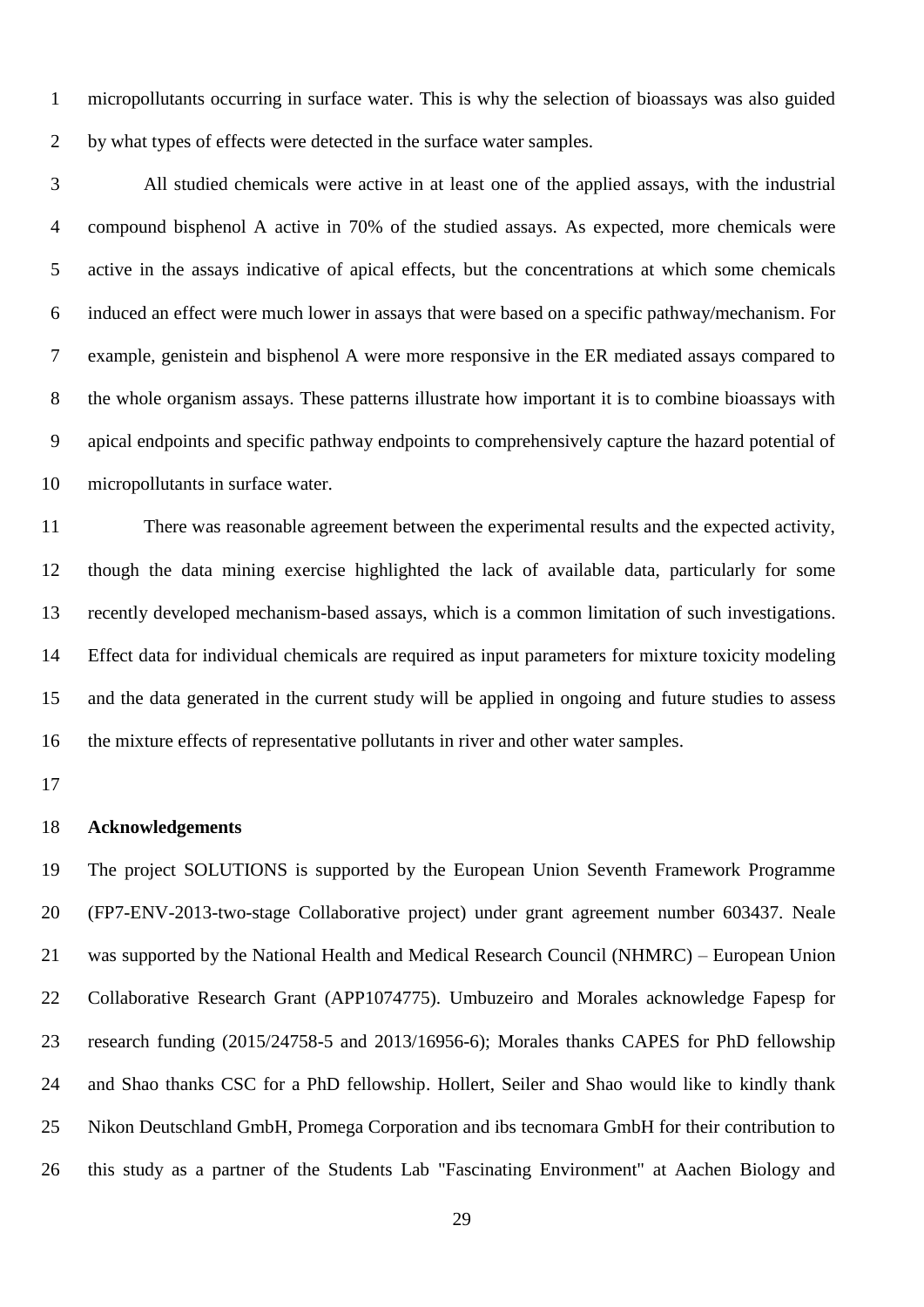| $\mathbf{1}$ | Biotechnology (ABBt). We thank Maria König (UFZ), Christin Kühnert (UFZ), Janet Krüger     |
|--------------|--------------------------------------------------------------------------------------------|
|              | 2 (UFZ), Ana Catarina Almeida (NIVA), José Zwarg (FT/UNICAMP), Letícia Ferreira            |
|              | 3 (FT/UNICAMP) and Elodie Paillard (WatchFrog) for experimental assistance and Nils Klüver |
|              | 4 (UFZ) for helpful discussions.                                                           |

#### **References**

- Aerni, H.R., Kobler, B., Rutishauser, B.V., Wettstein, F.E., Fischer, R., Giger, W., Hungerbuhler, 8 A., Marazuela, M.D., Peter, A., Schonenberger, R., Vogeli, A.C., Suter, M.J.F., Eggen, R.I.L., 2004. Combined biological and chemical assessment of estrogenic activities in wastewater treatment plant effluents. Anal. Bioanal. Chem. 378(3), 688-696.
- Altenburger, R., Aït-Aïssa, S., Antczak, P., Backhaus, T., Barcelo, D., Seiler, T.-B., Brion, F., Busch, W., Chipman, K., de Alda, M.L., de Aragao Umbuzeiro, G., Escher, B.I., Falciani, F., Faust, M., Focks, A., Hilscherová, K., Hollender, J., Hollert, H., Jager, F., Jahnke, A., Kortenkamp, A., Krauss, M., Lemkine, G.F., Munthe, J., Neumann, S., Schymanski, E.L., Scrimshaw, M., Segner, H., Slobodnik, J., Smedes, F., Kughathas, S., Teodorovic, I., Tindall, A.J., Tollefsen, K.E., Walz, K.-H., Williams, T.D., Van den Brink, P.J., van Gils, J., Vrana, B., Zhang, X., Brack, W., 2015. Future water quality monitoring - Adapting tools to deal with mixtures of pollutants in water resource management. Sci. Total Environ. 512-513, 540-551.
- Ankley, G.T., Bennett, R.S., Erickson, R.J., Hoff, D.J., Hornung, M.W., Johnson, R.D., Mount, D.R., Nichols, J.W., Russom, C.L., Schmieder, P.K., Serrrano, J.A., Tietge, J.E., Villeneuve,
- D.L., 2010. Adverse outcome pathways: A conceptual framework to support ecotoxicology research and risk assessment. Environ. Toxicol. Chem. 29(3), 730-741.
- Backhaus, T., Froehner, K., Altenburger, R., Grimme, L.H., 1997. Toxicity testing with *Vibrio fischeri*: A comparison between the long term (24 h) and the short term (30 min) bioassay. Chemosphere 35(12), 2925-2938.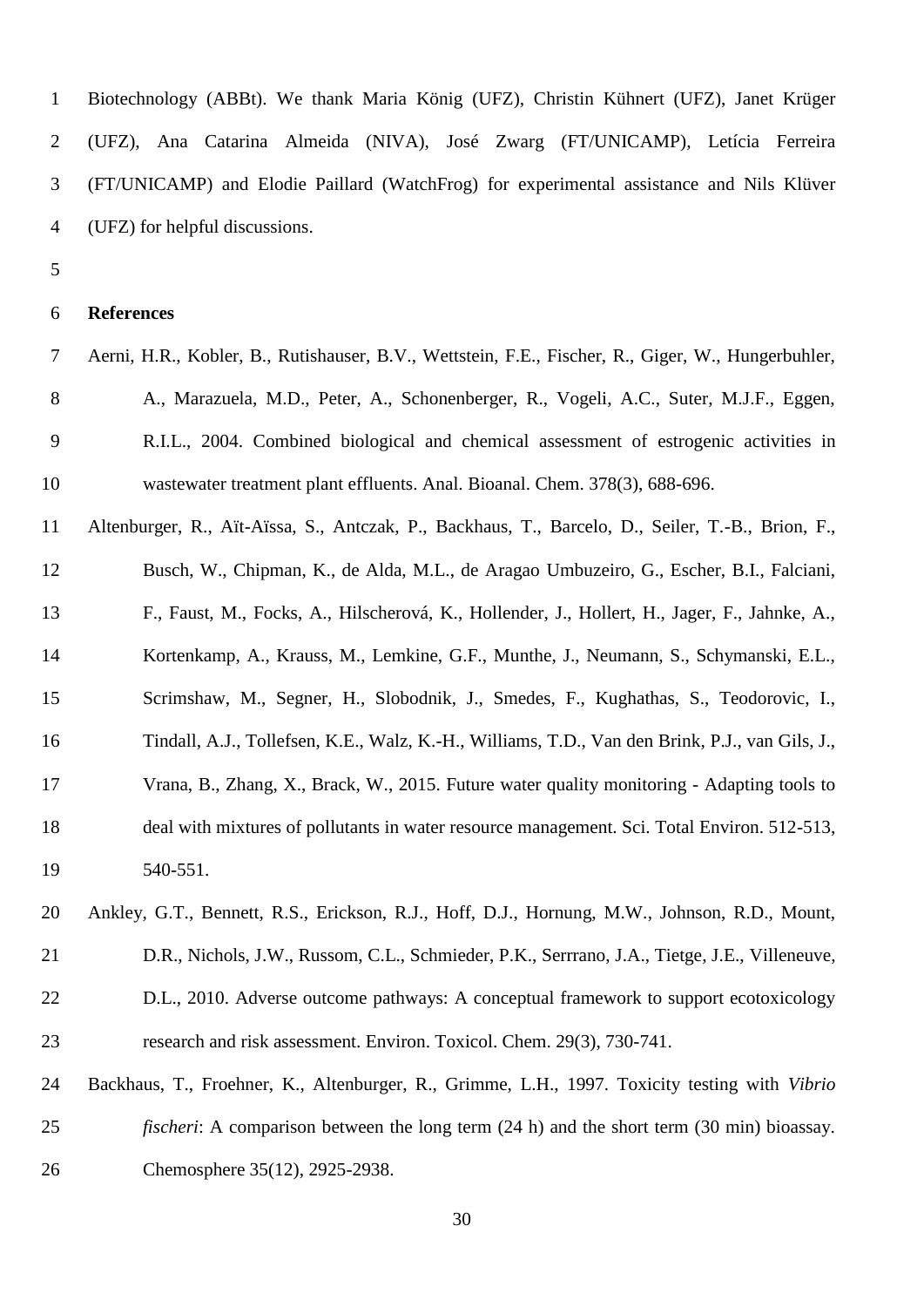- Backhaus, T., Karlsson, M., 2014. Screening level mixture risk assessment of pharmaceuticals in STP effluents. Water Res. 49, 157-165.
- Balaguer, P., Francois, F., Comunale, F., Fenet, H., Boussioux, A.M., Pons, M., Nicolas, J.C., Casellas, C., 1999. Reporter cell lines to study the estrogenic effects of xenoestrogens. Sci. Total Environ. 233(1-3), 47-56.
- Basketter, D.A., Rodford, R., Kimber, I., Smith, I., Wahlberg, J.E., 1999. Skin sensitization risk assessment: a comparative evaluation of 3 isothiazolinone biocides. Contact Derm. 40(3), 150-154.
- Brennan, J.C., He, G.C., Tsutsumi, T., Zhao, J., Wirth, E., Fulton, M.H., Denison, M.S., 2015. Development of species-specific Ah receptor-responsive third generation CALUX cell lines with enhanced responsiveness and improved detection limits. Environ. Sci. Technol. 49(19), 11903-11912.
- Brion, F., Le Page, Y., Piccini, B., Cardoso, O., Tong, S.K., Chung, B.C., Kah, O., 2012. Screening estrogenic activities of chemicals or mixtures *in vivo* using transgenic (cyp19a1b-GFP) zebrafish embryos. Plos One 7(5), e36069.
- Browne, P., Judson, R.S., Casey, W.M., Kleinstreuer, N.C., Thomas, R.S., 2015. Screening chemicals for estrogen receptor bioactivity using a computational model. Environ. Sci. Technol. 49(14), 8804-8814.
- Busch, W., Schmidt, S., Kuhne, R., Schulze, T., Krauss, M., Altenburger, R., 2016. Micropollutants in European rivers: A mode of action survey to support the development of effect-based tools for water monitoring. Environ. Toxicol. Chem. 35(8), 1887-1899.
- Claxton, L.D., Umbuzeiro, G.D.A., DeMarini, D.M., 2010. The *Salmonella* mutagenicity assay: The stethoscope of genetic toxicology for the 21st century. Environ. Health Perspect. 118, 1515-1522.
- Cosnefroy, A., Brion, F., Maillot-Marechal, E., Porcher, J.M., Pakdel, F., Balaguer, P., Aït-Aïssa, S., 2012. Selective activation of zebrafish estrogen receptor subtypes by chemicals by using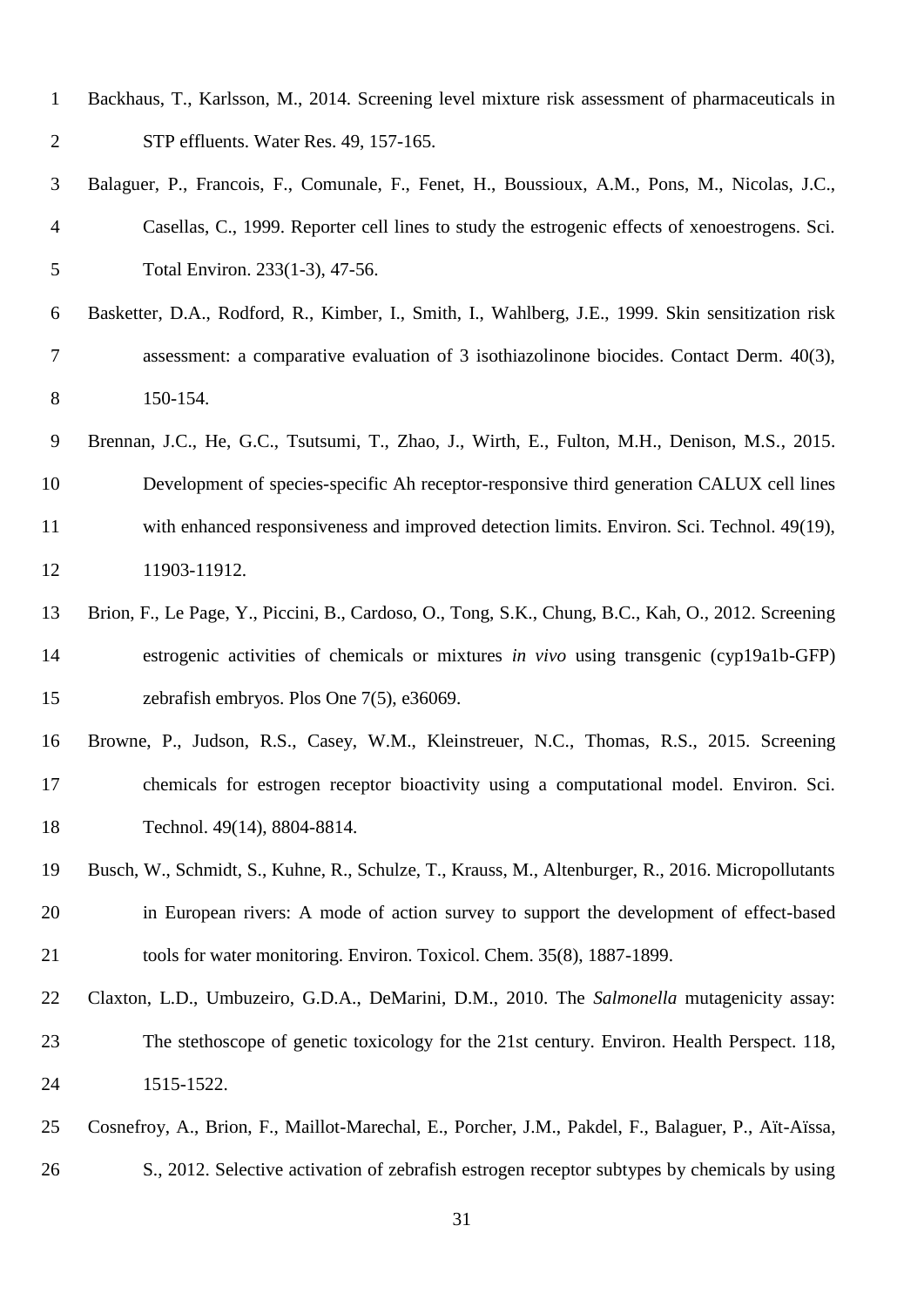stable reporter gene assay developed in a zebrafish liver cell line. Toxicol. Sci. 125(2), 439- 449.

 Creusot, N., Kinani, S., Balaguer, P., Tapie, N., LeMenach, K., Maillot-Maréchal, E., Porcher, J.M., Budzinski, H., Aït-Aïssa, S., 2010. Evaluation of an hPXR reporter gene assay for the detection of aquatic emerging pollutants: Screening of chemicals and application to water samples. Anal. Bioanal. Chem. 396(2), 569-583.

 DeMarini, D.M., Dallas, M.M., Lewtas, J., 1989. Cytotoxicity and effect on mutagenicity of buffers 8 in a microsuspension assay. Teratogen. Carcin. Mut. 9(5), 287-295.

 Di Paolo, C., Ottermanns, R., Keiter, S., Aït-Aïssa, S., Bluhm, K., Brack, W., Breitholtz, M., Buchinger, S., Carere, M., Chalon, C., Cousin, X., Dulio, V., Escher, B.I., Hamers, T., Hilscherová, K., Jarque, S., Jonas, A., Maillot-Marechal, E., Marneffe, Y., Nguyen, M.T., Pandard, P., Schifferli, A., Schulze, T., Seidensticker, S., Seiler, T.B., Tang, J., van der Oost, R., Vermeirssen, E., Zounkova, R., Zwart, N., Hollert, H., 2016. Bioassay battery interlaboratory investigation of emerging contaminants in spiked water extracts - Towards the implementation of bioanalytical monitoring tools in water quality assessment and monitoring. Water Res. 104, 473-484.

- Ellison, C.M., Piechota, P., Madden, J.C., Enoch, S.J., Cronin, M.T.D., 2016. Adverse outcome pathway (AOP) informed modeling of aquatic toxicology: QSARs, read-across, and interspecies verification of modes of action. Environ. Sci. Technol. 50(7), 3995-4007.
- Escher, B.I., Snozzi, M., Schwarzenbach, R.P., 1996. Uptake, speciation, and uncoupling activity of substituted phenols in energy transducing membranes. Environ. Sci. Technol. 30(10), 3071- 3079.
- Escher, B.I., Schwarzenbach, R.P., 2002. Mechanistic studies on baseline toxicity and uncoupling of organic compounds as a basis for modeling effective membrane concentrations in aquatic organisms. Aquat. Sci. 64(1), 20-35.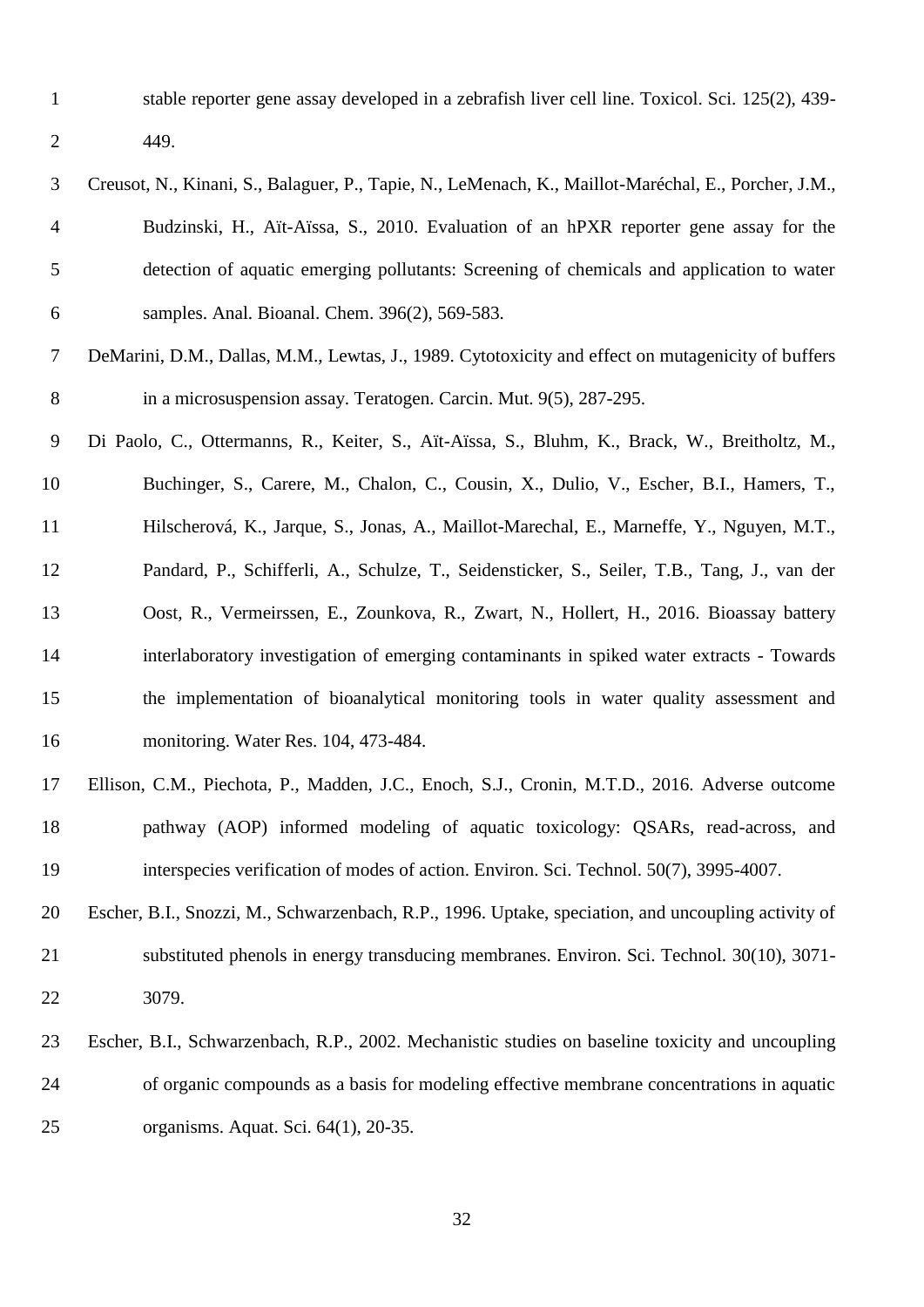| $\mathbf{1}$   | Escher, B.I., Dutt, M., Maylin, E., Tang, J.Y.M., Toze, S., Wolf, C.R., Lang, M., 2012. Water         |
|----------------|-------------------------------------------------------------------------------------------------------|
| $\overline{2}$ | quality assessment using the AREc32 reporter gene assay indicative of the oxidative stress            |
| 3              | response pathway. J. Environ. Monit. 14(11), 2877-2885.                                               |
| $\overline{4}$ | Escher, B.I., Leusch, F.D.L., 2012. Bioanalytical tools in water quality assessment, IWA              |
| 5              | Publishing, London.                                                                                   |
| 6              | Escher, B.I., van Daele, C., Dutt, M., Tang, J.Y.M., Altenburger, R., 2013. Most oxidative stress     |
| 7              | response in water samples comes from unknown chemicals: The need for effect-based water               |
| 8              | quality trigger values. Environ. Sci. Technol. 47(13), 7002-7011.                                     |
| 9              | Escher, B.I., Allinson, M., Altenburger, R., Bain, P.A., Balaguer, P., Busch, W., Crago, J.,          |
| 10             | Denslow, N.D., Dopp, E., Hilscherová, K., Humpage, A.R., Kumar, A., Grimaldi, M.,                     |
| 11             | Jayasinghe, B.S., Jarosova, B., Jia, A., Makarov, S., Maruya, K.A., Medvedev, A., Mehinto,            |
| 12             | A.C., Mendez, J.E., Poulsen, A., Prochazka, E., Richard, J., Schifferli, A., Schlenk, D.,             |
| 13             | Scholz, S., Shiraish, F., Snyder, S., Su, G.Y., Tang, J.Y.M., van der Burg, B., van der               |
| 14             | Linden, S.C., Werner, I., Westerheide, S.D., Wong, C.K.C., Yang, M., Yeung, B.H.Y.,                   |
| 15             | Zhang, X.W., Leusch, F.D.L., 2014. Benchmarking organic micropollutants in wastewater,                |
| 16             | recycled water and drinking water with in vitro bioassays. Environ. Sci. Technol. 48(3),              |
| 17             | 1940-1956.                                                                                            |
| 18             | Escher, B.I., Neale, P.A., Leusch, F.D.L., 2015a. Effect-based trigger values for in vitro bioassays: |
| 19             | Reading across from existing water quality guideline values. Water Res. 81, 137-148.                  |
| 20             | Escher, B.I., Neale, P.A., Leusch, F.D.L., 2015b. Effect-based trigger values for in vitro bioassays: |
| 21             | Reading across from existing water quality guideline values. Water Res. 81(0), 137-148.               |
| 22             | Escher, B.I., Baumer, A., König, M., Kühnert, C., Mayer, P., Klüver, N., 2017. General baseline       |
| 23             | toxicity QSAR for non-polar, polar and ionisable chemicals in the bioluminescence                     |
| 24             | inhibition assay with Aliivibrio fischeri. Env. Sci. Process. Impact 19(3), 414-428.                  |
|                |                                                                                                       |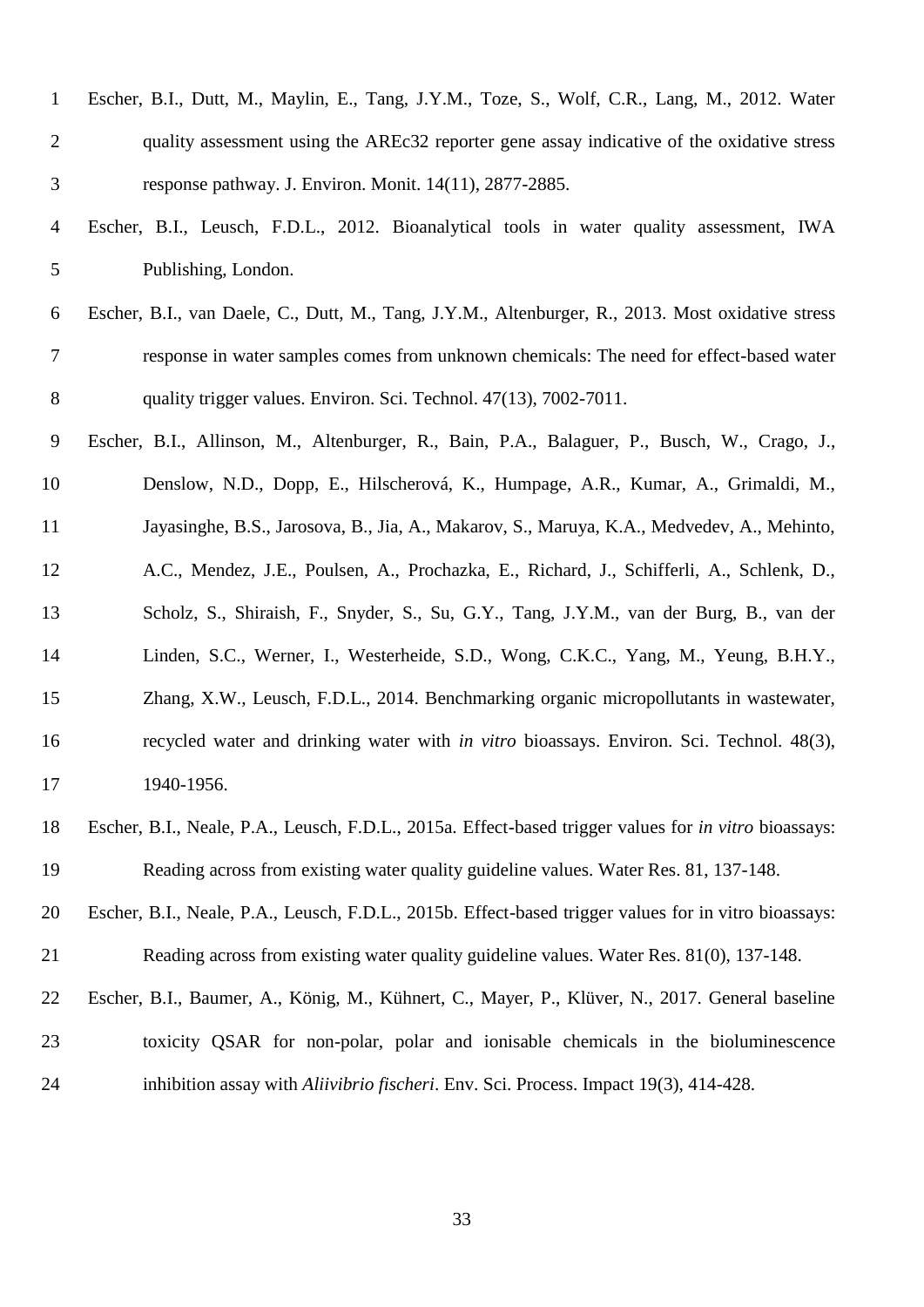| $\mathbf{1}$   | European Commission, 2011. Common implementation strategy for the water framework directive         |
|----------------|-----------------------------------------------------------------------------------------------------|
| $\overline{2}$ | (2000/60/EC). Guidance document No. 27. Technical guidance for deriving environmental               |
| 3              | quality standards, Brussels.                                                                        |
| $\overline{4}$ | European Commission, 2012. Proposal for a Directive of the European Parliament and the Council      |
| 5              | amending Directives 2000/60/EC and 2008/105/EC as regards priority substances in the                |
| 6              | field of water policy, COM/2011/0876 final - 2011/0429 (COD), Brussels.                             |
| $\overline{7}$ | European Commission, 2013. Directive 2013/39/EU of the European Parliament and the Council of       |
| 8              | 12. August 2013 amending Directives 2000/60/EC and 2008/105/EC as regards priority                  |
| 9              | substances in the field of water policy. Off. J. Eur. Union, L226/221-L226/217.                     |
| 10             | Fini, J.B., Le Mevel, S., Turque, N., Palmier, K., Zalko, D., Cravedi, J.P., Demeneix, B.A., 2007.  |
| 11             | An in vivo multiwell-based fluorescent screen for monitoring vertebrate thyroid hormone             |
| 12             | disruption. Environ. Sci. Technol. 41(16), 5908-5914.                                               |
| 13             | Hiemstra, S., Niemeijer, M., Koedoot, E., Wink, S., Pip, J.E., Vlasveld, M., de Zeeuw, E., van Os,  |
| 14             | B., White, A., van de Water, B., 2017. Comprehensive Landscape of Nrf2 and p53 Pathway              |
| 15             | Activation Dynamics by Oxidative Stress and DNA Damage. Chem. Res. Toxicol. 30(4),                  |
| 16             | 923-933.                                                                                            |
| 17             | Invitrogen, 2010. GeneBLAzer® PPAR gamma 293H DA and PPAR gamma-UAS-bla 293H Cell-                  |
| 18             | based Assay Protocol, Invitrogen Corporation, Carslbad, CA, USA.                                    |
| 19             | Jálová, V., Jarošová, B., Bláha, L., Giesy, J.P., Ocelka, T., Grabic, R., Jurčíková, J., Vrana, B., |
| 20             | Hilscherová, K., 2013. Estrogen-, androgen- and aryl hydrocarbon receptor mediated                  |
| 21             | activities in passive and composite samples from municipal waste and surface waters.                |
| 22             | Environ. Int. 59, 372-383.                                                                          |
| 23             | Judson, R., Houck, K., Martin, M., Richard, A.M., Knudsen, T.B., Shah, I., Little, S., Wambaugh,    |
| 24             | J., Setzer, R.W., Kothya, P., Phuong, J., Filer, D., Smith, D., Reif, D., Rotroff, D.,              |
| 25             | Kleinstreuer, N., Sipes, N., Xia, M.H., Huang, R.L., Crofton, K., Thomas, R.S., 2016.               |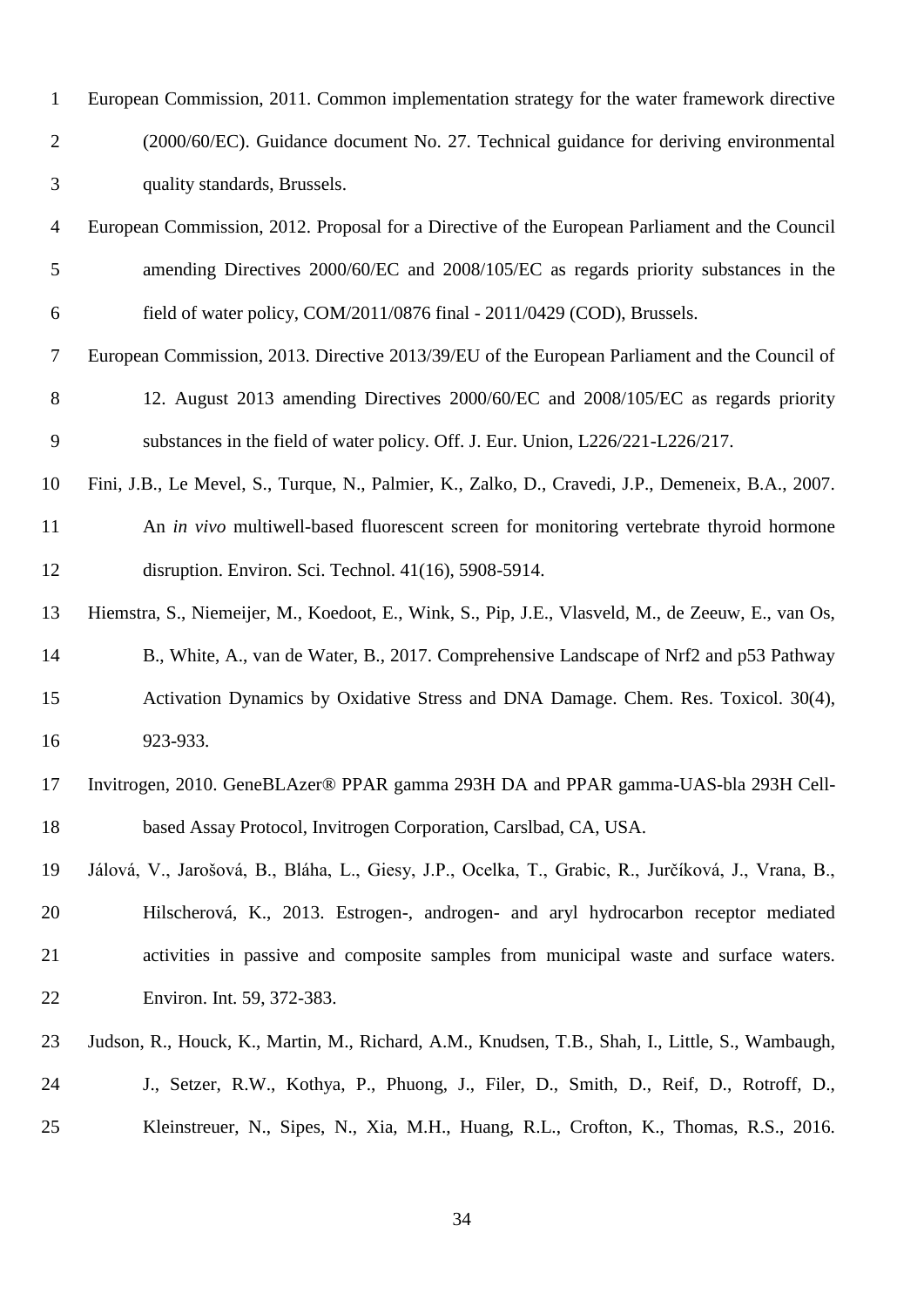| Analysis of the effects of cell stress and cytotoxicity on <i>in vitro</i> assay activity across a |
|----------------------------------------------------------------------------------------------------|
| diverse chemical and assay space. Toxicol. Sci. 152(2), 323-339.                                   |

- Judson, R.S., Magpantay, F.M., Chickarmane, V., Haskell, C., Tania, N., Taylor, J., Xia, M.H., Huang, R.L., Rotroff, D.M., Filer, D.L., Houck, K.A., Martin, M.T., Sipes, N., Richard, A.M., Mansouri, K., Setzer, R.W., Knudsen, T.B., Crofton, K.M., Thomas, R.S., 2015. Integrated model of chemical perturbations of a biological pathway using 18 *in vitro* high-throughput screening assays for the estrogen receptor. Toxicol. Sci. 148(1), 137-154.
- Klüver, N., Vogs, C., Altenburger, R., Escher, B.I., Scholz, S., 2016. Development of a general baseline toxicity QSAR model for the fish embryo acute toxicity test. Chemosphere 164, 164-173.
- König, M., Escher, B.I., Neale, P.A., Krauss, M., Hilscherová, K., Novák, J., Teodorović, I., Schulze, T., Seidensticker, S., Kamal Hashmi, M.A., Ahlheim, J., Brack, W., 2017. Impact of untreated wastewater on a major European river evaluated with a combination of *in vitro* bioassays and chemical analysis. Environ. Pollut. 220, 1220–1230.
- Kunz, P.Y., Simon, E., Creusot, N., Jayasinghe, B.S., Kienle, C., Maletz, S., Schifferli, A., Schönlau, C., Aït-Aïssa, S., Denslow, N.D., Hollert, H., Werner, I., Vermeirssen, E.L.M., 2017. Effect-based tools for monitoring estrogenic mixtures: Evaluation of five *in vitro*
- bioassays. Water Res., In Press [http://dx.doi.org/10.1016/j.watres.2016.1010.1062.](http://dx.doi.org/10.1016/j.watres.2016.1010.1062)
- Le Fol, V., Aït-Aïssa, S., Cabaton, N., Dolo, L., Grimaldi, M., Balaguer, P., Perdu, E., Debrauwer, L., Brion, F., Zalko, D., 2015. Cell-specific biotransformation of benzophenone-2 and bisphenol-S in zebrafish and human *in vitro* models used for toxicity and estrogenicity screening. Environ. Sci. Technol. 49(6), 3860-3868.
- Le Fol, V., Aït-Aïssa, S., Sonavane, M., Porcher, J.-M., Balaguer, P., Cravedi, J.-P., Zalko, D., Brion, F., 2017. *In vitro* and *in vivo* estrogenic activity of BPA, BPF and BPS in zebrafish-specific assays. Ecotoxicol. Environ. Saf. 142, 150-156.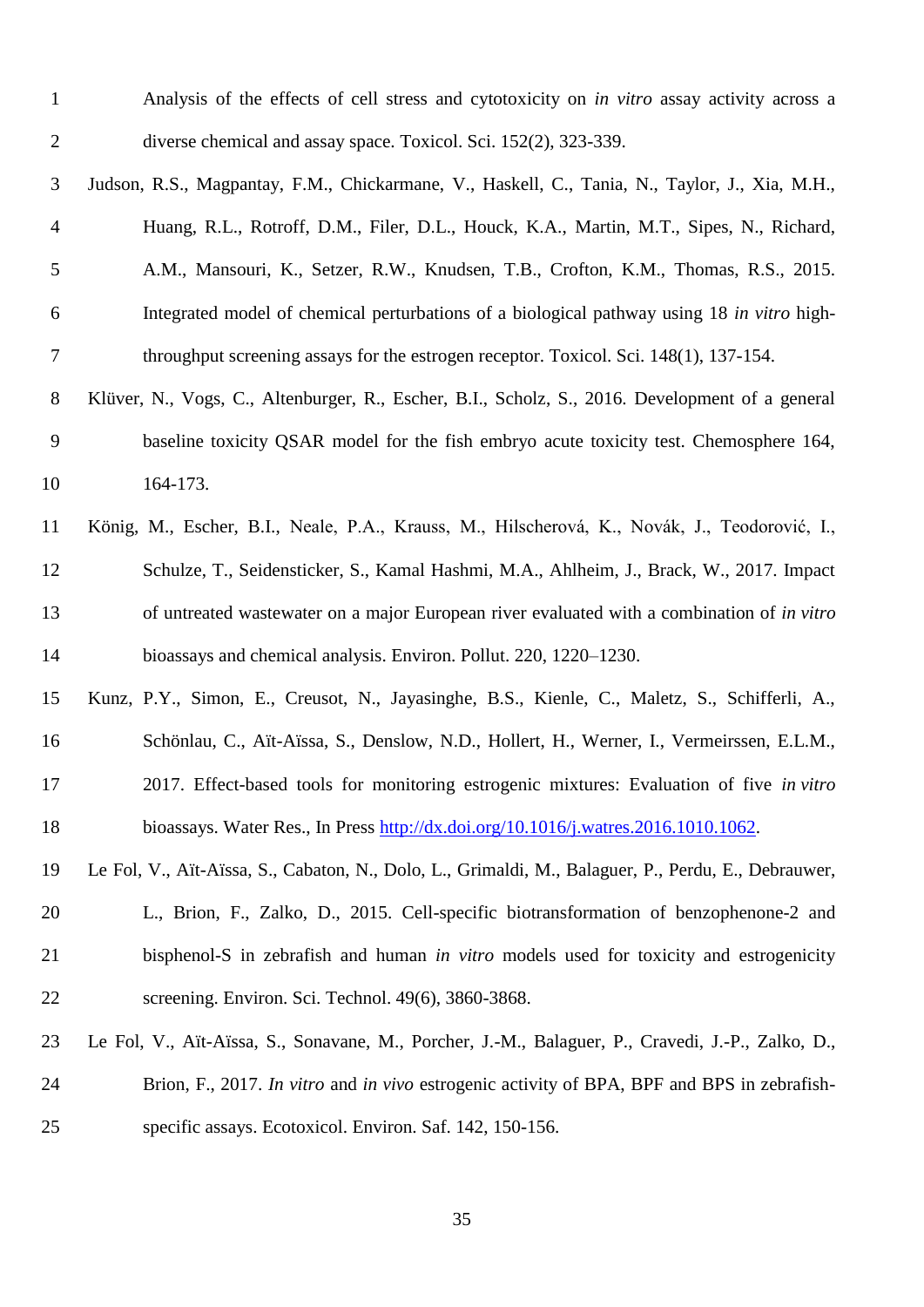| $\mathbf{1}$   | Lemaire, G., Mnif, W., Pascussi, J.M., Pillon, A., Rabenoelina, F., Fenet, H., Gomez, E., Casellas, |
|----------------|-----------------------------------------------------------------------------------------------------|
| $\overline{2}$ | C., Nicolas, J.C., Cavailles, V., Duchesne, M.J., Balaguer, P., 2006. Identification of new         |
| 3              | human pregnane X receptor ligands among pesticides using a stable reporter cell system.             |
| $\overline{4}$ | Toxicol. Sci. 91(2), 501-509.                                                                       |
| 5              | Leusch, F.D.L., De Jager, C., Levi, Y., Lim, R., Puijker, L., Sacher, F., Tremblay, L.A., Wilson,   |
| 6              | V.S., Chapman, H.F., 2010. Comparison of five in vitro bioassays to measure estrogenic              |
| 7              | activity in environmental waters. Environ. Sci. Technol. 44(10), 3853-3860.                         |
| 8              | Leusch, F.D.L., Khan, S.J., Laingam, S., Prochazka, E., Froscio, S., Trang, T., Chapman, H.F.,      |
| 9              | Humpage, A., 2014. Assessment of the application of bioanalytical tools as surrogate                |
| 10             | measure of chemical contaminants in recycled water. Water Res. 49, 300-315.                         |
| 11             | Leusch, F.D.L., Snyder, S.A., 2015. Bioanalytical tools: half a century of application for potable  |
| 12             | reuse. Environ. Sci. Water Res. Technol. 1, 606-621.                                                |
| 13             | Malaj, E., von der Ohe, P.C., Grote, M., Kuhne, R., Mondy, C.P., Usseglio-Polatera, P., Brack, W.,  |
| 14             | Schafer, R.B., 2014. Organic chemicals jeopardize the health of freshwater ecosystems on            |
| 15             | the continental scale. Proc. Natl. Acad. Sci. U.S.A. 111(26), 9549-9554.                            |
| 16             | Martin, M.T., Dix, D.J., Judson, R.S., Kavlock, R.J., Reif, D.M., Richard, A.M., Rotroff, D.M.,     |
| 17             | Romanov, S., Medvedev, A., Poltoratskaya, N., Gambarian, M., Moeser, M., Makarov, S.S.,             |
| 18             | Houck, K.A., 2010. Impact of environmental chemicals on key transcription regulators and            |
| 19             | correlation to toxicity end points within EPA's ToxCast program. Chem. Res. Toxicol.                |
| 20             | 23(3), 578-590.                                                                                     |
| 21             | Maruya, K.A., Dodder, N.G., Mehinto, A.C., Denslow, N.D., Schlenk, D., Snyder, S.A., Weisberg,      |
| 22             | S.B., 2016. A tiered, integrated biological and chemical monitoring framework for                   |
| 23             | contaminants of emerging concern in aquatic ecosystems. Integr. Environ. Assess. Manag.             |
| 24             | $12(3)$ , 540-547.                                                                                  |
| 25             | Mortelmans, K., Zeiger, E., 2000. The Ames Salmonella/microsome mutagenicity assay. Mutat.          |

Res. Fund. Mol. Mech. Mut. 455(1-2), 29-60.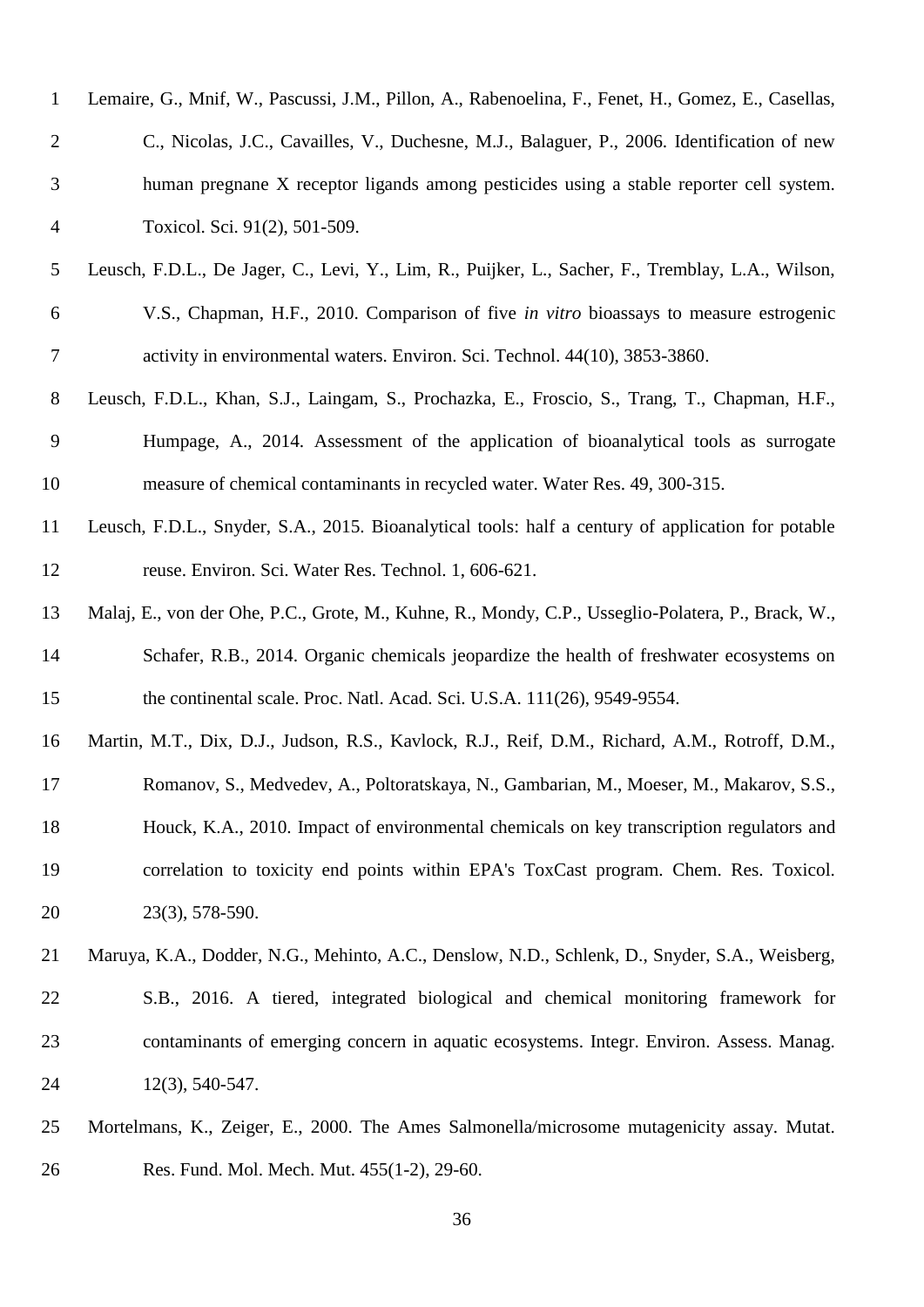| $\mathbf{1}$   | Munz, N.A., Burdon, F.J., de Zwart, D., Junghans, M., Melo, L., Reyes, M., Schonenberger, U.,          |
|----------------|--------------------------------------------------------------------------------------------------------|
| $\overline{2}$ | Singer, H.P., Spycher, B., Hollender, J., Stamm, C., 2017. Pesticides drive risk of                    |
| 3              | micropollutants in wastewater-impacted streams during low flow conditions. Water Res.                  |
| $\overline{4}$ | 110, 366-377.                                                                                          |
| 5              | Murk, A.J., Legler, J., van Lipzig, M.M.H., Meerman, J.H.N., Belfroid, A.C., Spenkelink, A., van       |
| 6              | der Burg, B., Rijs, G.B.J., Vethaak, D., 2002. Detection of estrogenic potency in wastewater           |
| 7              | and surface water with three in vitro bioassays. Environ. Toxicol. Chem. 21(1), 16-23.                 |
| 8              | Neale, P.A., Antony, A., Bartkow, M., Farre, M., Heitz, A., Kristiana, I., Tang, J.Y.M., Escher, B.I., |
| 9              | 2012. Bioanalytical assessment of the formation of disinfection by-products in a drinking              |
| 10             | water treatment plant. Environ. Sci. Technol. 46(18), 10317-10325.                                     |
| 11             | Neale, P.A., Aït-Aïssa, S., Brack, W., Creusot, N., Denison, M.S., Deutschmann, B., Hilscherová,       |
| 12             | K., Hollert, H., Krauss, M., Novak, J., Schulze, T., Seiler, T.-B., Serra, H., Shao, Y., Escher,       |
| 13             | B.I., 2015. Linking in vitro effects and detected organic micropollutants in surface water             |
| 14             | using mixture-toxicity modeling. Environ. Sci. Technol. 49(24), 14614-14624.                           |
| 15             | Neale, P.A., Munz, N.A., Aït-Aïssa, S., Altenburger, R., Brion, F., Busch, W., Escher, B.I.,           |
| 16             | Hilscherová, K., Kienle, C., Novak, J., Seiler, T.B., Shao, Y., Stamm, C., Hollender, J.,              |
| 17             | 2017. Integrating chemical analysis and bioanalysis to evaluate the contribution of                    |
| 18             | wastewater effluent on the micropollutant burden in small streams. Sci. Total Environ. 576,            |
| 19             | 785-795.                                                                                               |
| 20             | Neuwoehner, J., Junghans, M., Koller, M., Escher, B.I., 2008. QSAR analysis and specific               |
| 21             | endpoints for classifying the physiological modes of action of biocides in synchronous green           |
| 22             | algae. Aquat. Toxicol. 90(1), 8-18.                                                                    |
| 23             | OECD, 2004. Test No. 202: Daphnia sp. Acute Immobilisation Test, OECD Publishing, Paris.               |
| 24             | OECD, 2011. Test No. 201: Freshwater Alga and Cyanobacteria, Growth Inhibition Test, OECD              |
| 25             | Publishing, Paris.                                                                                     |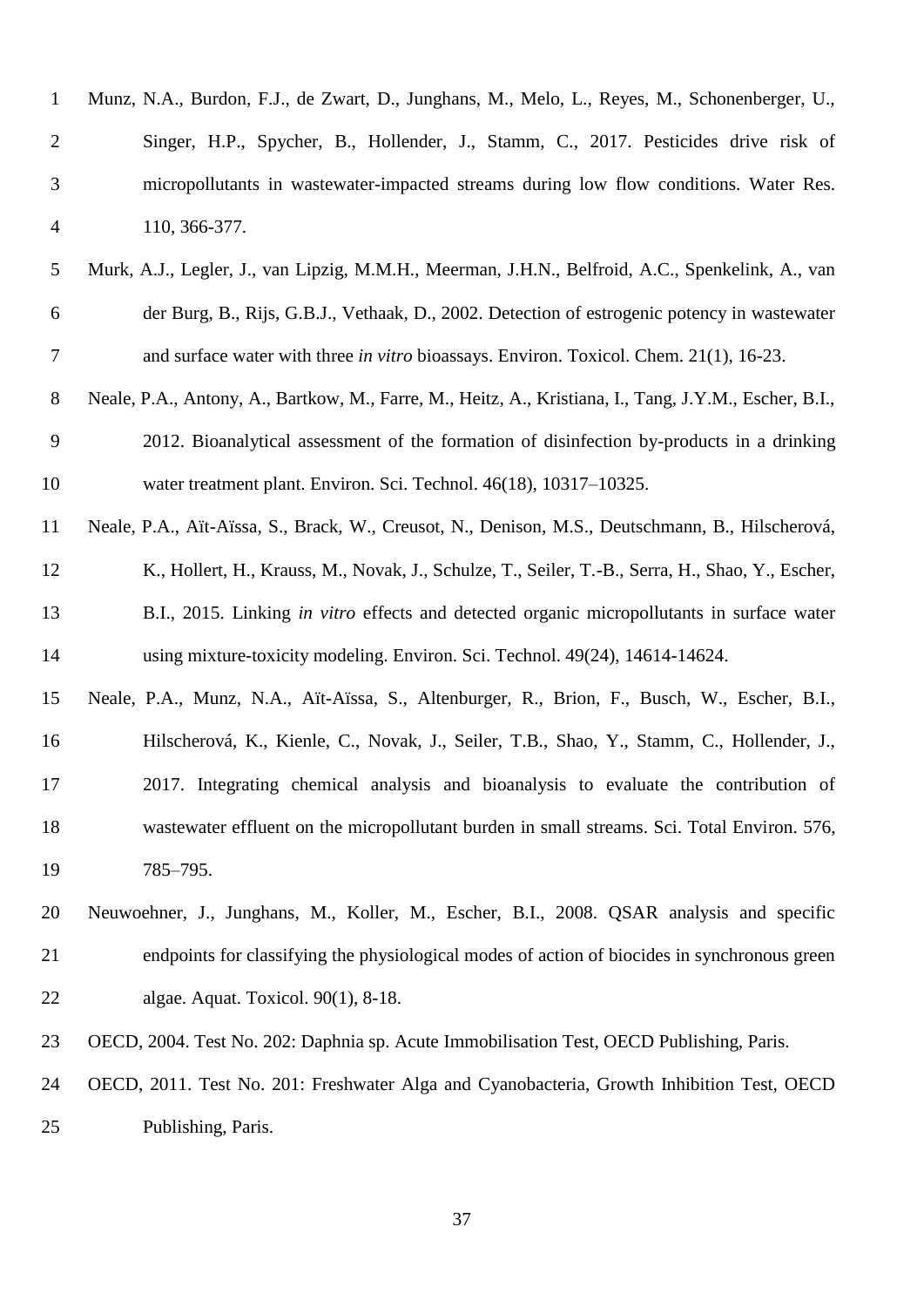| $\mathbf{1}$   | OECD, 2013. Test No. 236: Fish Embryo Acute Toxicity (FET) Test, OECD Guidelines for the            |
|----------------|-----------------------------------------------------------------------------------------------------|
| $\overline{c}$ | Testing of Chemicals, Section 2, OECD Publishing, Paris.                                            |
| 3              | 2017.<br>Standards,<br>Proposals<br>for<br>Chronic<br>Quality<br>Oekotoxzentrum,<br>Acute<br>and    |
| 4              | http://www.ecotoxcentre.ch/expert-service/quality-standards/proposals-for-acute-and-                |
| 5              | chronic-quality-standards/, accessed 26 February 2017.                                              |
| 6              | Pillon, A., Boussioux, A.M., Escande, A., Aït-Aïssa, S., Gomez, E., Fenet, H., Ruff, M., Moras, D., |
| 7              | Vignon, F., Duchesne, M.J., Casellas, C., Nicolas, J.C., Balaguer, P., 2005. Binding of             |
| 8              | estrogenic compounds to recombinant estrogen receptor alpha: Application to environmental           |
| 9              | analysis. Environ. Health Perspect. 113(3), 278-284.                                                |
| 10             | Prasse, C., Stalter, D., Schulte-Oehlmann, U., Oehlmann, J., 2015. Spoilt for choice: A critical    |
| 11             | review on the chemical and biological<br>assessment of current wastewater treatment                 |
| 12             | technologies. Water Res. 87, 237-270.                                                               |
| 13             | Reifferscheid, G., Maes, H.M., Allner, B., Badurova, J., Belkin, S., Bluhm, K., Brauer, F.,         |
| 14             | Bressling, J., Domeneghetti, S., Elad, T., Fluckiger-Isler, S., Grummt, H.J., Guertler, R.,         |
| 15             | Hecht, A., Heringa, M.B., Hollert, H., Huber, S., Kramer, M., Magdeburg, A., Ratte, H.T.,           |
| 16             | Sauerborn-Klobucar, R., Sokolowski, A., Soldan, P., Smital, T., Stalter, D., Venier, P.,            |
| 17             | Ziemann, C., Zipperle, J., Buchinger, S., 2012. International round-robin study on the Ames         |
| 18             | fluctuation test. Environ. Mol. Mutagen. 53(3), 185-197.                                            |
| 19             | Schmidt, S., Busch, W., Altenburger, R., Küster, E., 2016. Mixture toxicity of water contaminants-  |
| 20             | effect analysis using the zebrafish embryo assay (Danio rerio). Chemosphere 152, 503-512.           |
| 21             | Scholz, S., Kurauchi, K., Kinoshita, M., Oshima, Y., Ozato, K., Schirmer, K., Wakamatsu, Y.,        |
| 22             | 2005. Analysis of estrogenic effects by quantification of green fluorescent protein in              |
| 23             | juvenile fish of a transgenic medaka. Environ. Toxicol. Chem. 24(10), 2553-2561.                    |
| 24             | Schroeder, A.L., Ankley, G.T., Houck, K.A., Villeneuve, D.L., 2016. Environmental surveillance      |
| 25             | and monitoring—The next frontiers for high-throughput toxicology. Environ. Toxicol.                 |
| 26             | Chem. 35(3), 513-525.                                                                               |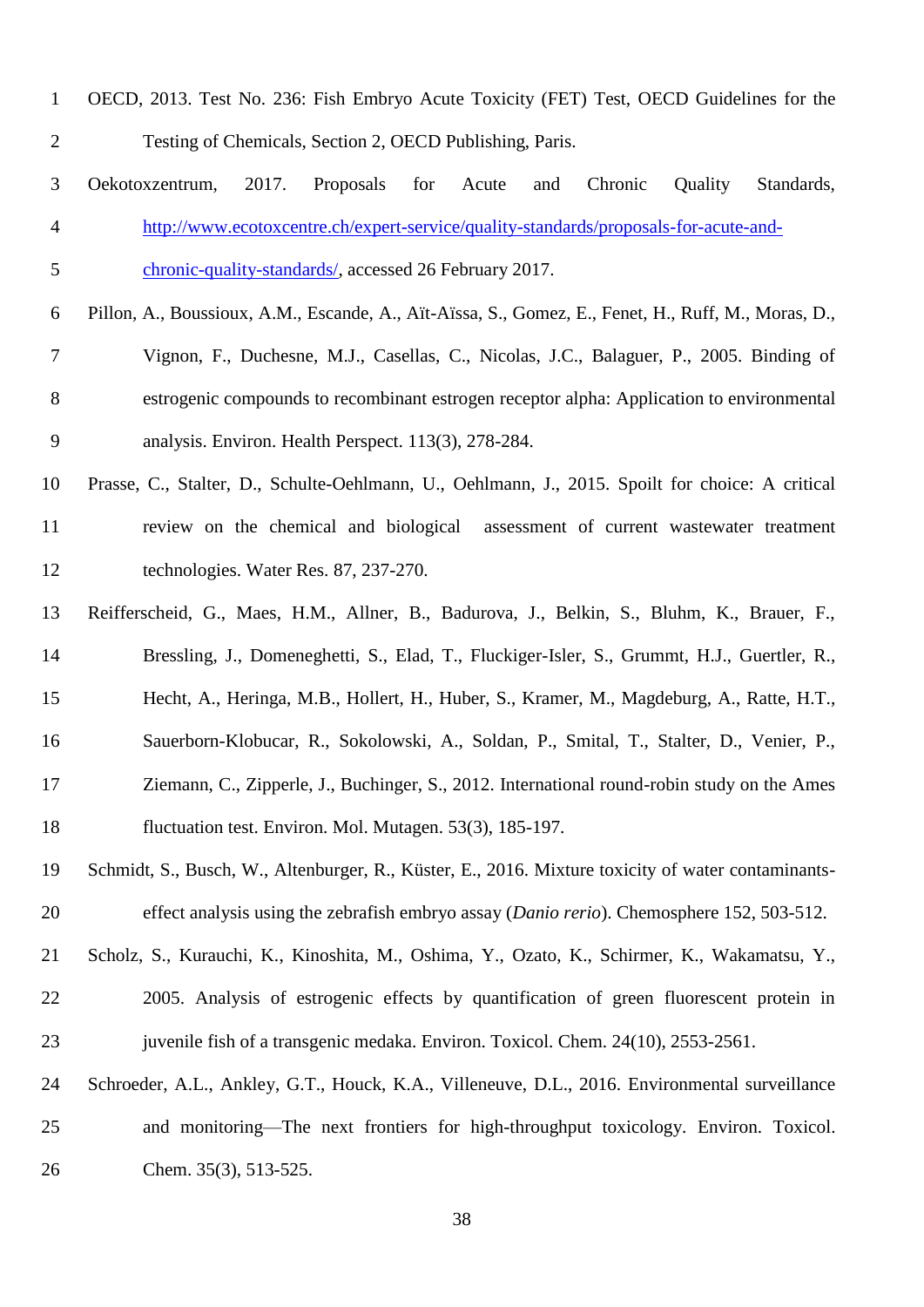| $\mathbf{1}$   | Silva, E., Rajapakse, N., Kortenkamp, A., 2002. Something from "nothing" - Eight weak estrogenic     |
|----------------|------------------------------------------------------------------------------------------------------|
| $\overline{2}$ | chemicals combined at concentrations below NOECs produce significant mixture effects.                |
| 3              | Environ. Sci. Technol. 36(8), 1751-1756.                                                             |
| $\overline{4}$ | Simmons, S.O., Fan, C.-Y., Ramabhadran, R., 2009. Cellular Stress Response Pathway System as a       |
| 5              | Sentinel Ensemble in Toxicological Screening. Toxicol. Sci. 111(2), 202-225.                         |
| 6              | Sonavane, M., Creusot, N., Maillot-Maréchal, E., Péry, A., Brion, F., Aït-Aïssa, S., 2016.           |
| 7              | Zebrafish-based reporter gene assays reveal different estrogenic activities in river waters          |
| $8\,$          | compared to a conventional human-derived assay. Sci. Total Environ. 550, 934-939.                    |
| $\mathbf{9}$   | Spirhanzlova, P., Leleu, M., Sebillot, A., Lemkine, G.F., Iguchi, T., Demeneix, B.A., Tindall, A.J., |
| 10             | 2016. Oestrogen reporter transgenic medaka for non-invasive evaluation of aromatase                  |
| 11             | activity. Comp. Biochem. Physiol. C Toxicol. Pharmacol. 179, 64-71.                                  |
| 12             | Spycher, S., Smejtek, P., Netzeva, T.I., Escher, B.I., 2008. Toward a class-independent quantitative |
| 13             | structure - Activity relationship model for uncouplers of oxidative phosphorylation. Chem.           |
| 14             | Res. Toxicol. 21(4), 911-927.                                                                        |
| 15             | Tang, J.Y.M., McCarty, S., Glenn, E., Neale, P.A., Warne, M.S.J., Escher, B.I., 2013. Mixture        |
| 16             | effects of organic micropollutants present in water: Towards the development of effect-              |
| 17             | based water quality trigger values for baseline toxicity. Water Res. 47(10), 3300-3314.              |
| 18             | Tang, J.Y.M., Busetti, F., Charrois, J.W.A., Escher, B.I., 2014. Which chemicals drive biological    |
| 19             | effects in wastewater and recycled water? Water Res. 60, 289-299.                                    |
| 20             | Tice, R.R., Austin, C.P., Kavlock, R.J., Bucher, J.R., 2013. Improving the human hazard              |
| 21             | characterization of chemicals: A Tox21 update. Environ. Health Perspect. $121(7)$ , 756-765.         |
| 22             | Umbuzeiro, G.D.A., Heringa, M., Zeiger, E., 2016. In vitro genotoxicity testing: Significance and    |
| 23             | use in environmental monitoring. Adv. Biochem. Eng. Biotechnol., 1-22.                               |
| 24             | US EPA, 2008. Estimation Programs Interface Suite for Windows, v4.1., United States                  |
| 25             | Environmental Protection Agency, Washington, DC, USA.                                                |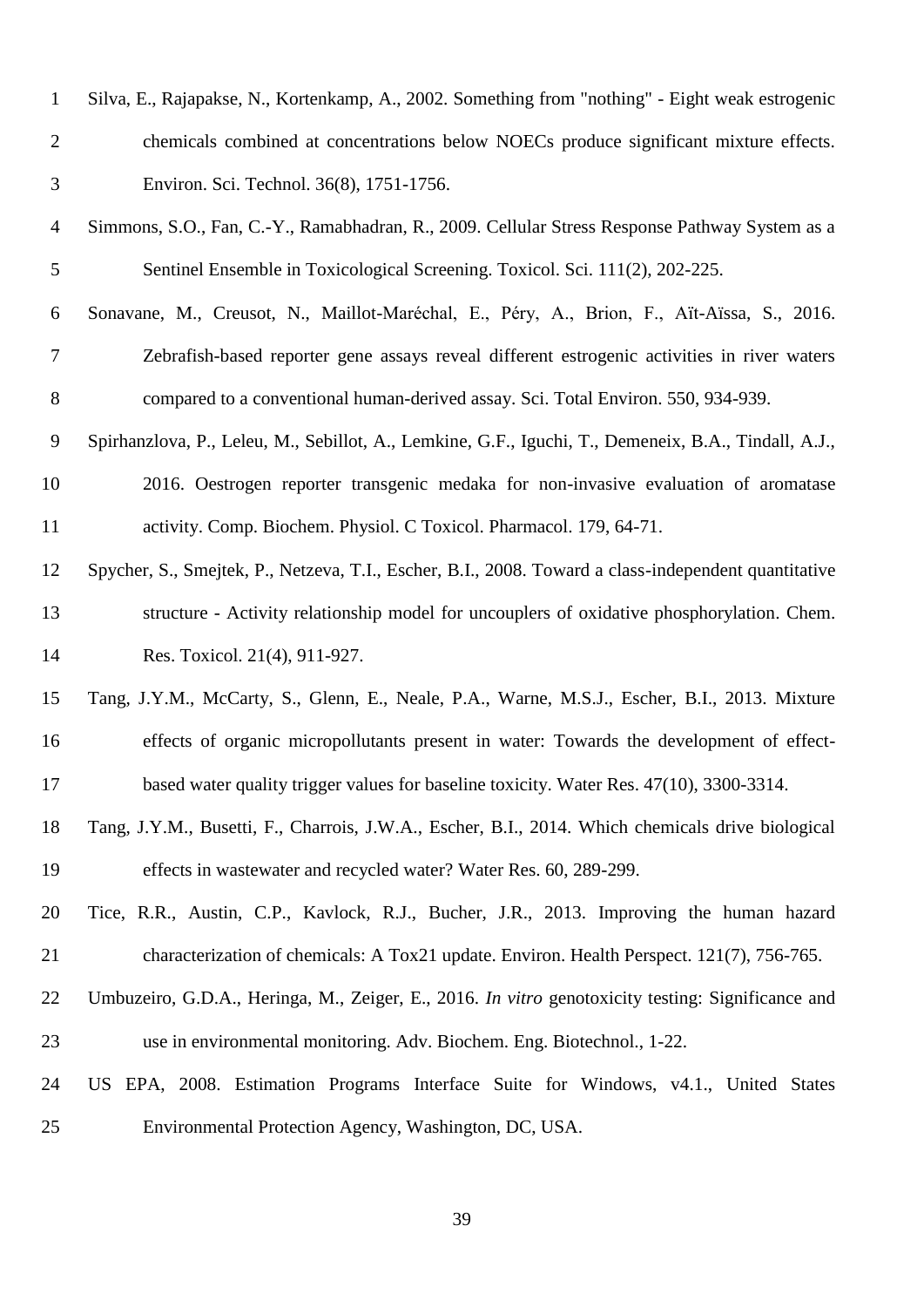- US EPA, 2015. Interactive Chemical Safety for Sustainability (iCSS) Dashboard v2, [http://actor.epa.gov/dashboard/,](http://actor.epa.gov/dashboard/) Accessed 5th Jan 2016.
- Vaal, M.A., Van Leeuwen, C.J., Hoekstra, J.A., Hermens, J.L.M., 2000. Variation in sensitivity of aquatic species to toxicants: Practical consequences for effect assessment of chemical substances. Environ. Manage. 25(4), 415-423.
- Van der Linden, S.C., Heringa, M.B., Man, H.Y., Sonneveld, E., Puijker, L.M., Brouwer, A., Van der Burg, B., 2008. Detection of multiple hormonal activities in wastewater effluents and surface water, using a panel of steroid receptor CALUX bioassays. Environ. Sci. Technol. 42(15), 5814-5820.
- Vergauwen, L., Schmidt, S.N., Stinckens, E., Maho, W., Blust, R., Mayer, P., Covaci, A., Knapen,
- D., 2015. A high throughput passive dosing format for the Fish Embryo Acute Toxicity test. Chemosphere 139, 9-17.
- Verhaar, H.J.M., Vanleeuwen, C.J., Hermens, J.L.M., 1992. Classifying environmental pollutants 1. Structure-activity-relationships for prediction of aquatic toxicity. Chemosphere 25(4), 471- 491.
- Villeneuve, D.L., Blankenship, A.L., Giesy, J.P., 2000. Derivation and application of relative potency estimates based on in vitro bioassay results. Environ. Toxicol. Chem. 19(11), 2835- 2843.
- Vörösmarty, C.J., McIntyre, P.B., Gessner, M.O., Dudgeon, D., Prusevich, A., Green, P., Glidden, S., Bunn, S.E., Sullivan, C.A., Liermann, C.R., Davies, P.M., 2010. Global threats to human water security and river biodiversity. Nature 467(7315), 555-561.
- Wernersson, A.-S., Carere, M., Maggi, C., Tusil, P., Soldan, P., James, A., Sanchez, W., Dulio, V., Broeg, K., Reifferscheid, G., Buchinger, S., Maas, H., Van Der Grinten, E., O'Toole, S.,
- Ausili, A., Manfra, L., Marziali, L., Polesello, S., Lacchetti, I., Mancini, L., Lilja, K.,
- Linderoth, M., Lundeberg, T., Fjällborg, B., Porsbring, T., Larsson, D.J., Bengtsson-Palme,
- J., Förlin, L., Kienle, C., Kunz, P., Vermeirssen, E., Werner, I., Robinson, C.D., Lyons, B.,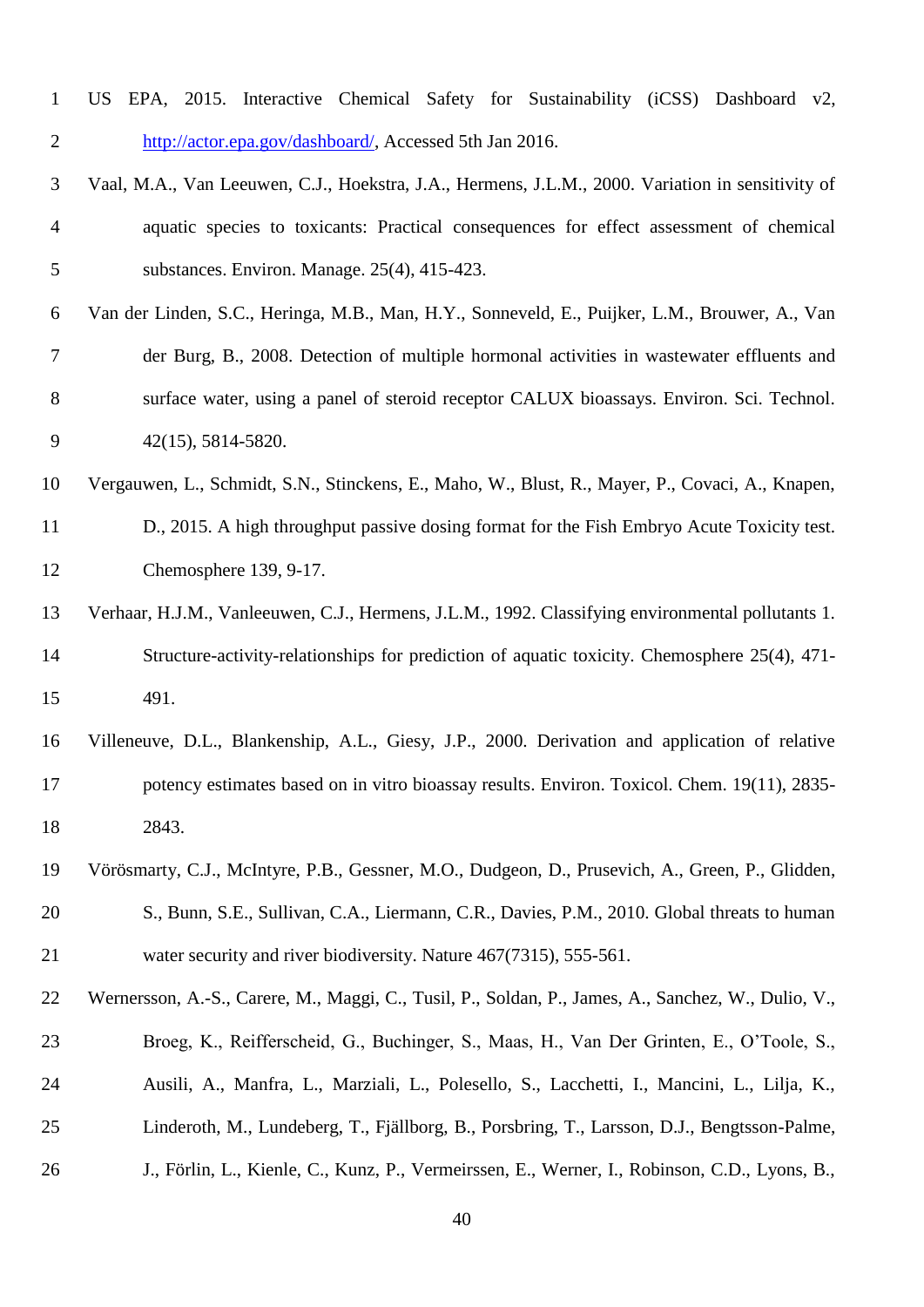| $\mathbf{1}$   | Katsiadaki, I., Whalley, C., den Haan, K., Messiaen, M., Clayton, H., Lettieri, T., Carvalho,         |
|----------------|-------------------------------------------------------------------------------------------------------|
| $\overline{2}$ | R.N., Gawlik, B.M., Hollert, H., Di Paolo, C., Brack, W., Kammann, U., Kase, R., 2015.                |
| 3              | The European technical report on aquatic effect-based monitoring tools under the water                |
| $\overline{4}$ | framework directive. Env. Sci. Eur. 27(7), 1-11.                                                      |
| 5              | Wilson, V.S., Bobseine, K., Lambright, C.R., Gray, L.E., 2002. A novel cell line, MDA-kb2, that       |
| 6              | stably expresses an androgen- and glucocorticoid-responsive reporter for the detection of             |
| 7              | hormone receptor agonists and antagonists. Toxicol. Sci. 66(1), 69-81.                                |
| 8              | Wink, S., Hiemstra, S., Huppelschoten, S., Danen, E., Niemeijer, M., Hendriks, G., Vrieling, H.,      |
| 9              | Herpers, B., van de Water, B., 2014. Quantitative High Content Imaging of Cellular                    |
| 10             | Adaptive Stress Response Pathways in Toxicity for Chemical Safety Assessment. Chem.                   |
| 11             | Res. Toxicol. 27(3), 338-355.                                                                         |
| 12             | Wink, S., Hiemstra, S., Herpers, B., van de Water, B., 2017. High-content imaging-based BAC-          |
| 13             | GFP toxicity pathway reporters to assess chemical adversity liabilities. Archives of                  |
| 14             | Toxicology 91(3), 1367-1383.                                                                          |
| 15             | Yamarik, T.A., Andersen, F.A., Cosmetic Ingredient Review, E., 2004. Safety assessment of             |
| 16             | dichlorophene and chlorophene. Int. J. Toxicol. 23, 1-27.                                             |
| 17             | Yeh, R.Y.L., Farre, M.J., Stalter, D., Tang, J.Y.M., Molendijk, J., Escher, B.I., 2014. Bioanalytical |
| 18             | and chemical evaluation of disinfection by-products in swimming pool water. Water Res.                |
| 19             | 59, 172-184.                                                                                          |
|                |                                                                                                       |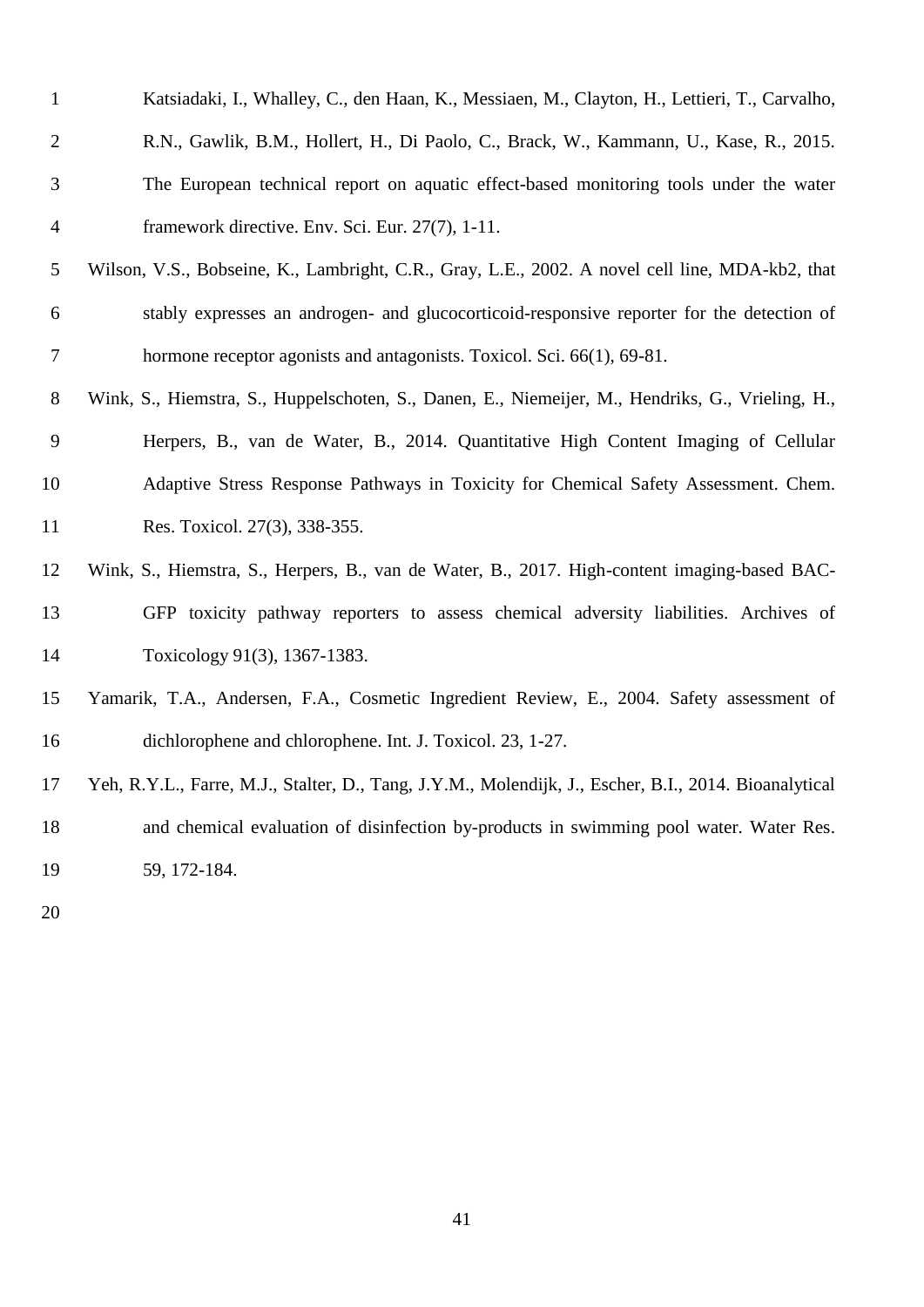|                 |                       |                                                                                               |                              | No. of tested | No. of active  |
|-----------------|-----------------------|-----------------------------------------------------------------------------------------------|------------------------------|---------------|----------------|
| <b>Assay ID</b> | Assay name            | Measured endpoint or molecular target                                                         | <b>Method reference</b>      | chemicals     | chemicals      |
|                 | AhR CALUX             | Activation of aryl hydrocarbon receptor (AhR)                                                 | Brennan et al. (2015)        | 18            | $\overline{7}$ |
| $\mathbf{2}$    | HG5LN-hPXR            | Activation of pregnane x receptor (PXR)                                                       | Lemaire et al. (2006)        | 34            | 20             |
| 3               | PPARγ-bla             | Binding of chemicals to peroxisome proliferator-<br>activated receptor gamma (PPAR $\gamma$ ) | Invitrogen (2010)            | 18            | $\overline{4}$ |
| $\overline{4}$  | MDA-kb2               | Activation of androgen receptor (AR)                                                          | Wilson et al. (2002)         | 24            | 3              |
| 5               | Anti-MDA-kb2          | Inhibition of androgen receptor (AR)                                                          | Wilson et al. (2002)         | 25            | 12             |
| 6               | <b>MELN</b>           | Activation of estrogen receptor (ER)                                                          | Balaguer et al. (1999)       | 34            | 9              |
| $\tau$          | ZELH-zfERalpha        | Activation of estrogen receptor (ER)                                                          | Cosnefroy et al. (2012)      | 34            | $\mathbf{2}$   |
| $8\,$           | ZELH-zfERbeta2        | Activation of estrogen receptor (ER)                                                          | Cosnefroy et al. (2012)      | 34            | $\overline{2}$ |
| 9               | <b>GR CALUX</b>       | Activation of glucocorticoid receptor (GR)                                                    | Van der Linden et al. (2008) | 20            | $\mathbf{0}$   |
| 10              | cyp19a1b-GFP          | cyp19a1b gene expression                                                                      | Brion et al. (2012)          | 26            | $\overline{2}$ |
| 11              | ChgH-GFP              | Estrogen receptor (ER) modulation, modulation<br>of steroidogenesis                           | Spirhanzlova et al. (2016)   | 24            | 17             |
| 12              | THbZIP-GFP (XETA)     | Modulation of thyroid hormone signaling                                                       | Fini et al. (2007)           | 20            | 9              |
| 13              | Ames fluctuation test | Mutagenicity (+/-S9)                                                                          | Reifferscheid et al. (2012)  | 22            |                |

21 **Table 1**: The applied assays with the number of chemicals tested per assay and the number of chemicals active in each assay.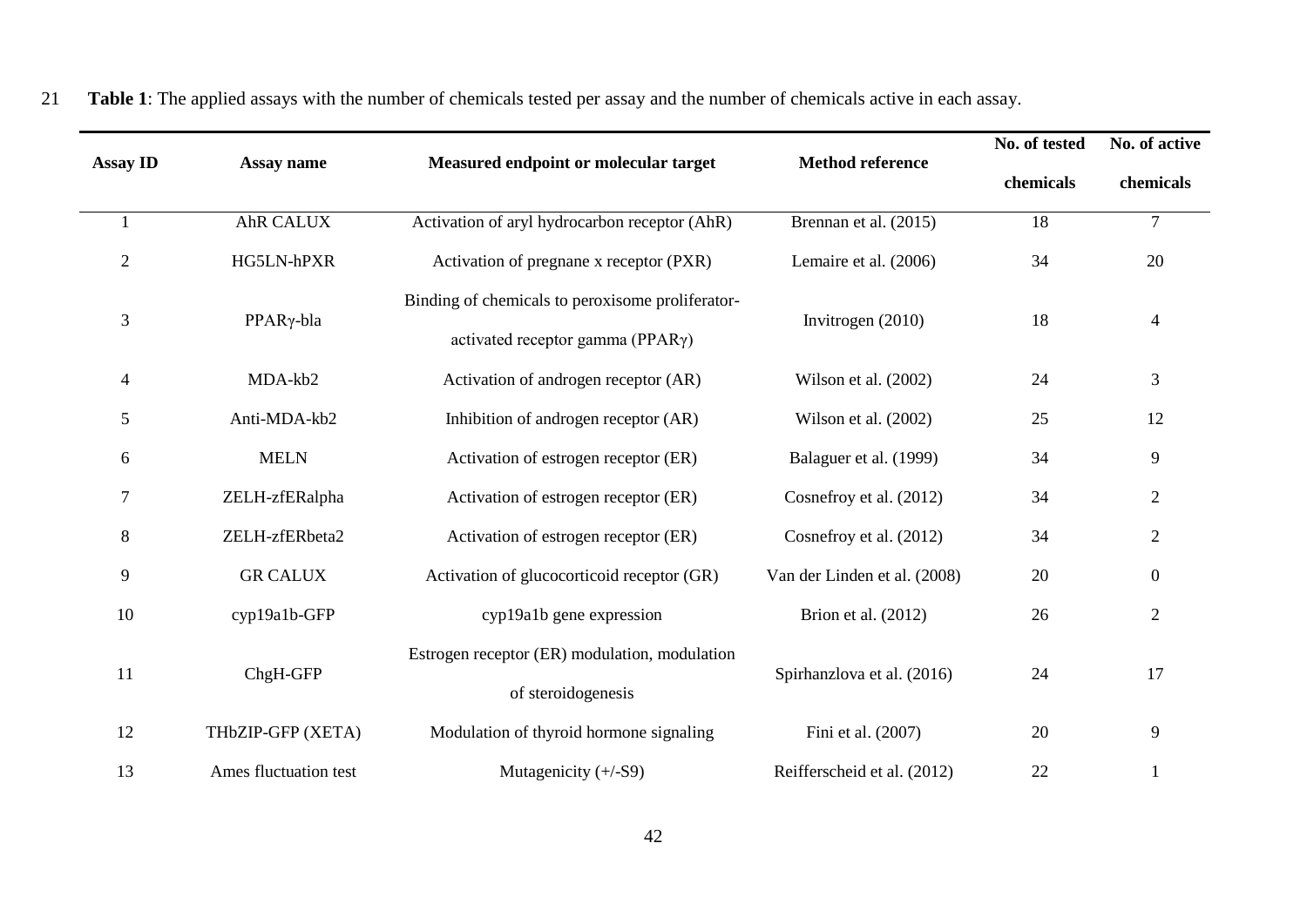| 14 | Ames microplate agar        | Mutagenicity $(+/-S9)$                 | DeMarini et al. (1989),<br>Mortelmans and Zeiger (2000) | 12 |    |
|----|-----------------------------|----------------------------------------|---------------------------------------------------------|----|----|
| 15 | AREc32                      | Induction of oxidative stress response | Escher et al. $(2012)$                                  | 18 | 9  |
| 16 | Microtox                    | Inhibition of bioluminescence          | (Escher et al. 2017)                                    | 34 | 16 |
| 17 | Algal growth inhibition     | Growth inhibition                      | <b>OECD</b> (2011)                                      | 17 | 12 |
| 18 | Daphnia immobilization test | Immobilization                         | <b>OECD</b> (2004)                                      | 17 | 15 |
| 19 | FET (96 well plate)         | Mortality                              | <b>OECD</b> (2013)                                      | 20 | 13 |
| 20 | FET (glass vial)            | Mortality                              | <b>OECD</b> (2013)                                      | 29 | 17 |
|    |                             |                                        |                                                         |    |    |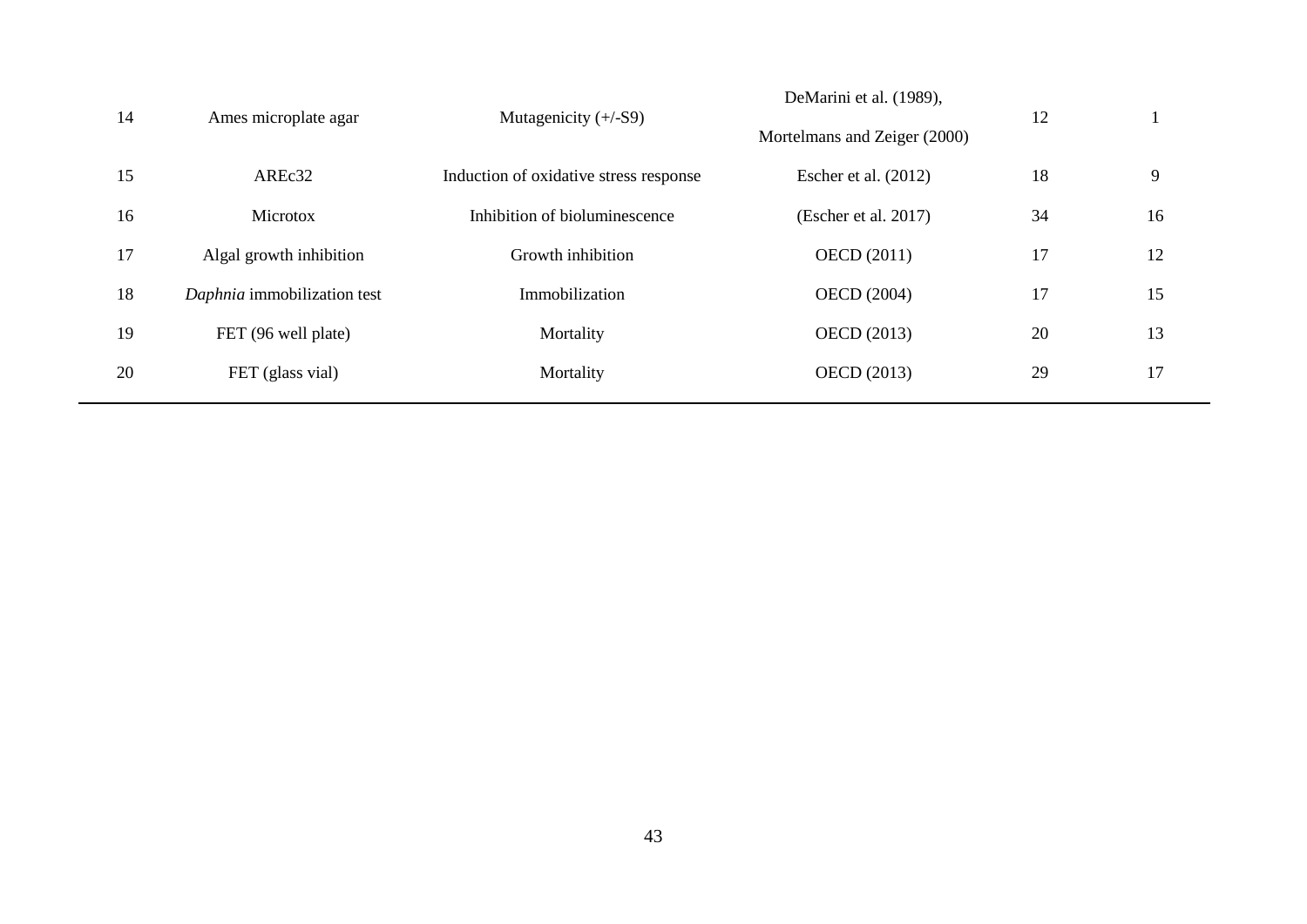22 **Table 2:** Summary of the selected test chemicals, their mode of action, proposed annual average concentration environmental quality standard (AA-

23 EQS), maximum hazard quotient in Busch et al. (2016) and chemical score given in this study.

| <b>Chemical</b><br>ID    | <b>Chemical</b>                         | CAS No.        | <b>Molecular</b><br>Weight<br>(g/mol) | <b>Chemical use</b><br>group | Mode of action <sup>a</sup>                                                  | <b>Annual Average</b><br><b>Environmental</b><br><b>Quality Standards</b><br>$(\mu g/L)$ | <b>Maximum</b><br>hazard<br>quotient†<br>(Busch et<br>al. 2016) | <b>Chemical</b><br>score <sup>*</sup> |
|--------------------------|-----------------------------------------|----------------|---------------------------------------|------------------------------|------------------------------------------------------------------------------|------------------------------------------------------------------------------------------|-----------------------------------------------------------------|---------------------------------------|
| $\mathbf{1}$             | 1,2-Benzisothiazolinone                 | 2634-33-5      | 151.18                                | <b>Biocide</b>               | Skin sensitization<br>(soft electrophilic<br>reactive toxicity) <sup>b</sup> |                                                                                          | $7.88\times10^{4g}$                                             | 6                                     |
| 2                        | $2,4-$<br>Dichlorophenoxyacetic<br>acid | 94-75-7        | 221.04                                | Herbicide                    | Synthetic auxin                                                              | $0.2^e$                                                                                  | $1.78 \times 10^{-3}$                                           | $\overline{4}$                        |
| 3                        | 4-Nonylphenol                           | $104 - 40 - 5$ | 220.35                                | Industrial<br>Chemical       | Endocrine disruption                                                         | $0.043^{\circ}$ ; $0.3^{\circ}$                                                          | $2.14 \times 10^{-2}$                                           | 5                                     |
| $\overline{\mathcal{L}}$ | Benzo(a)pyrene                          | $50 - 32 - 8$  | 252.32                                | Combustion<br>by-product     | Nucleic acid damage                                                          | $1.7\times10^{-4}$                                                                       | $4.88\times10^{-3}$                                             | $\overline{4}$                        |
| 5                        | Benzo(b)fluoranthene                    | 205-99-2       | 252.31                                | Combustion                   | Nucleic acid damage                                                          |                                                                                          | $3.34 \times 10^{-3}$                                           | $\overline{4}$                        |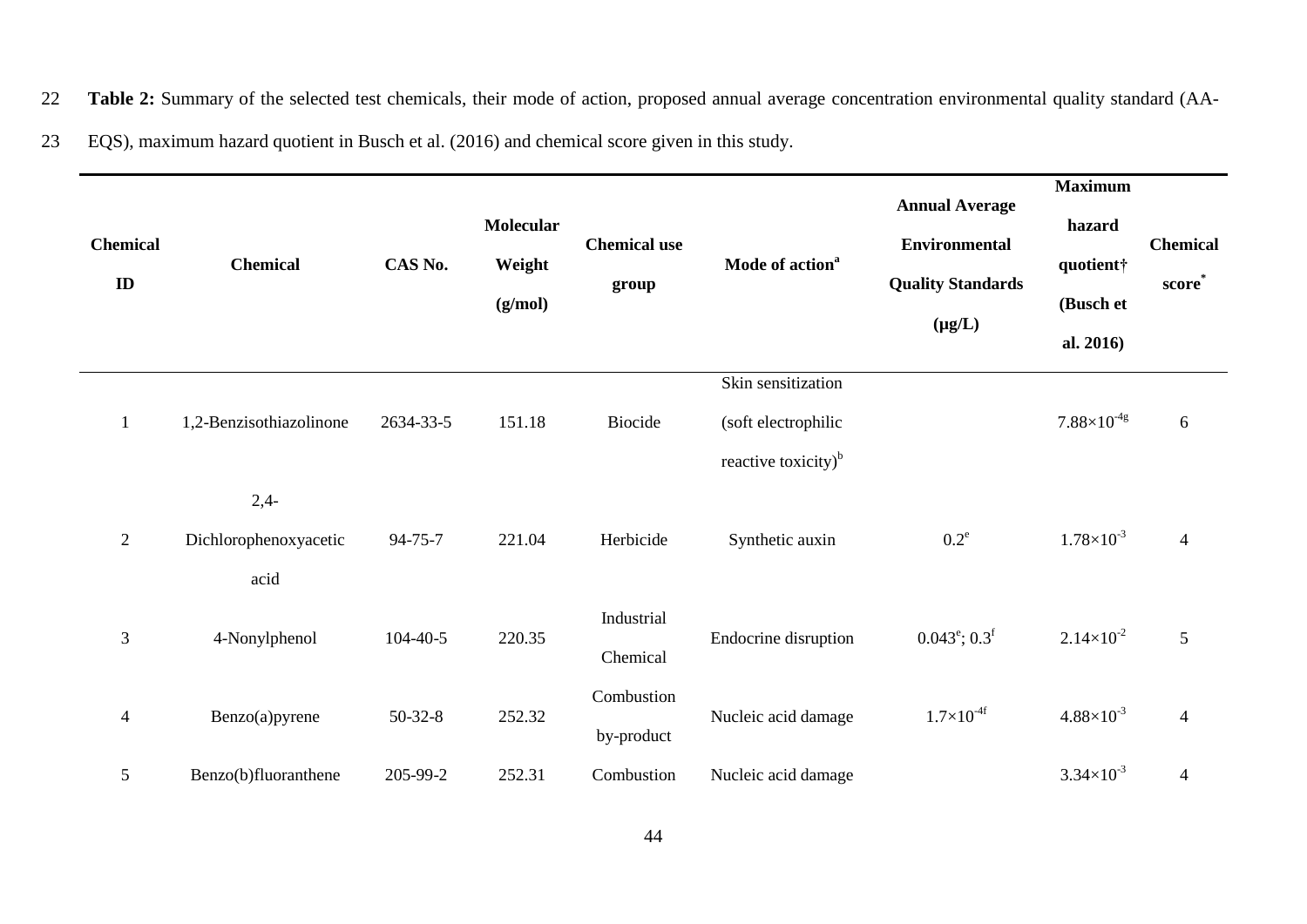# by-product

| 6              | Bezafibrate    | 41859-67-0  | 361.83 | Pharmaceutical         | Lipid metabolism                                                             | $2.3^e$        | $4.15 \times 10^{-2}$ | $\overline{4}$ |
|----------------|----------------|-------------|--------|------------------------|------------------------------------------------------------------------------|----------------|-----------------------|----------------|
| $\overline{7}$ | Bisphenol A    | 80-05-7     | 228.29 | Industrial<br>Chemical | Endocrine disruption                                                         | $0.24^e$       | $2.10\times10^{-2}$   | 5              |
| 8              | Carbamazepine  | 298-46-4    | 236.28 | Pharmaceutical         | Ion channel<br>modulation                                                    | $2.0^{\circ}$  | $1.48 \times 10^{-3}$ | $\overline{4}$ |
| 9              | Carbendazim    | 10605-21-7  | 191.19 | Fungicide              | Mitosis, cell cycle                                                          | $0.44^e$       | $2.65 \times 10^{-2}$ | $\overline{4}$ |
| 10             | Chlorophene    | $120-32-1$  | 218.68 | Industrial<br>Chemical | Skin sensitization<br>(soft electrophilic<br>reactive toxicity) <sup>c</sup> |                | $4.19\times10^{-3}$   | 5              |
| 11             | Chlorpyrifos   | 2921-88-2   | 350.59 | Insecticide            | Neuroactive                                                                  | 4.6 $10^{-4e}$ | $1.07\times10^{-1}$   | 6              |
| 12             | Clofibric acid | 882-09-7    | 214.65 | Herbicide              | Synthetic auxin                                                              |                | $5.64 \times 10^{-3}$ | 5              |
| 13             | Cyprodinil     | 121552-61-2 | 225.29 | Fungicide              | Protein biosynthesis<br>inhibition                                           | $0.33^e$       | $5.34 \times 10^{-3}$ | $\overline{4}$ |
| 14             | Diazinon       | 333-41-5    | 304.35 | Insecticide            | Neuroactive                                                                  | $0.012^e$      | $4.67\times10^{0}$    | 5              |
| 15             | Diclofenac     | 15307-86-5  | 296.15 | Pharmaceutical         | Antiinflammatory                                                             | $0.05^e$       | $6.77\times10^{-2}$   | 5              |
| 16             | Dinoseb        | 88-85-7     | 240.21 | Herbicide              | Respiration inhibition,<br>uncoupler of                                      |                | $1.65 \times 10^{-3}$ | 5              |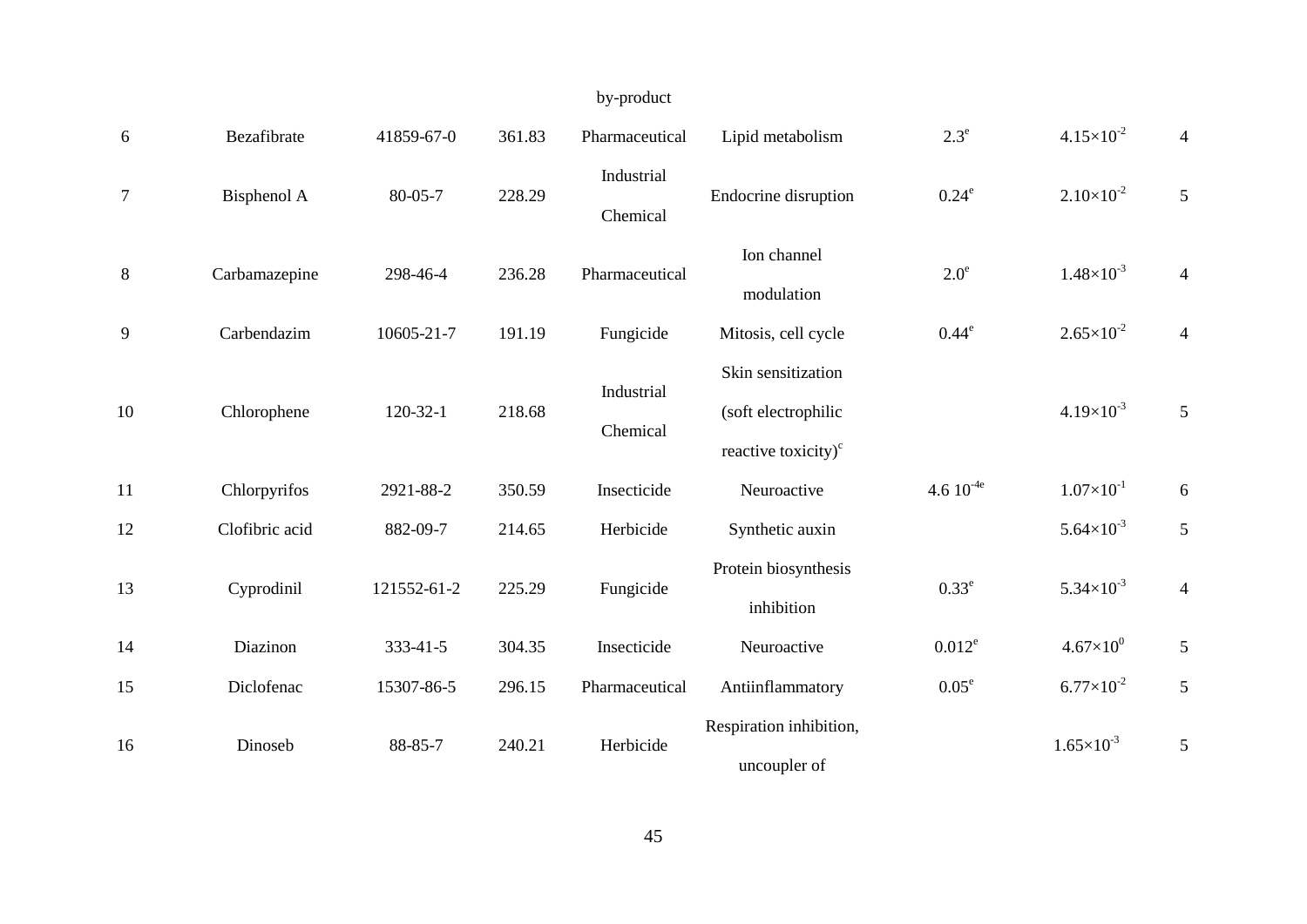# oxidative

# $phorylation^d$

| 17 | Diuron                 | 330-54-1       | 233.10 | Herbicide      | Photosynthesis<br>inhibition | $0.07^{\circ}; 0.2^{\circ}$ | $7.06\times10^{-1}$   | 6              |
|----|------------------------|----------------|--------|----------------|------------------------------|-----------------------------|-----------------------|----------------|
| 18 | Fipronil               | 120068-37-3    | 437.15 | Insecticide    | Neuroactive                  |                             | $1.44 \times 10^{-1}$ | 4              |
| 19 | Flutamide              | 13311-84-7     | 276.21 | Pharmaceutical | Endocrine disruption         |                             |                       | $\overline{2}$ |
| 20 | Genistein              | 446-72-0       | 270.24 | Phytoestrogen  | Mitosis, cell cycle          |                             | $6.13\times10^{-4}$   | $\overline{4}$ |
|    |                        |                |        | Industrial     | Cell membrane                |                             |                       |                |
| 21 | Hexadecylpyridinium    | 7773-52-6      | 304.54 | Chemical       | disruption                   |                             | $1.24 \times 10^{2}$  | $\overline{2}$ |
| 22 | Mefenamic acid         | $61-68-7$      | 241.29 | Pharmaceutical | Antiinflammatory             | 1.0 <sup>e</sup>            | $8.70\times10^{-2}$   | 5              |
| 23 | Metolachlor            | 51218-45-2     | 283.80 | Herbicide      | Mitosis, cell cycle          |                             | $3.23\times10^{-2}$   | $\overline{4}$ |
| 24 | Metoprolol             | 37350-58-6     | 267.37 | Pharmaceutical | Beta blocker                 | 8.6 <sup>e</sup>            | $3.51\times10^{-4}$   | 3              |
|    |                        |                |        |                | Carcinogen,                  |                             |                       |                |
| 25 | Perfluorooctanoic acid | $335 - 67 - 1$ | 414.07 | Industrial     | Endocrine disruption,        |                             | $1.63\times10^{-3}$   | 3              |
|    |                        |                |        | Chemical       | lipid metabolism             |                             |                       |                |
| 26 | Picoxystrobin          | 117428-22-5    | 367.32 | Fungicide      | Respiration inhibition       |                             |                       | $\mathfrak{Z}$ |
| 27 |                        | 60207-90-1     | 342.23 |                | Sterol biosynthesis          |                             | $3.49\times10^{-2}$   |                |
|    | Propiconazole          |                |        | Fungicide      | inhibition                   |                             |                       | 4              |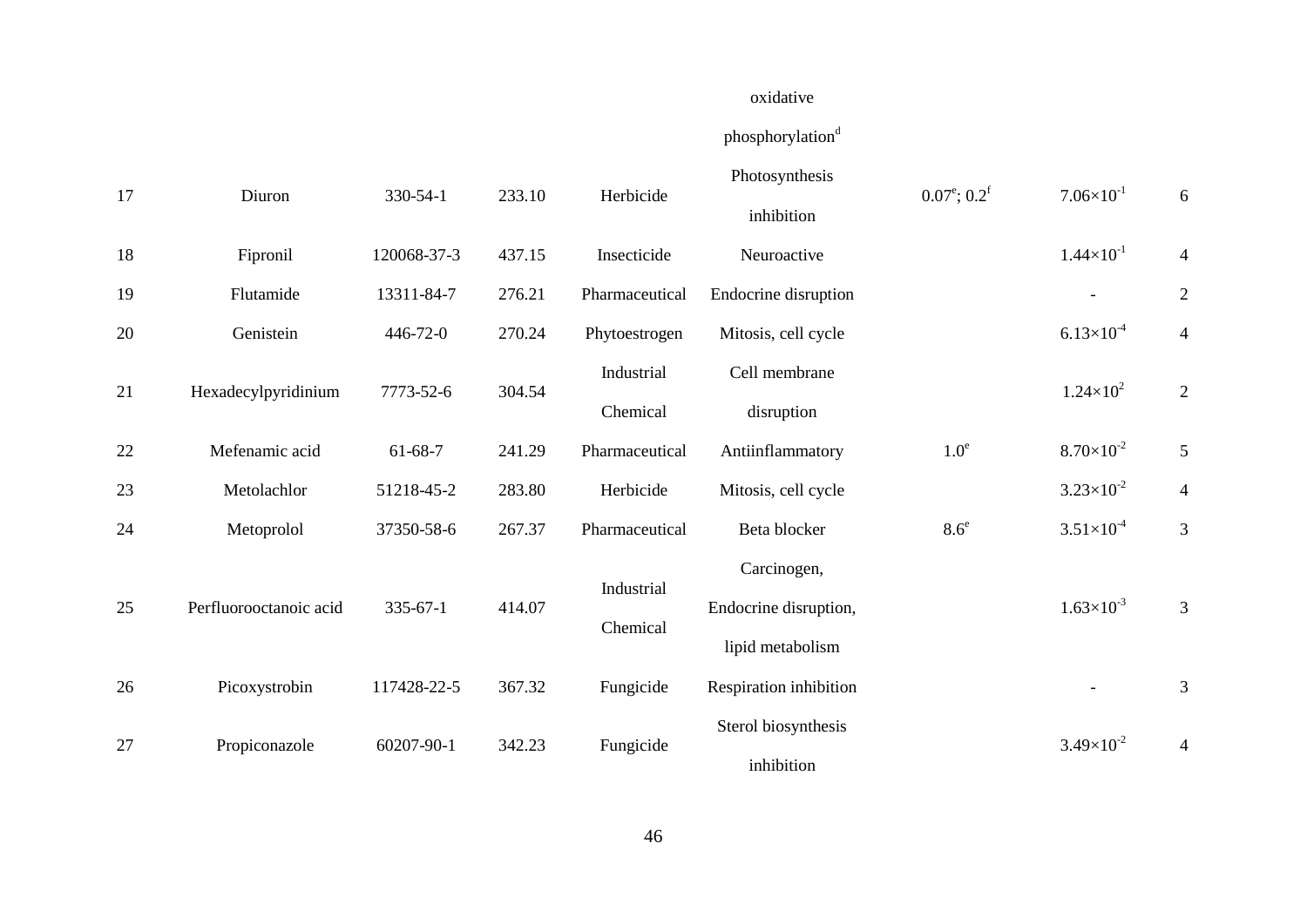| 28 | Sulfamethoxazole   | 723-46-6       | 253.28 | Antibiotic     | Antibiotic                   | $0.6^e$  | $9.81\times10^{-4}$   | $\overline{4}$ |
|----|--------------------|----------------|--------|----------------|------------------------------|----------|-----------------------|----------------|
| 29 | Tebuconazole       | 107534-96-3    | 307.82 | Fungicide      | Sterol biosynthesis          | $0.24^e$ | $2.40\times10^{-3}$   | $\overline{4}$ |
|    |                    |                |        |                | inhibition                   |          |                       |                |
| 30 |                    |                |        |                | Angiotensin receptor         |          | $3.09\times10^{2}$    |                |
|    | Telmisartan        | 144701-48-4    | 514.62 | Pharmaceutical | or enzyme                    |          |                       | $\overline{4}$ |
|    |                    |                |        |                | Photosynthesis               |          |                       |                |
| 31 | Terbutylazine      | 5915-41-3      | 229.71 | Herbicide      | inhibition                   | $0.22^e$ | $3.86 \times 10^{-1}$ | $\overline{4}$ |
| 32 | Triclocarban       | $101 - 20 - 2$ | 315.59 | Biocide        | Lipid metabolism             |          | $1.64\times10^{-2}$   | $\mathfrak{Z}$ |
|    |                    |                |        |                | Lipid metabolism,            |          |                       |                |
|    |                    |                |        |                | uncoupler of                 |          |                       |                |
| 33 | Triclosan          | 3380-34-5      | 289.55 | <b>Biocide</b> | oxidative                    | $0.02^e$ | $4.22 \times 10^{-1}$ | $\overline{4}$ |
|    |                    |                |        |                | phosphorylation <sup>d</sup> |          |                       |                |
|    |                    |                |        | Industrial     |                              |          |                       |                |
| 34 | Triphenylphosphate | 115-86-6       | 326.29 | Chemical       | Neuroactive                  |          | $2.01\times10^{-2}$   | $\overline{4}$ |

<sup>a</sup>Busch et al. (2016); <sup>b</sup>Basketter et al. (1999); <sup>c</sup>Yamarik et al. (2004); <sup>d</sup>Spycher et al. (2008); <sup>e</sup>Proposed by Oekotoxzentrum (2017); <sup>f</sup>European Commission (2013).

25 **†**maximum hazard quotient in fish, daphnia or algae is presented. \*Chemical score based on rank in the hazard quotient list, the availability of an EQS, a unique 26 mode of action that is not covered by a higher ranked chemical, diversity of chemical use group, specific mode of action that is covered by the test battery, specific 27 mode of action that leads to expectation of enhanced toxicity in the whole organism bioassays and not readily biodegradable based on BIOWIN. Further information 28 is provided in Table S1.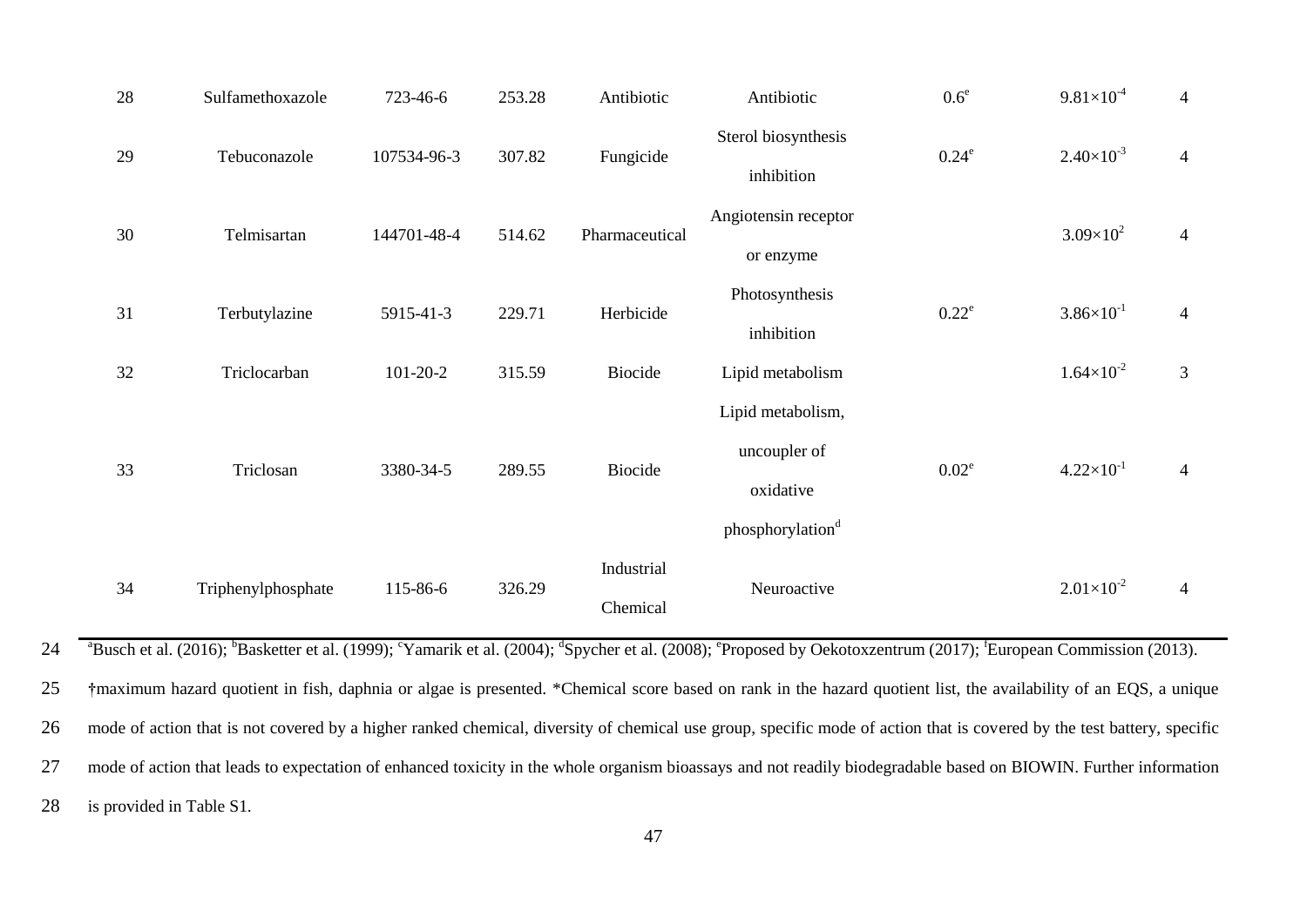29 **Table 3**: Effect concentrations EC (M) for the selected water pollutants in the studied assays. Lowest observable effect concentration (LOEC) reported

|  |  | 30 for the ChgH-GFP (spiked) and THbZIP-GFP (XETA) assays. SE=standard error, CI=95% confidence intervals. |
|--|--|------------------------------------------------------------------------------------------------------------|
|  |  |                                                                                                            |

|                         |                                        | <b>HG5LN-hPXR</b>                |                                  |                                  | Anti-MDA-kb2                     |                                  | ZELH-zfERalpha               | ZELH-                            |
|-------------------------|----------------------------------------|----------------------------------|----------------------------------|----------------------------------|----------------------------------|----------------------------------|------------------------------|----------------------------------|
| <b>Chemical</b>         | AhR CALUX (1)                          | (2)                              | PPAR $\gamma$ -bla (3)           | $MDA-kb2(4)$                     | (5)                              | MELN(6)                          | (7)                          | zfERbeta2(8)                     |
|                         | $\overline{EC}_{10} \pm \overline{SE}$ | $EC_{10} \pm SE$                 | $EC_{10} \pm SE$                 | $EC_{10} \pm SE$                 | $\overline{EC_{SRO.2} \pm SE}$   | $\overline{EC_{10} \pm SE}$      | $EC_{10} \pm SE$             | $\overline{EC_{10} \pm SE}$      |
| 1,2-Benzisothiazolinone |                                        | $>3.00\times10^{-5}$             |                                  |                                  |                                  | $>3.00\times10^{-5}$             | $>3.00\times10^{-5}$         | $>3.00\times10^{-5}$             |
| $2,4-$                  |                                        |                                  |                                  |                                  |                                  |                                  |                              |                                  |
| Dichlorophenoxyacetic   |                                        | $>3.00\times10^{-5}$             |                                  | $>2.00\times10^{-4}$             | $>2.00\times10^{-4}$             | $>3.00\times10^{-5}$             | $>3.00\times10^{-5}$         | $>3.00\times10^{-5}$             |
| acid                    |                                        |                                  |                                  |                                  |                                  |                                  |                              |                                  |
| 4-Nonylphenol           | $(1.36\pm0.06)\times10^{-5}$           | $>3.00\times10^{-5}$             | $>1.07\times10^{-5}$             | $>2.00\times10^{-4}$             | $>6.67\times10^{-5}$             | $(9.69 \pm 0.61) \times 10^{-7}$ | $>1.00\times10^{-5}$         | $>1.00\times10^{-5}$             |
| Benzo(a)pyrene          | $(8.38\pm0.55)\times10^{-10}$          | $>1.00\times10^{-5}$             | $>4.61\times10^{-6}$             | $(5.20 \pm 0.40) \times 10^{-6}$ | $(1.29 \pm 0.14) \times 10^{-6}$ | $(5.30\pm0.69)\times10^{-7}$     | $>1.00\times10^{-5}$         | $>1.00\times10^{-5}$             |
| Benzo(b)fluoranthene    | $(8.23 \pm 0.94) \times 10^{-10}$      | $>3.00\times10^{-5}$             | $>3.96\times10^{-6}$             | $(5.08 \pm 0.69) \times 10^{-6}$ | $>2.00\times10^{-4}$             | $(7.26 \pm 1.35) \times 10^{-7}$ | $>1.00\times10^{-5}$         | $>1.00\times10^{-5}$             |
| Bezafibrate             |                                        | $>3.00\times10^{-5}$             |                                  |                                  |                                  | $>3.00\times10^{-5}$             | $>3.00\times10^{-5}$         | $>3.00\times10^{-5}$             |
| Bisphenol A             | $>4.47\times10^{-5}$                   | $(4.75 \pm 0.48) \times 10^{-6}$ | $>2.51\times10^{-5}$             | $>6.67\times10^{-5}$             | $(1.72 \pm 0.24) \times 10^{-7}$ | $(6.91 \pm 0.21) \times 10^{-8}$ | $(1.41\pm0.19)\times10^{-6}$ | $(2.86 \pm 0.27) \times 10^{-6}$ |
| Carbamazepine           |                                        | $(3.63\pm0.32)\times10^{-5}$     |                                  | $>2.00\times10^{-4}$             | $(5.37 \pm 1.48) \times 10^{-5}$ | $>3.00\times10^{-5}$             | $>3.00\times10^{-5}$         | $>3.00\times10^{-5}$             |
| Carbendazim             | $>2.00\times10^{-5}$                   | $>3.00\times10^{-6}$             | $>5.44\times10^{-6}$             | $>2.00\times10^{-4}$             | $>2.00\times10^{-4}$             | $>3.00\times10^{-6}$             | $>3.00\times10^{-6}$         | $>3.00\times10^{-6}$             |
| Chlorophene             | $>9.67\times10^{-5}$                   | $(1.02\pm0.06)\times10^{-5}$     | $>1.01\times10^{-5}$             | $>2.00\times10^{-4}$             | $(2.10\pm0.24)\times10^{-7}$     | $>3.00\times10^{-5}$             | $>3.00\times10^{-5}$         | $>3.00\times10^{-5}$             |
| Chlorpyrifos            | $(1.25 \pm 0.10) \times 10^{-6}$       | $(5.11\pm0.34)\times10^{-6}$     | $>5.84\times10^{-5}$             | $>2.00\times10^{-4}$             | $(1.42 \pm 0.16) \times 10^{-5}$ | $(8.91 \pm 0.41) \times 10^{-6}$ | $>3.00\times10^{-5}$         | $>3.00\times10^{-5}$             |
| Clofibric acid          |                                        | $>3.00\times10^{-5}$             |                                  |                                  |                                  | $>3.00\times10^{-5}$             | $>3.00\times10^{-5}$         | $>3.00\times10^{-5}$             |
| Cyprodinil              | $(6.36\pm0.88)\times10^{-6}$           | $(5.26 \pm 0.23) \times 10^{-6}$ | $>4.21\times10^{-5}$             | $>2.00\times10^{-4}$             | $(1.34\pm0.36)\times10^{-5}$     | $>3.00\times10^{-5}$             | $>3.00\times10^{-5}$         | $>3.00\times10^{-5}$             |
| Diazinon                | $(1.35 \pm 0.06) \times 10^{-5}$       | $(1.44\pm0.11)\times10^{-6}$     | $(5.30 \pm 0.46) \times 10^{-5}$ | $>2.00\times10^{-4}$             | $(8.77 \pm 0.58) \times 10^{-6}$ | $(8.53\pm0.34)\times10^{-6}$     | $>3.00\times10^{-5}$         | $>3.00\times10^{-5}$             |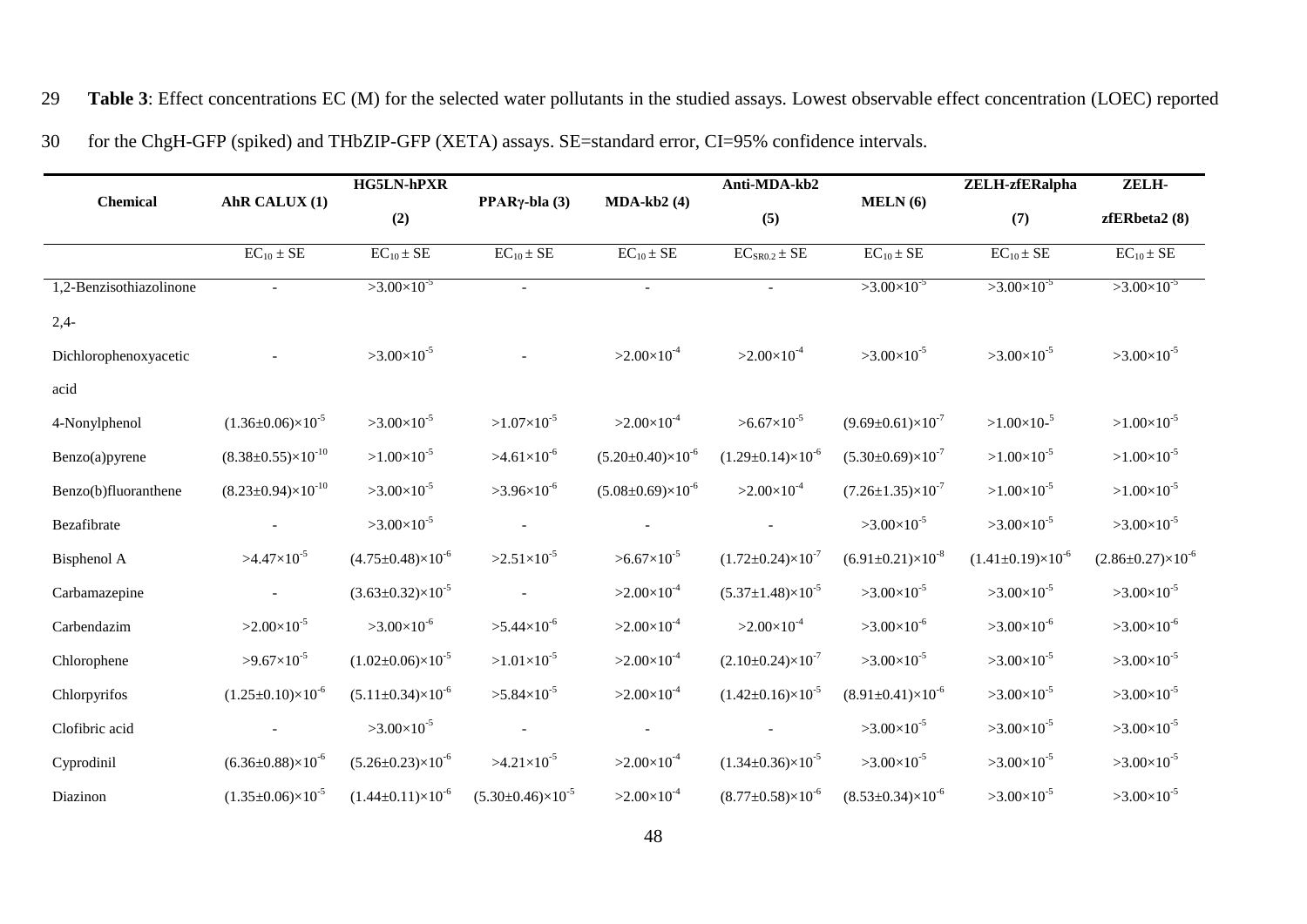| Diclofenac             | $>1.37\times10^{-4}$             | $(3.78 \pm 0.32) \times 10^{-5}$ | $(1.21\pm0.09)\times10^{-6}$ | $>2.00\times10^{-4}$         | $>6.67\times10^{-5}$             | $>3.00\times10^{-5}$             | $>3.00\times10^{-5}$             | $>3.00\times10^{-5}$             |
|------------------------|----------------------------------|----------------------------------|------------------------------|------------------------------|----------------------------------|----------------------------------|----------------------------------|----------------------------------|
| Dinoseb                |                                  | $>3.00\times10^{-5}$             |                              |                              |                                  | $>3.00\times10^{-5}$             | $>3.00\times10^{-5}$             | $>3.00\times10^{-5}$             |
| Diuron                 |                                  | $(3.64\pm0.34)\times10^{-5}$     |                              | $>2.00\times10^{-4}$         | $>5.00\times10^{-5}$             | $>3.00\times10^{-5}$             | $>3.00\times10^{-5}$             | $>3.00\times10^{-5}$             |
| Fipronil               | $>3.32\times10^{-6}$             | $(6.35 \pm 0.78) \times 10^{-6}$ | $>1.64\times10^{-6}$         | $>2.22\times10^{-5}$         | $(1.83 \pm 0.24) \times 10^{-6}$ | $>3.00\times10^{-5}$             | $>3.00\times10^{-5}$             | $>3.00\times10^{-5}$             |
| Flutamide              |                                  | $(2.17\pm0.10)\times10^{-6}$     |                              |                              | $(2.07 \pm 0.08) \times 10^{-7}$ | $>3.00\times10^{-5}$             | $>3.00\times10^{-5}$             | $>3.00\times10^{-5}$             |
| Genistein              | $>1.30\times10^{-5}$             | $(1.24 \pm 0.13) \times 10^{-6}$ | $>1.41\times10^{-5}$         | $(4.14\pm0.42)\times10^{-5}$ | $>3.33\times10^{-5}$             | $(1.22 \pm 0.23) \times 10^{-8}$ | $(9.71 \pm 0.71) \times 10^{-7}$ | $(2.54 \pm 0.37) \times 10^{-8}$ |
| Hexadecylpyridinium    |                                  | $(1.00\pm0.11)\times10^{-6}$     |                              | $>1.00\times10^{-5}$         | $>5.56\times10^{-7}$             | $>1.00\times10^{-5}$             | $>1.00\times10^{-5}$             | $>1.00\times10^{-5}$             |
| Mefenamic acid         |                                  | $(1.08 \pm 0.06) \times 10^{-5}$ |                              | $>2.00\times10^{-4}$         | $> 6.67 \times 10^{-5}$          | $>3.00\times10^{-5}$             | $>3.00\times10^{-5}$             | $>3.00\times10^{-5}$             |
| Metolachlor            |                                  | $(2.68 \pm 0.11) \times 10^{-7}$ |                              |                              |                                  | $>3.00\times10^{-5}$             | $>3.00\times10^{-5}$             | $>3.00\times10^{-5}$             |
| Metoprolol             |                                  | $>3.00\times10^{-5}$             |                              | $>2.00\times10^{-4}$         | $>2.00\times10^{-4}$             | $>3.00\times10^{-5}$             | $>3.00\times10-5$                | $>3.00\times10^{-5}$             |
| Perfluorooctanoic acid | $>1.18\times10^{-4}$             | $>3.00\times10^{-5}$             | $>2.19\times10^{-5}$         | $>2.00\times10^{-4}$         | $>6.67\times10^{-5}$             | $>3.00\times10^{-5}$             | $>3.00\times10^{-5}$             | $>3.00\times10^{-5}$             |
| Picoxystrobin          |                                  | $(1.73 \pm 0.21) \times 10^{-5}$ |                              |                              |                                  | $>3.00\times10^{-5}$             | $>3.00\times10^{-5}$             | $>3.00\times10^{-5}$             |
| Propiconazole          | $>2.20\times10^{-5}$             | $(2.94\pm0.18)\times10^{-6}$     | $>2.23\times10^{-5}$         | $>2.00\times10^{-4}$         | $(2.87 \pm 0.39) \times 10^{-6}$ | $>3.00\times10^{-5}$             | $>3.00\times10^{-5}$             | $>3.00\times10^{-5}$             |
| Sulfamethoxazole       |                                  | $>3.00\times10^{-5}$             |                              |                              |                                  | $>3.00\times10^{-5}$             | $>3.00\times10^{-5}$             | $>3.00\times10^{-5}$             |
| Tebuconazole           |                                  | $(1.88 \pm 0.27) \times 10^{-6}$ |                              |                              |                                  | $>3.00\times10^{-5}$             | $>3.00\times10^{-5}$             | $>3.00\times10^{-5}$             |
| Telmisartan            | $(1.57 \pm 0.08) \times 10^{-5}$ | $>5.00\times10^{-6}$             | $(1.43\pm0.10)\times10^{-7}$ | $>2.00\times10^{-4}$         | $>5.00\times10^{-5}$             | $>5.00\times10^{-6}$             | $>5.00\times10^{-6}$             | $>5.00\times10^{-6}$             |
| Terbutylazine          |                                  | $(1.03 \pm 0.06) \times 10^{-5}$ |                              |                              |                                  | $(1.52 \pm 0.06) \times 10^{-5}$ | $>3.00\times10^{-5}$             | $>3.00\times10^{-5}$             |
| Triclocarban           | $>4.80\times10^{-6}$             | $>3.00\times10^{-5}$             | $>3.31\times10^{-7}$         | $>3.33\times10^{-6}$         | $>2.22\times10^{-6}$             | $>1.00\times10^{-5}$             | $>1.00\times10^{-5}$             | $>1.00\times10^{-5}$             |
| Triclosan              | $>8.50\times10^{-5}$             | $(1.77 \pm 0.16) \times 10^{-6}$ | $>2.05\times10^{-6}$         | $>7.41\times10^{-6}$         | $(6.52 \pm 0.68) \times 10^{-7}$ | $>3.00\times10^{-5}$             | $>1.00\times10^{-5}$             | $>1.00\times10^{-5}$             |
| Triphenylphosphate     | $>1.00\times10^{-6}$             | $(9.10 \pm 0.26) \times 10^{-7}$ | $(4.24\pm0.34)\times10^{-6}$ | $>2.00\times10^{-4}$         | $(6.25 \pm 1.13) \times 10^{-6}$ | $(1.71\pm0.09)\times10^{-6}$     | $>3.00\times10^{-5}$             | $>3.00\times10^{-5}$             |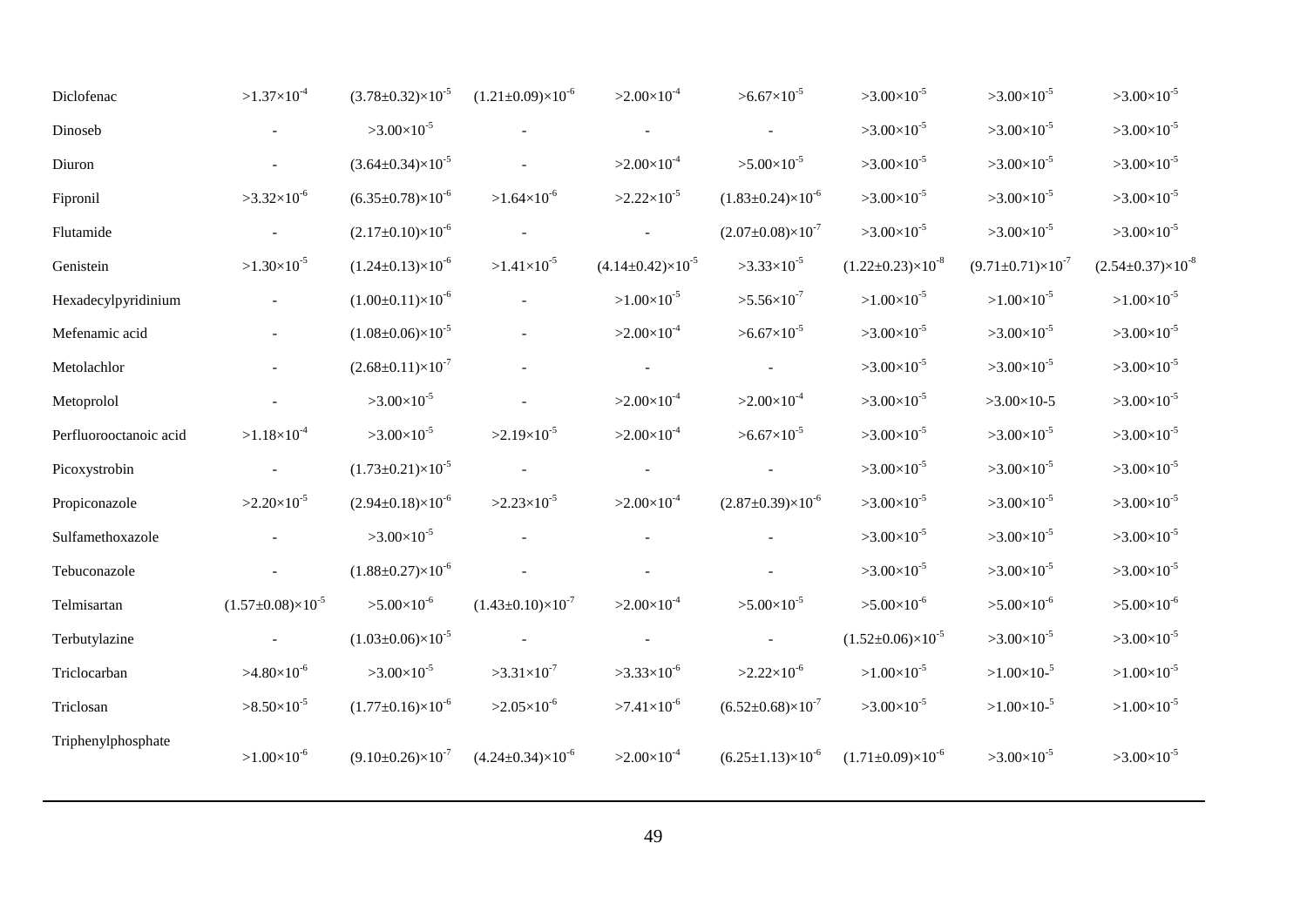|                         | GR                   |                                  |                                  |                                    |                            |                          |                                   |                               |
|-------------------------|----------------------|----------------------------------|----------------------------------|------------------------------------|----------------------------|--------------------------|-----------------------------------|-------------------------------|
| <b>Chemical</b>         | <b>CALUX</b>         | cyp19a1b-GFP (10)                | $ChgH-GFP(11)$                   |                                    | THbZIP-GFP (XETA) (12)     |                          | <b>Ames fluctuation</b>           | Ames microplate               |
|                         | (9)                  |                                  |                                  |                                    |                            | test $(13)$              | agar(14)                          |                               |
|                         | $EC_{10} \pm SE$     | $EC_{10} \pm SE(M)$              | $EC_{10}$ (unspiked)<br>(M)      | <b>LOEC</b><br>(spiked)<br>$(M)$ † | LOEC (unspiked)<br>$(M)$ † | LOEC (spiked)<br>$(M)$ † | $EC_{10} \pm SE$                  | $EC_{IR1.5} \pm SE(M)$        |
| 1,2-Benzisothiazolinone | $\omega$             | $\sim$                           | $\sim$                           | $\sim$                             | $\omega$                   | $\sim$                   |                                   |                               |
| $2,4-$                  |                      |                                  |                                  |                                    |                            |                          |                                   |                               |
| Dichlorophenoxyacetic   | $>4.52\times10^{4}$  | $>3.00\times10^{-5}$             | $>4.52\times10^{-4}$             | $3.39\times10^{-4b}$               | $>4.52\times10^{-4}$       | $>4.52\times10^{-4}$     |                                   |                               |
| acid                    |                      |                                  |                                  |                                    |                            |                          |                                   |                               |
| 4-Nonylphenol           | $>2.84\times10^{-5}$ | $>2.50\times10^{-6}$             | $>2.27\times10^{-6}$             | $2.27\times10^{-6b}$               |                            |                          |                                   |                               |
| Benzo(a)pyrene          | $>9.91\times10^{-5}$ | $>3.00\times10^{-6}$             | $\sim$                           | $\sim$                             |                            |                          | $(1.70 \pm 0.11) \times 10^{-7c}$ | $(6.90\pm0.79)\times10^{-6c}$ |
| Benzo(b)fluoranthene    | $\mathbb{L}$         | $>3.00\times10^{-6}$             | $>3.96\times10^{-8}$             | $>3.96\times10^{-8}$               | $>3.96\times10^{-8}$       | $>3.96\times10^{-8}$     | $>9.91\times10^{-8}$              | $>3.96\times10^{-3}$          |
| Bezafibrate             | $>2.76\times10^{-4}$ | $\sim$                           | $\sim$                           | $\sim$                             | $\blacksquare$             | $\sim$                   | $\sim$                            | $\omega$                      |
| Bisphenol A             | $>1.10\times10^{-4}$ | $(1.58 \pm 0.09) \times 10^{-6}$ | $(1.24 \pm 0.21) \times 10^{-5}$ | $2.19\times10^{-6a}$               | $1.64 \times 10^{-5a}$     | $1.64 \times 10^{-5a}$   | $>1.10\times10^{-5}$              | $>1.31\times10^{-2}$          |
| Carbamazepine           | $\omega_{\rm{max}}$  | $>3.00\times10^{-5}$             | $>1.27\times10^{-4}$             | $1.27\times10^{-4a}$               | $8.56\times10^{-5a}$       | $>1.27\times10^{-4}$     | $>4.23\times10^{-4}$              | $\blacksquare$                |
| Carbendazim             | $>2.64\times10^{-4}$ | $>3.00\times10^{-5}$             | $>2.62\times10^{-6}$             | $>2.62\times10^{-6}$               | $>2.62\times10^{-6}$       | $>2.62\times10^{-6}$     | $\sim$                            | $\blacksquare$                |
| Chlorophene             | $>5.72\times10^{-5}$ | $>3.00\times10^{-6}$             | $(5.27 \pm 0.70) \times 10^{-6}$ | $4.57\times10^{-6a}$               | $>9.14\times10^{-5}$       | $>9.14\times10^{-5}$     | $>1.43\times10^{-6}$              | $>1.37\times10^{-4}$          |
| Chlorpyrifos            | $>3.57\times10^{-5}$ | $>3.00\times10^{-6}$             | $>2.85\times10^{-6}$             | $2.85\times10^{-6a}$               | $1.43\times10^{-6a}$       | $7.13\times10^{-6a}$     | $>2.85\times10^{-5}$              | $\overline{a}$                |
| Clofibric acid          | $\sim$               |                                  | $\sim$                           |                                    |                            |                          |                                   |                               |
| Cyprodinil              | $>4.44\times10^{-4}$ | $>1.00\times10^{-5}$             | $>8.88\times10^{-6}$             | $4.44 \times 10^{-6a}$             |                            |                          | $>1.61\times10^{-5}$              | $>4.44\times10^{-3}$          |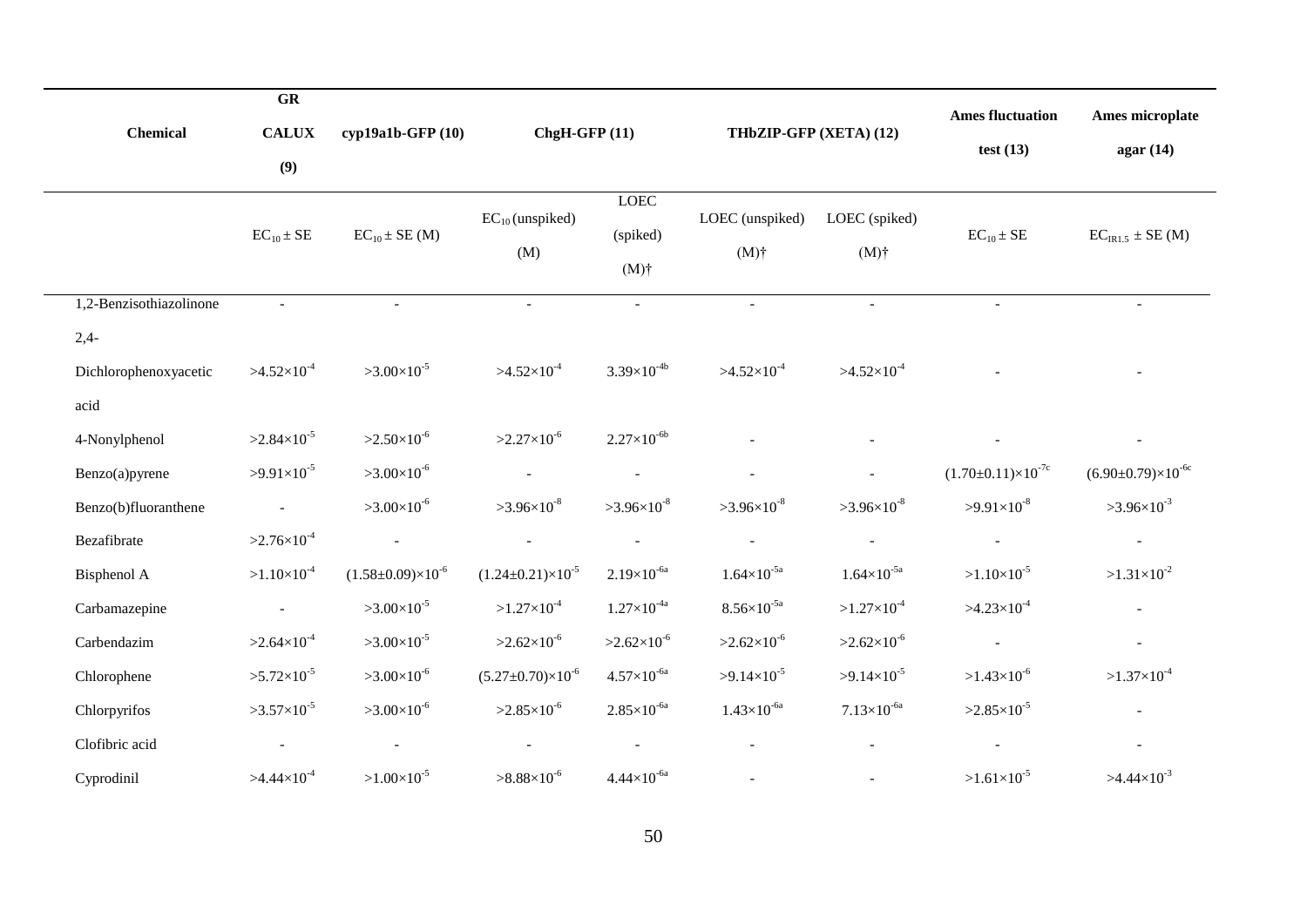| Diazinon               | $>1.64\times10^{-5}$ | $>1.00\times10^{-4}$             | $>6.16\times10^{-5}$             | $8.21\times10^{-6a}$     | $4.11\times10^{-5a}$     | $>6.16\times10^{-5}$     | $>1.64\times10^{-5}$        | $>3.29\times10^{-2}$ |
|------------------------|----------------------|----------------------------------|----------------------------------|--------------------------|--------------------------|--------------------------|-----------------------------|----------------------|
| Diclofenac             | $>3.38\times10^{-5}$ | $>1.00\times10^{-6}$             | $>1.57\times10^{-4}$             | $1.57\times10^{-4b}$     | $>1.59\times10^{-4}$     | $7.86\times10^{-5a}$     | $>3.38\times10^{-5}$        | $>3.38\times10^{-2}$ |
| Dinoseb                |                      |                                  | $\blacksquare$                   | $\overline{\phantom{a}}$ | $\overline{\phantom{a}}$ | $\overline{\phantom{a}}$ | $>4.16\times10^{-7}$        | $\sim$               |
| Diuron                 | $>2.15\times10^{-4}$ | $>3.00\times10^{-5}$             | $>8.58\times10^{-5}$             | $4.29\times10^{-5a}$     | $>8.58\times10^{-5}$     | $>8.58\times10^{-5}$     | $>4.29\times10^{-5}$        | $>4.29\times10^{-2}$ |
| Fipronil               |                      | $>3.00\times10^{-5}$             | $>2.29\times10^{-7}$             | $2.29\times10^{-7}$      | $>2.29\times10^{-6}$     | $>2.29\times10^{-6}$     | $>2.29\times10^{-7}$        | $\omega_{\rm c}$     |
| Flutamide              |                      |                                  | $\blacksquare$                   | $\blacksquare$           | $\sim$                   | $\equiv$                 | $>3.62\times10^{-7}$        |                      |
| Genistein              | $>2.31\times10^{-5}$ | $(4.20 \pm 0.24) \times 10^{-7}$ | $>3.70\times10^{-6}$             | $>3.70\times10^{-6}$     | $>3.70\times10^{-6}$     | $>3.70\times10^{-6}$     | $>4.63\times10^{-6}$        | $>1.11\times10^{-3}$ |
| Hexadecylpyridinium    |                      | $>3.00\times10^{-7}$             | $>2.79\times10^{-8}$             | $>2.79\times10^{-8}$     | $>2.79\times10^{-8}$     | $>2.79\times10^{-8}$     |                             |                      |
| Mefenamic acid         |                      | $>3.00\times10^{-6}$             | $>4.14\times10^{-5}$             | $3.11 \times 10^{-5a}$   | $>2.07\times10^{-6}$     | $2.07\times10^{-6a}$     |                             |                      |
| Metolachlor            |                      | $>3.00\times10^{-5}$             | $>3.52\times10^{-5}$             | $>3.52\times10^{-5}$     | $\sim$                   | $\equiv$                 | $>2.22\times10^{-8}$        |                      |
| Metoprolol             | $>3.74\times10^{-4}$ | $>3.00\times10^{-5}$             | $>1.02\times10^{-4}$             | $>1.02\times10^{-4}$     | $5.11\times10^{-5a}$     | $5.11\times10^{-5a}$     | $>3.74\times10^{-5}$        |                      |
| Perfluorooctanoic acid | $>1.12\times10^{-4}$ | $>3.00\times10^{-5}$             | $>2.42\times10^{-4}$             | $1.81\times10^{-4a}$     | $2.42\times10^{-4a}$     | $>2.42\times10^{-4}$     |                             |                      |
| Picoxystrobin          |                      |                                  | $\overline{\phantom{a}}$         |                          | $\overline{\phantom{a}}$ | $\mathbb{L}^2$           |                             |                      |
| Propiconazole          | $>7.31\times10^{-5}$ | $>3.00\times10^{-5}$             | $>2.92\times10^{-6}$             | $2.92\times10^{-7a}$     | $>2.92\times10^{-6}$     | $>2.92\times10^{-6}$     | $>7.31\times10^{-6}$        | $>8.77\times10^{-3}$ |
| Sulfamethoxazole       |                      |                                  |                                  |                          |                          |                          | $>3.95\times10^{-7}$        |                      |
| Tebuconazole           |                      |                                  |                                  |                          |                          |                          | $>3.25\times10^{-7}$        |                      |
| Telmisartan            |                      | $>1.00\times10^{-6}$             | $>9.72\times10^{-6}$             | $>9.72\times10^{-6}$     |                          |                          |                             |                      |
| Terbutylazine          | $>4.35\times10^{-4}$ | $>3.00\times10^{-5}$             | $\mathbb{L}$                     |                          |                          |                          | $>4.37\times10^{-7}$        |                      |
| Triclocarban           | $>3.17\times10^{-4}$ | $>3.00\times10^{-7}$             | $>3.17\times10^{-6}$             | $1.58\times10^{-6a}$     | $>1.59\times10^{-7}$     | $>1.59\times10^{-7}$     | $\mathcal{L}_{\mathcal{A}}$ |                      |
| Triclosan              | $>2.16\times10^{-5}$ | $>1.00\times10^{-6}$             | $>1.73\times10^{-6}$             | $>1.73\times10^{-6}$     | $>1.73\times10^{-6}$     | $>1.73\times10^{-6}$     | $>1.08\times10^{-6}$        | $>1.04\times10^{-3}$ |
| Triphenylphosphate     | $>1.92\times10^{-5}$ | $>3.00\times10^{-5}$             | $(2.08 \pm 0.20) \times 10^{-6}$ | $3.06 \times 10^{-6a}$   | $6.13\times10^{-6a}$     | $> 6.13 \times 10^{-6}$  | $>1.92\times10^{-6}$        | $>3.06\times10^{-2}$ |

 $\overline{31}$  a <sup>a</sup> p-value <0.01; <sup>b</sup> p-value <0.05 <sup>c</sup> benzo(a) pyrene only active with S9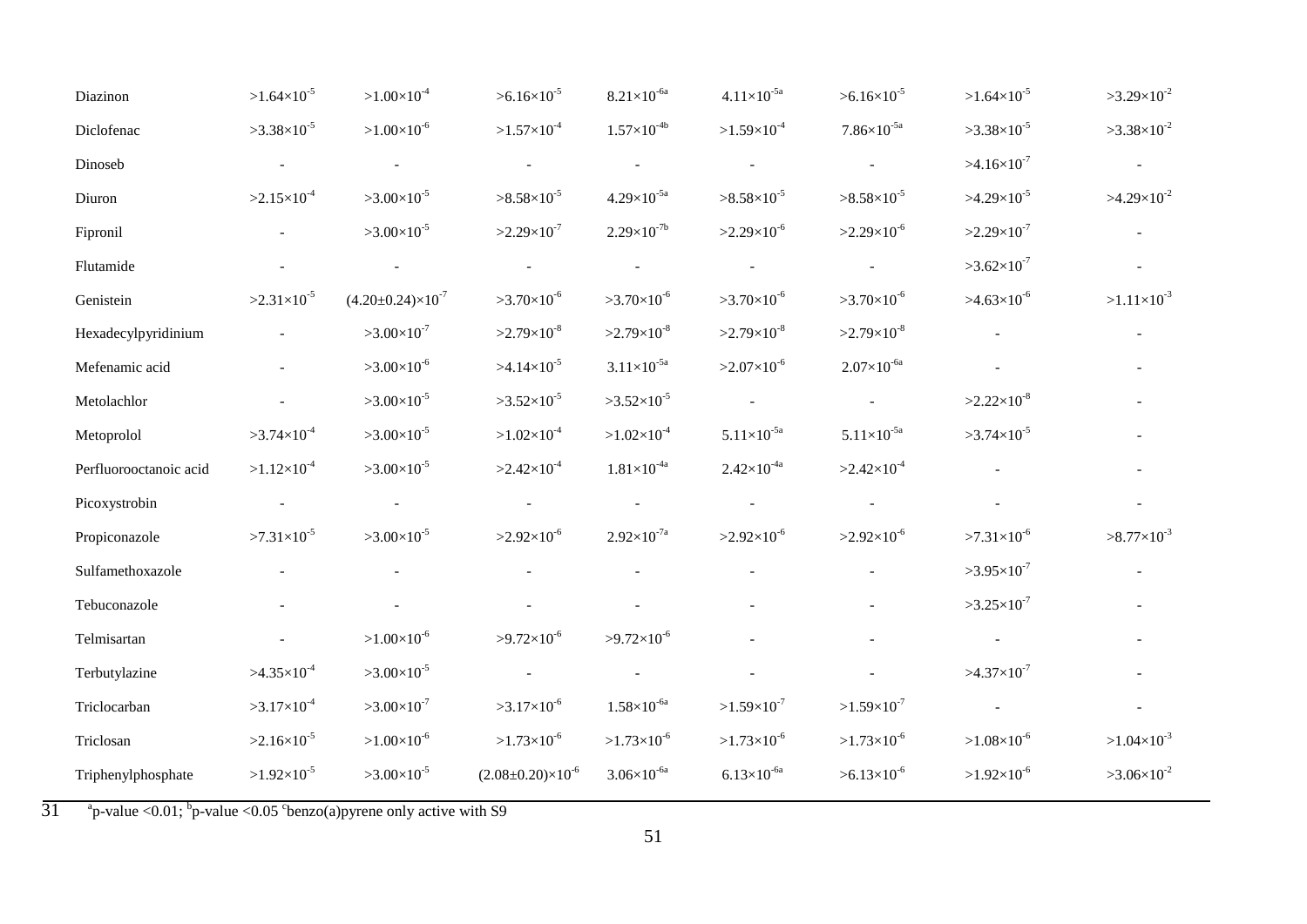| <b>Chemical</b>                   | <b>AREc32 (15)</b>               | Microtox (16)<br>Escher et al. (2017)        | Algae growth<br>inhibition $(17)$            | Daphnia<br>immobilization<br>test $(18)$         | FET (96 well plate)<br>(19)                  | FET (Glass vial) (20)                        |
|-----------------------------------|----------------------------------|----------------------------------------------|----------------------------------------------|--------------------------------------------------|----------------------------------------------|----------------------------------------------|
|                                   | $\overline{EC_{IR1.5} \pm SE}$   | $EC_{50}$ (95% CI)                           | $EC_{50}(95\% \text{ CI})$                   | $EC_{50}$ (95% CI)                               | $EC_{50}$ (95% CI)                           | $EC_{50}$ (95% CI)                           |
| 1,2-Benzisothiazolinone           | $\sim$                           | $1.62(1.44 \text{ to } 1.83)\times 10^{-5}$  |                                              | $\blacksquare$                                   | $\sim$                                       | $2.14(1.94 \text{ to } 2.37) \times 10^{-5}$ |
| 2,4-Dichlorophenoxyacetic<br>acid |                                  | 2.34(2.03 to 2.69) $\times 10^{-3}$          |                                              |                                                  |                                              | $>7.71\times10^{-4}$                         |
| 4-Nonylphenol                     | $(6.73 \pm 0.73) \times 10^{-5}$ | $>2.50\times10^{-5*}$                        | 6.78(6.48 to 7.08) $\times$ 10 <sup>-6</sup> | 7.21(6.80 to 7.64) $\times$ 10 <sup>-8</sup>     | 2.71(2.10 to 3.51) $\times$ 10 <sup>-5</sup> | 5.09(4.54 to 5.69) $\times$ 10 <sup>-6</sup> |
| Benzo(a)pyrene                    | $(2.22 \pm 0.10) \times 10^{-7}$ | $>1.90\times10^{-5}$                         | $>3.00\times10^{-4}$                         | 5.12(4.46 to 5.87) $\times$ 10 <sup>-9</sup>     | $>2.48\times10^{-5}$                         | $>3.94\times10^{-5}$                         |
| Benzo(b)fluoranthene              | $(2.33\pm0.16)\times10^{-7}$     | $>1.78\times10^{-5}$                         | $>3.00\times10^{-5}$                         | $>1.19\times10^{-5}$                             | $>2.48\times10^{-5}$                         | $>1.92\times10^{-5}$                         |
| Bezafibrate                       |                                  | 2.56(2.35 to 2.79) $\times 10^{-3}$          |                                              |                                                  | $>2.76\times10^{-4}$                         | $>3.21\times10^{-5}$                         |
| Bisphenol A                       | $(1.24 \pm 0.11) \times 10^{-4}$ | 6.08(5.66 to 6.52) $\times$ 10 <sup>-5</sup> | 1.12(1.03 to 1.21) $\times$ 10 <sup>-4</sup> | 1.86(1.02 to 3.40) $\times$ 10 <sup>-5</sup>     | 6.67(5.94 to 7.50) $\times 10^{-5}$          | 7.67(7.15 to 8.24) $\times$ 10 <sup>-5</sup> |
| Carbamazepine                     |                                  | 7.41(6.29 to 8.72) $\times$ 10 <sup>-4</sup> |                                              |                                                  | 1.59(1.13 to 2.25) $\times$ 10 <sup>-4</sup> | $>4.23\times10^{-4}$                         |
| Carbendazim                       | $>1.24\times10^{-4}$             | $>1.20\times10^{-2}$                         |                                              |                                                  |                                              | 1.94(1.50 to 2.50) $\times$ 10 <sup>-6</sup> |
| Chlorophene                       | $(7.49 \pm 0.71) \times 10^{-5}$ | 2.42(2.13 to 2.75) $\times$ 10 <sup>-5</sup> | 1.26(1.18 to 1.36) $\times$ 10 <sup>-5</sup> | 2.21(1.93 to 2.53) $\times$ 10 <sup>-6</sup>     | 2.07(1.74 to 2.46) $\times$ 10 <sup>-5</sup> | $1.13(1.05 \text{ to } 1.23) \times 10^{-5}$ |
| Chlorpyrifos                      | $>1.31\times10^{-4}$             | $>2.82\times10^{-4}$                         | 1.85(1.76 to 1.95) $\times$ 10 <sup>-5</sup> | 2.42(1.95 to 3.00) $\times$ 10 <sup>-10</sup>    | $>2.84\times10^{-4}$                         | $>2.45\times10^{-5}$                         |
| Clofibric acid                    |                                  | 2.07(1.98 to 2.16) $\times$ 10 <sup>-3</sup> |                                              |                                                  |                                              | $>2.39\times10^{-3}$                         |
| Cyprodinil                        | $(2.75 \pm 0.11) \times 10^{-5}$ | $>4.57\times10^{-5*}$                        | 2.71(2.48 to 2.97) $\times$ 10 <sup>-5</sup> | 1.49(1.10 to 2.02) $\times 10^{-7}$              | 5.61(4.76 to 6.61) $\times$ 10 <sup>-6</sup> | 2.78(2.56 to 3.03) $\times$ 10 <sup>-6</sup> |
| Diazinon                          | $>1.30\times10^{-4}$             | $>1.12\times10^{-3}$                         | 2.51(2.36 to 2.66) $\times$ 10 <sup>-4</sup> | 4.86(4.29 to $5.49$ ) $\times$ 10 <sup>-10</sup> | 2.36(2.24 to 2.50) $\times$ 10 <sup>-5</sup> | 1.84(1.49 to 2.27) $\times$ 10 <sup>-5</sup> |
| Diclofenac                        | $>1.00\times10^{-3}$             | 1.28(1.23 to 1.33) $\times 10^{-4}$          | 8.66(7.56 to 9.92) $\times 10^{-4}$          | 0.98(0.87 to 1.10) $\times$ 10 <sup>-4</sup>     | 4.19(3.68 to 4.77) $\times$ 10 <sup>-5</sup> | 4.33(3.15 to 5.96) $\times$ 10 <sup>-5</sup> |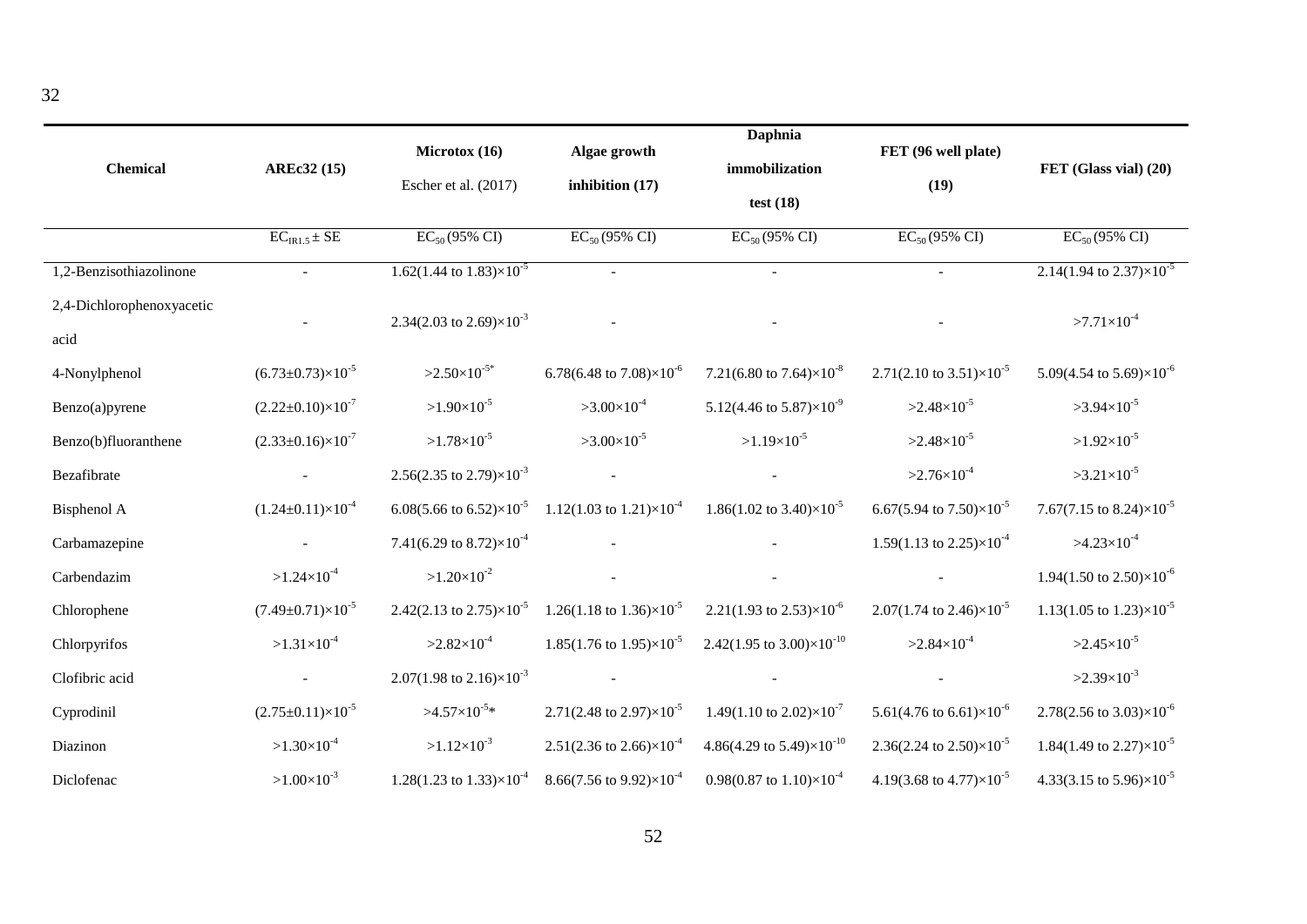| Dinoseb                |                                  | 1.43(1.36 to $1.50\times10^{-5}$             |                                              |                                                 |                                                 |                                              |
|------------------------|----------------------------------|----------------------------------------------|----------------------------------------------|-------------------------------------------------|-------------------------------------------------|----------------------------------------------|
| Diuron                 |                                  | $>1.54\times10^{-4}*$                        | 3.44(3.04 to 3.89) $\times 10^{-7}$          | 0.98(0.91 to $1.07\times10^{-4}$                | 4.43(3.58 to 5.48) $\times$ 10 <sup>-5</sup>    | 1.30(1.19 to 1.43) $\times$ 10 <sup>-5</sup> |
| Fipronil               | $>4.00\times10^{-4}$             | $>3.47\times10^{-6}*$                        | $>3.00\times10^{-5}$                         | 0.96(0.62 to $1.49\times10^{-7}$                | $>2.86\times10^{-5}$                            | $>4.61\times10^{-5}$                         |
| Flutamide              |                                  | $>4.67\times10^{-5}*$                        |                                              |                                                 | 1.98(1.62 to 2.44) $\times$ 10 <sup>-5</sup>    |                                              |
| Genistein              | $(7.15 \pm 0.46) \times 10^{-5}$ | $>6.61\times10^{-4}$                         | $>3.00\times10^{-5}$                         | $>3.70\times10^{-5}$                            | 1.10(0.72 to $1.68$ ) $\times$ 10 <sup>-5</sup> | 1.91(1.46 to 2.50) $\times$ 10 <sup>-5</sup> |
| Hexadecylpyridinium    |                                  | 8.34(7.72 to 9.63) $\times$ 10 <sup>-6</sup> |                                              |                                                 |                                                 |                                              |
| Mefenamic acid         |                                  | 3.55(3.29 to 3.38) $\times$ 10 <sup>-4</sup> |                                              |                                                 |                                                 | 0.92(0.61 to 1.39) $\times$ 10 <sup>-5</sup> |
| Metolachlor            |                                  | 7.33(6.65 to 8.09) $\times 10^{-4}$          |                                              |                                                 |                                                 | $2.51(1.56 \text{ to } 4.05) \times 10^{-4}$ |
| Metoprolol             |                                  | $>9.12\times10^{-3}$                         | $2.51(2.25 \text{ to } 2.81)\times10^{-3}$   | 1.54(1.29 to 1.83) $\times$ 10 <sup>-3</sup>    | $>3.74\times10^{-4}$                            | $>2.92\times10^{-3}$                         |
| Perfluorooctanoic acid | $>3.79\times10^{-4}$             | 4.45(4.23 to 4.69) $\times 10^{-3}$          |                                              |                                                 |                                                 | 2.16(1.98 to 2.35) $\times$ 10 <sup>-3</sup> |
| Picoxystrobin          |                                  | $>1.05\times10^{-3}$                         |                                              |                                                 |                                                 |                                              |
| Propiconazole          | $>4.59\times10^{-5}$             | $>6.92\times10^{-4}$                         | 4.00(3.48 to 4.18) $\times$ 10 <sup>-5</sup> | 1.09(0.74 to $1.59\times10^{-5}$                | 6.48(5.03 to 8.35) $\times$ 10 <sup>-5</sup>    | 5.09(4.88 to 5.31) $\times$ 10 <sup>-5</sup> |
| Sulfamethoxazole       |                                  | 1.48(1.40 to $1.56 \times 10^{-3}$           |                                              |                                                 |                                                 |                                              |
| Tebuconazole           |                                  | 2.67(2.49 to 2.87) $\times$ 10 <sup>-4</sup> |                                              |                                                 |                                                 | 4.84(3.75 to 6.25) $\times$ 10 <sup>-5</sup> |
| Telmisartan            | $>4.04\times10^{-5}$             | $>4.79\times10^{-3}$                         |                                              |                                                 |                                                 | $>8.01\times10^{-6}$                         |
| Terbutylazine          |                                  | $>1.78\times10^{-3}$                         |                                              |                                                 |                                                 | $>2.46\times10^{-5}$                         |
| Triclocarban           | $(4.81 \pm 0.40) \times 10^{-6}$ | $>6.31\times10^{-4}$                         | $>3.00\times10^{-5}$                         | 4.06(3.20 to $5.15$ ) $\times$ 10 <sup>-8</sup> | $>1.98\times10^{-5}$                            | $>4.18\times10^{-6}$                         |
| Triclosan              | $(1.71\pm0.14)\times10^{-5}$     | 3.02(2.90 to 3.15) $\times$ 10 <sup>-5</sup> | $1.01(0.96 \text{ to } 1.07) \times 10^{-6}$ | $1.05(0.86 \text{ to } 1.30) \times 10^{-6}$    | 4.66(3.79 to 5.72) $\times$ 10 <sup>-6</sup>    | $1.47(1.25 \text{ to } 1.73) \times 10^{-6}$ |
| Triphenylphosphate     | $>3.81\times10^{-4}$             | $>1.82\times10^{-3}$                         | 3.57(3.36 to 3.80) $\times$ 10 <sup>-5</sup> | $1.81(1.28 \text{ to } 2.57) \times 10^{-6}$    | 3.16(1.88 to 5.31) $\times$ 10 <sup>-5</sup>    | 6.30(5.58 to 7.11) $\times$ 10 <sup>-6</sup> |

 $33$  \*EC<sub>50</sub> > water solubility C<sub>w</sub><sup>sat</sup> (salt) (Escher et al. 2017).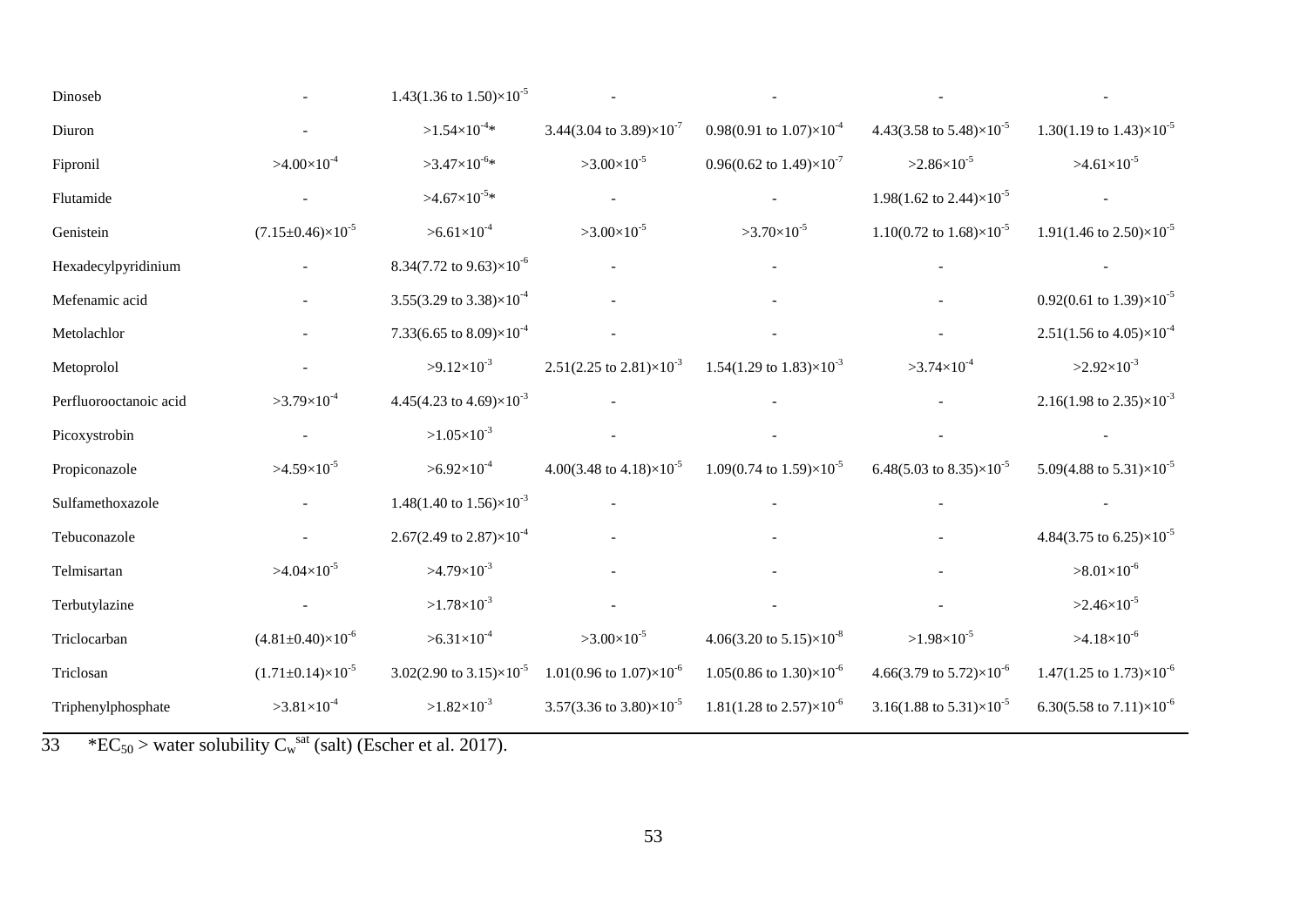**Figure 1:** Design of the panel of bioassays/biological endpoints (ovals) recommended for water quality assessment and where they are situated along the adverse outcome pathway (boxes). The cyp19a1b-GFP and ChgH-GFP assays were also included in the study, but are not shown in the Figure.

 **Figure 2:** A) Summary of experimental results of this study with the selected representative water pollutants. Active chemicals are grouped according to their effect concentration (EC) with yellow indicating least potent and red indicating most potent, inactive chemicals are shown in green, and grey indicates no experimental data (all EC values can be found in Table 3) and B) comparison between the experimental results from the current study and the expected activity based on the data mining exercise.

46 **Figure 3:** Experimental log(1/EC<sub>50</sub>) values versus QSAR-predicted log(1/EC<sub>50</sub>) baseline toxicity values for A) Microtox, B) algal growth inhibition, C) *Daphnia* immobilization test and D) 48 h 48 FET. Note 48 h FET experimental  $log(1/EC_{50})$  values are the average of two assays. TR=toxic ratio. 

 **Figure 4**: Percent effect elucidated by enriched water samples from different sites of the Danube River explained by detected chemicals for HG5LN-hPXR based on A) literature EC values and B) EC values measured in the present study, MELN based on C) literature EC values and D) EC values measured in the present study and FET based on E) literature EC values and F) EC values measured in the present study (Figures 4A, C and E are reprinted with permission from Neale et al. (2015). Linking *in vitro* effects and detected organic micropollutants in surface water using mixture-toxicity modeling. Environmental Science & Technology, 49(24): 14614-14624. Copyright 2015 American Chemical Society).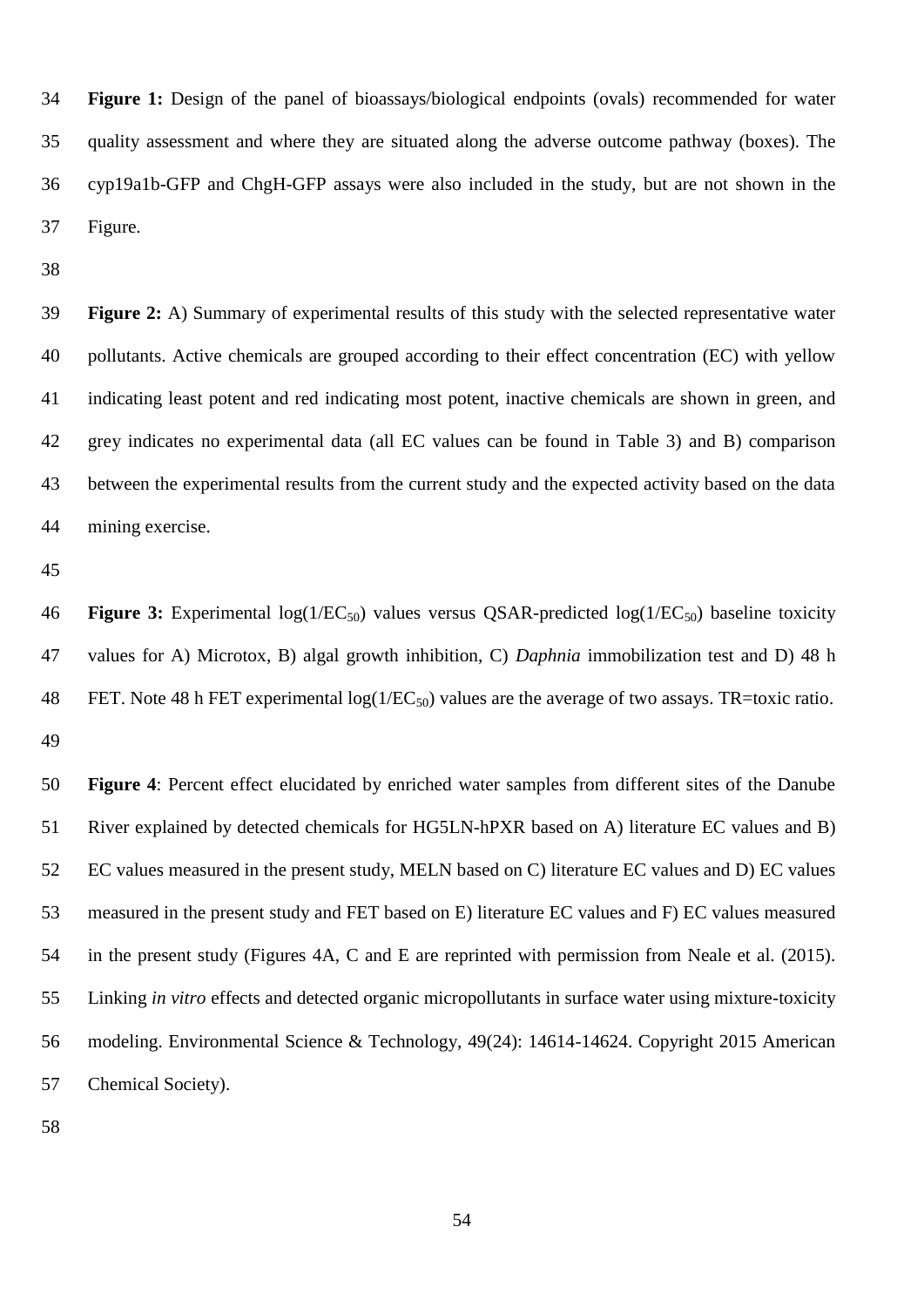# **Figure 1**

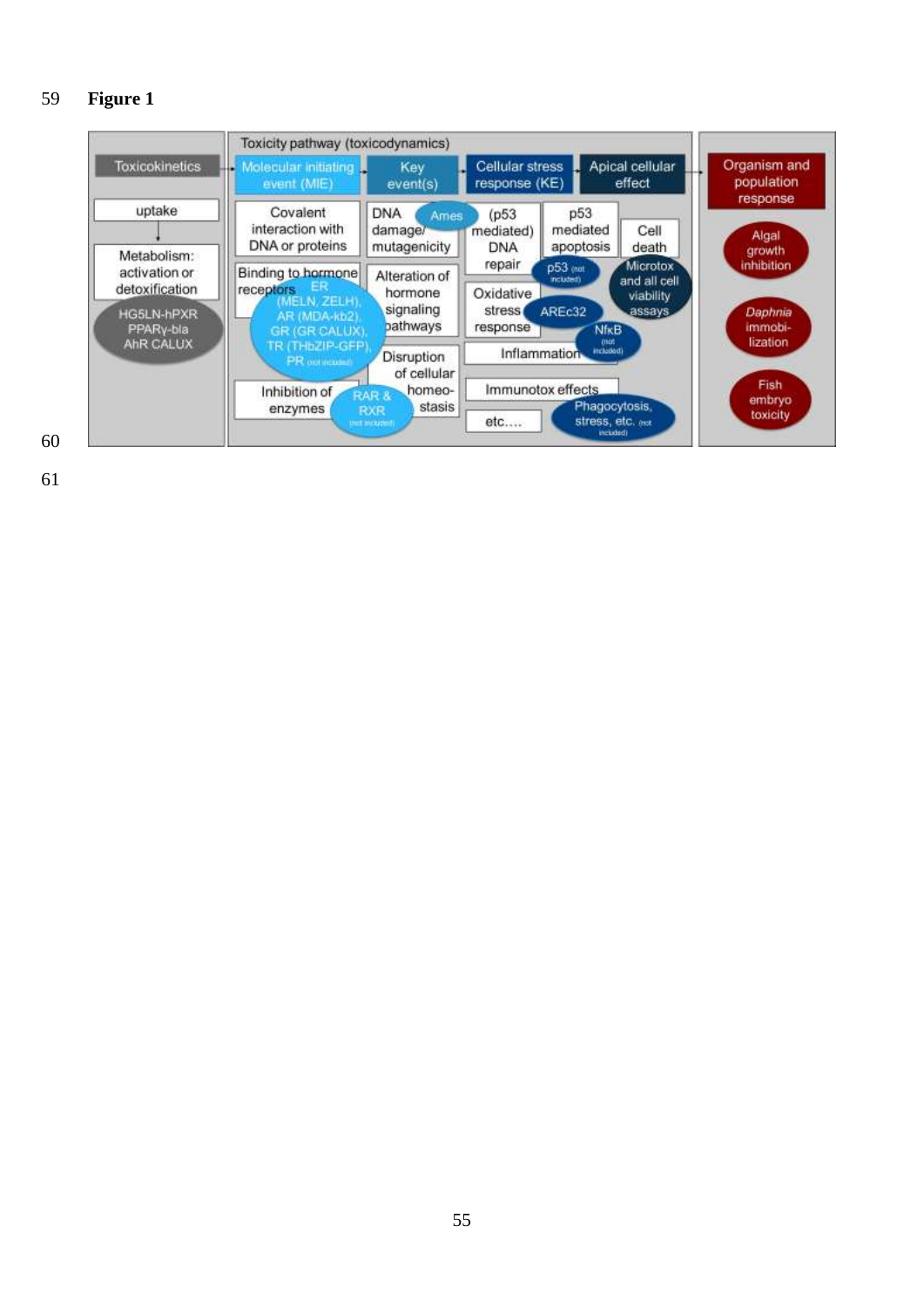# **Figure 2**

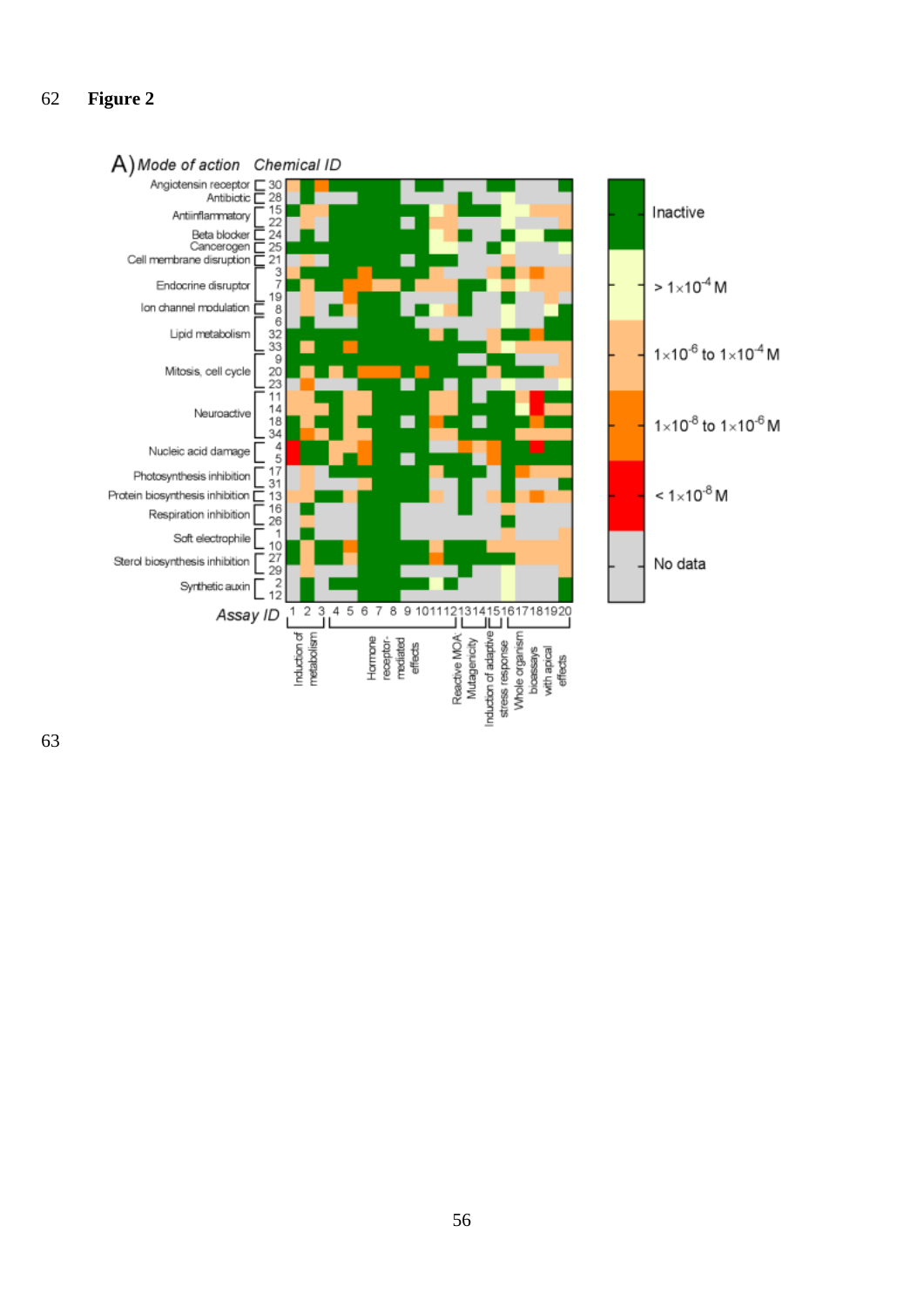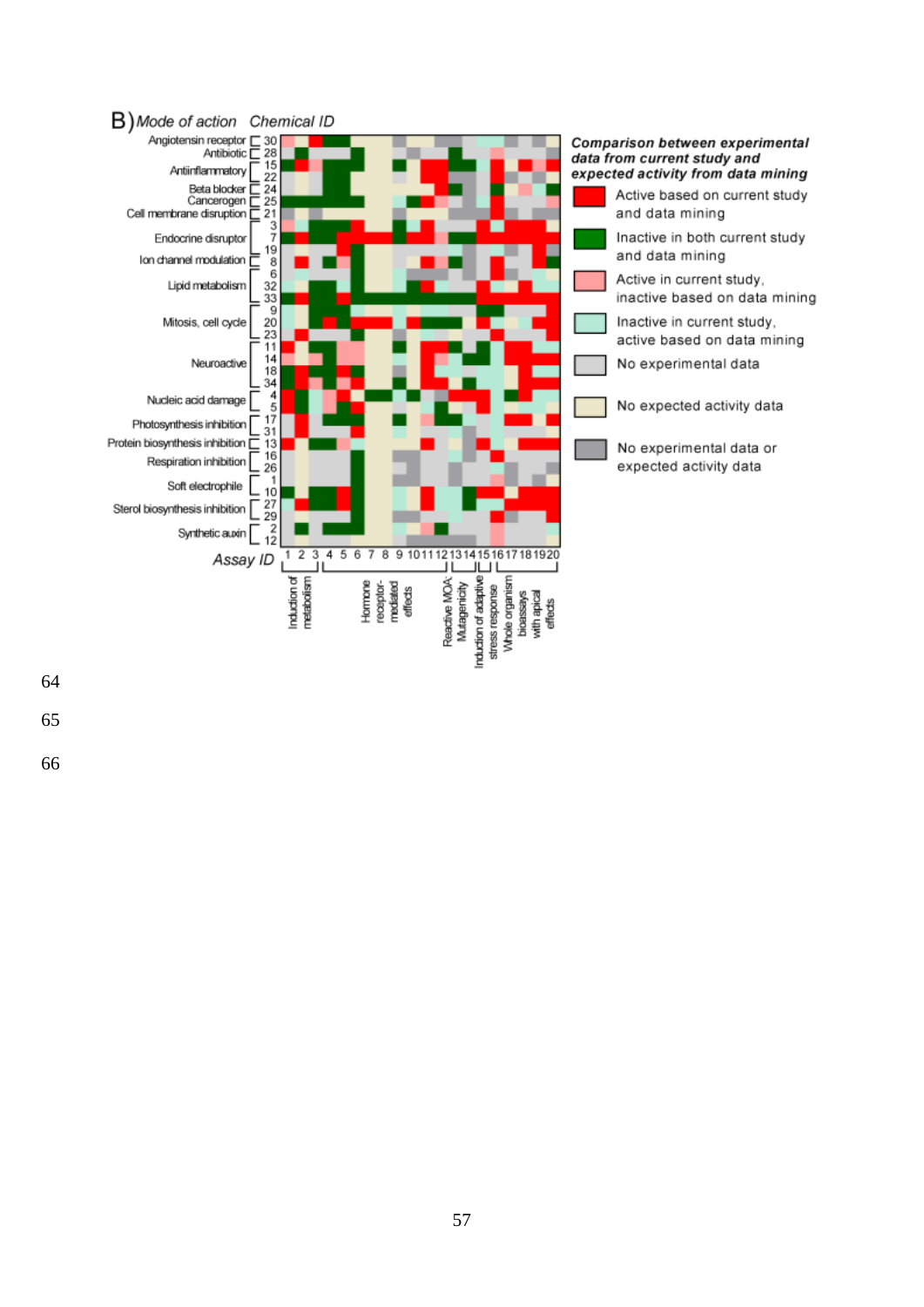